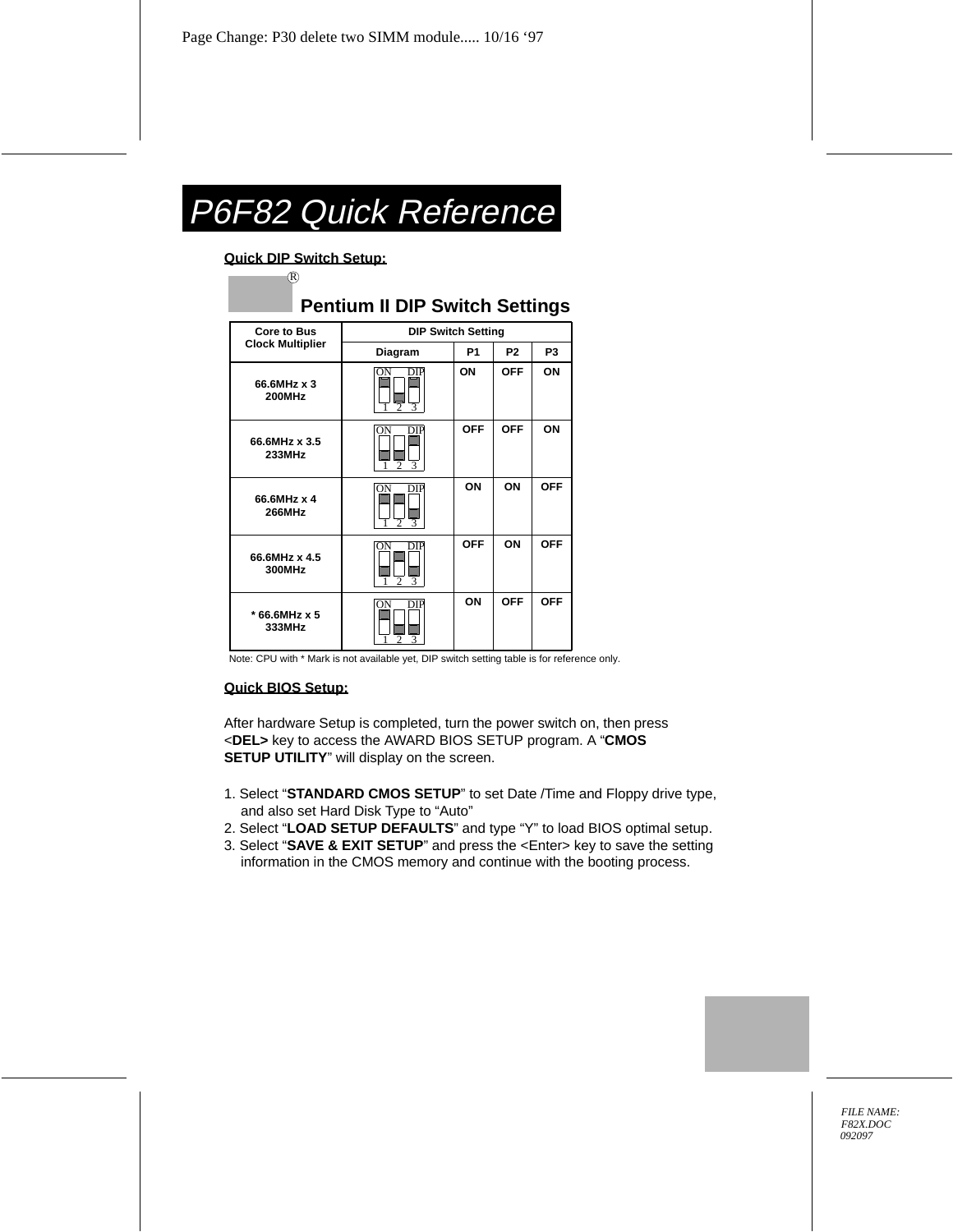# Copyright Notice

#### C Copyright 1997.

The information contained in the user's manual and all accompanying documentation is copyrighted and all rights are reserved. This publication may not, in whole or in part, be reproduced, transcribed, stored in a retrieval system, translated into any language or computer language, or transmitted in any form whatsoever without the prior written consent from the manufacturer, except for copies retained by the purchasers for their personal archival purposes.

The manufacturer reserves the right to revise this user's manual and all accompanying documentation and to make changes in the content without obligation to notify any person or organization of the revision or change.

IN NO EVENT WILL THE VENDOR BE LIABLE FOR DIRECT, INDIRECT, SPECIAL, INCIDENTAL, OR CONSE-QUENTIAL DAMAGES ARISING OUT OF THE USE OR INABILITY TO USE THIS PRODUCT OR DOCUMENTA-TION, EVEN IF ADVISED OF THE POSSIBILITY OF SUCH DAMAGES. IN PARTICULAR, THE VENDOR SHALL NOT HAVE LIABILITY FOR ANY HARDWARE, SOFTWARE, OR DATA STORED OR USED WITH THE PRODUCT, INCLUD-ING THE COSTS OF REPAIRING, REPLACING, OR RECOV-ERING SUCH HARDWARE, SOFTWARE, OR DATA.

All trademarks mentioned in this document are acknowledged.

*The Specification is subject to change without notice.*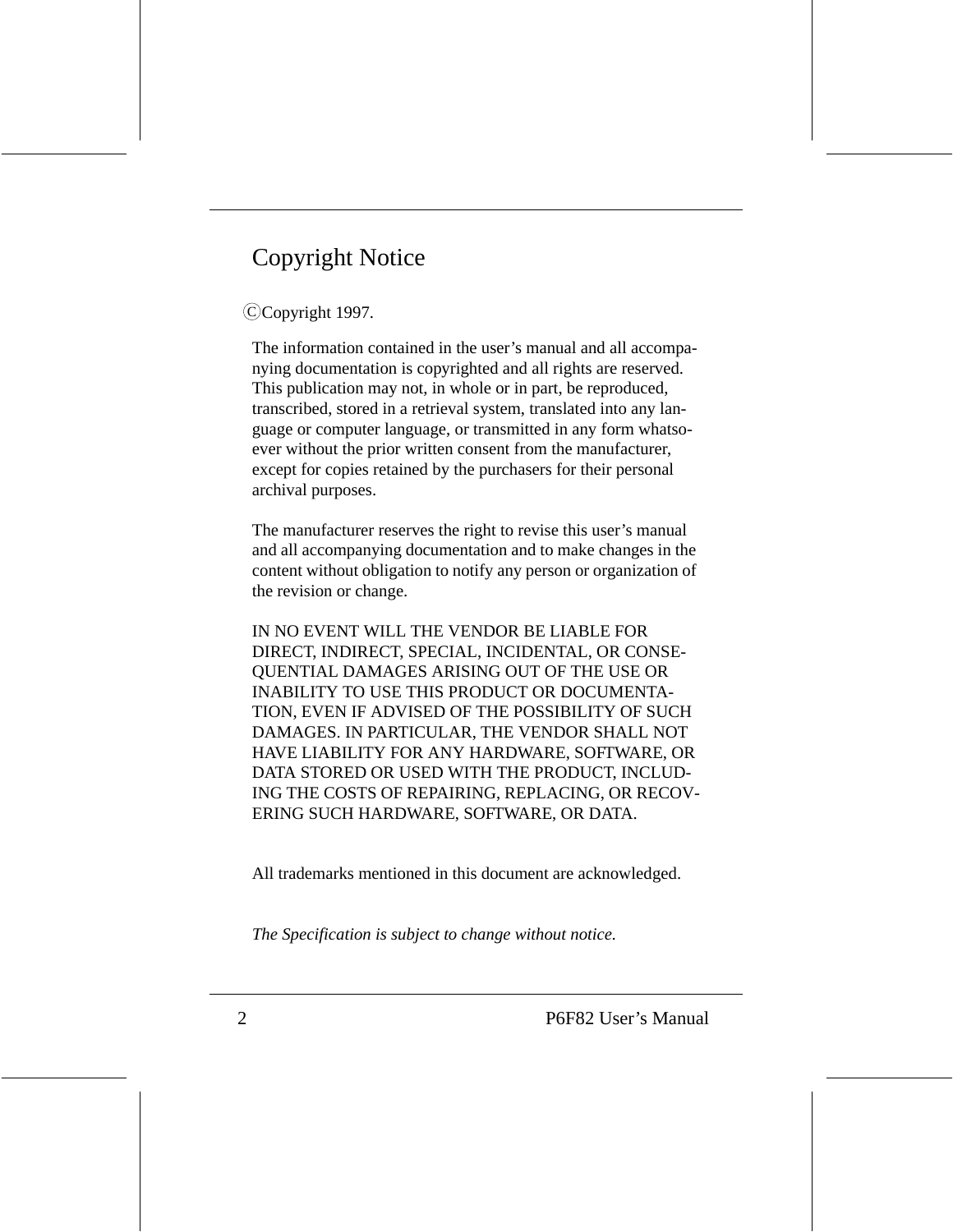# Table Of Contents

| Chapter 1                                  |    |
|--------------------------------------------|----|
| <b>Introduction</b>                        |    |
| 1.1 Overview                               | 5  |
| 1.2 P6F82 Specifications/Features          |    |
| 1.3 P6F82 Mainboard Layout                 | 10 |
| 1.4 Microprocessor                         | 11 |
| 1.5 Pentium II Packaging                   | 11 |
| 1.6 Level 2 Cache                          | 11 |
| 1.7 Chipset                                | 12 |
| 1.8 Main Memory                            | 12 |
| 1.9 Accelerated Graphics Port (AGP) slot   | 13 |
| 1.10 Enhanced IDE Support                  | 13 |
| 1.11 Keyboard, Mouse and USB Interface     | 14 |
| 1.12 Real-time Clock, CMOS RAM and Battery | 15 |
| 1.13 IrDA Infrared Support                 | 15 |
| 1.14 Power Management                      | 15 |
| 1.15 System Power On/Off Control           | 16 |
| 1.16 System Sleep / Resume                 | 17 |
| 1.17 System Manageability                  | 17 |
|                                            |    |

#### *Chapter 2*

#### **Hardware Installation**

| 2.1 Unpacking                  | 18  |
|--------------------------------|-----|
| 2.2 Installation               | 18  |
| 2.2.1 Setting DIP Switch       | 20  |
| 2.2.2 Attaching Connectors     | 22. |
| 2.2.3 Installing CPU           | 26  |
| 2.2.4 Removing the Processor   | 29  |
| 2.2.4 Installing System Memory | 30  |
| 2.2.5 Clear CMOS and Password  | 31  |

#### *Chapter 3*

#### **BIOS Configuration**

3.1 Entering Setup

32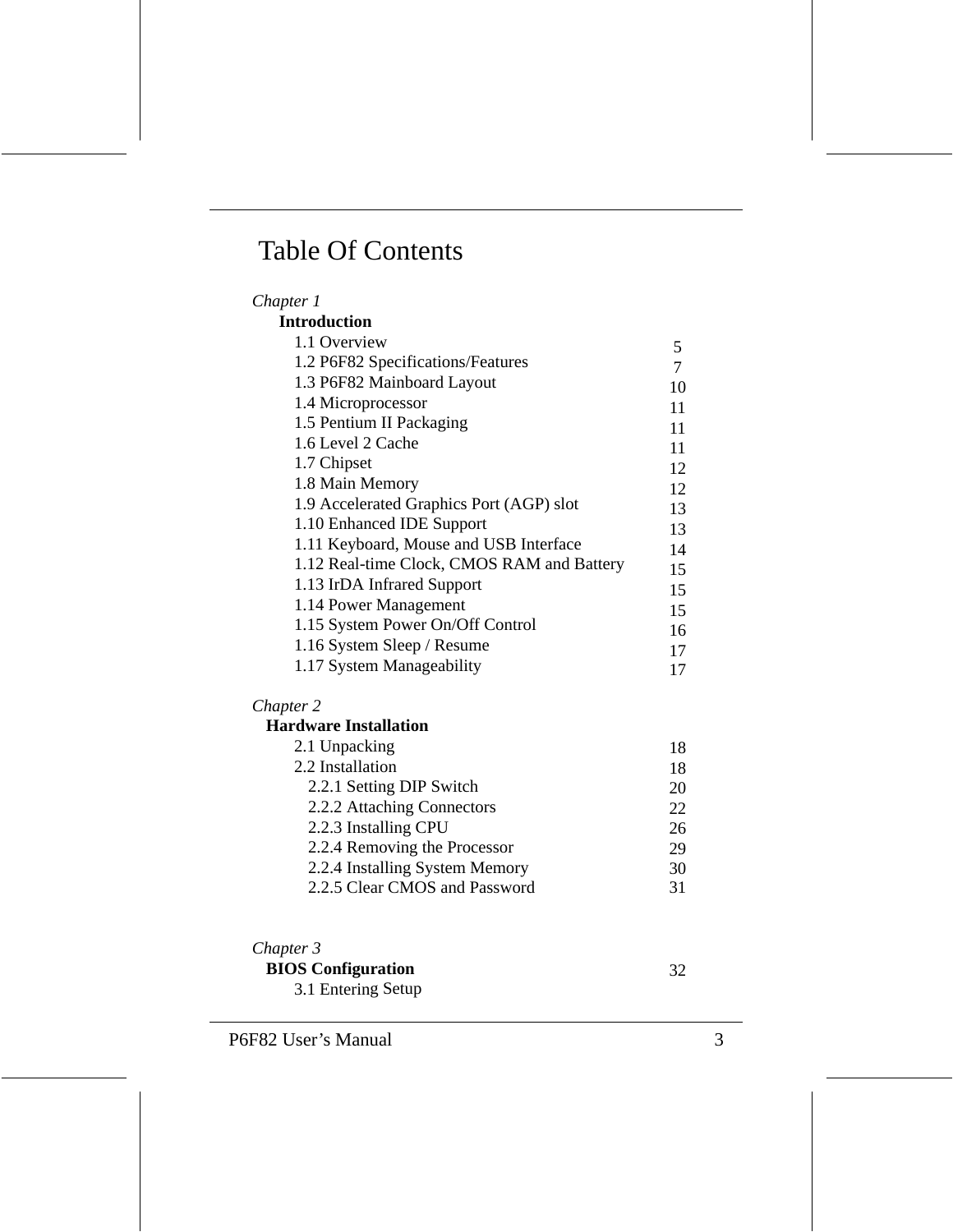| 3.2 CMOS Setup Utility          | 33 |
|---------------------------------|----|
| 3.3 Standard CMOS Setup         | 35 |
| 3.4 IDE HDD Auto Detection      | 37 |
| 3.5 Load Setup Defaults         | 37 |
| 3.6 Save & Exit Setup           | 37 |
| 3.7 Exit Without Saving         | 37 |
| 3.8 HDD Low Level Format        | 37 |
| 3.9 BIOS Features Setup         | 38 |
| 3.10 Chipset Features Setup     | 41 |
| 3.11 Power Management Setup     | 45 |
| 3.12 PnP/PCI Configuration      | 49 |
| 3.13 Integrated Peripherals     | 51 |
| 3.14 Supervisor / User Password | 54 |
|                                 |    |

#### *Chapter 4*

| <b>Driver and Utility</b>  |    |
|----------------------------|----|
| 4.1 Flash Utility          | 55 |
| 4.2 EIDE Bus Master Driver | 55 |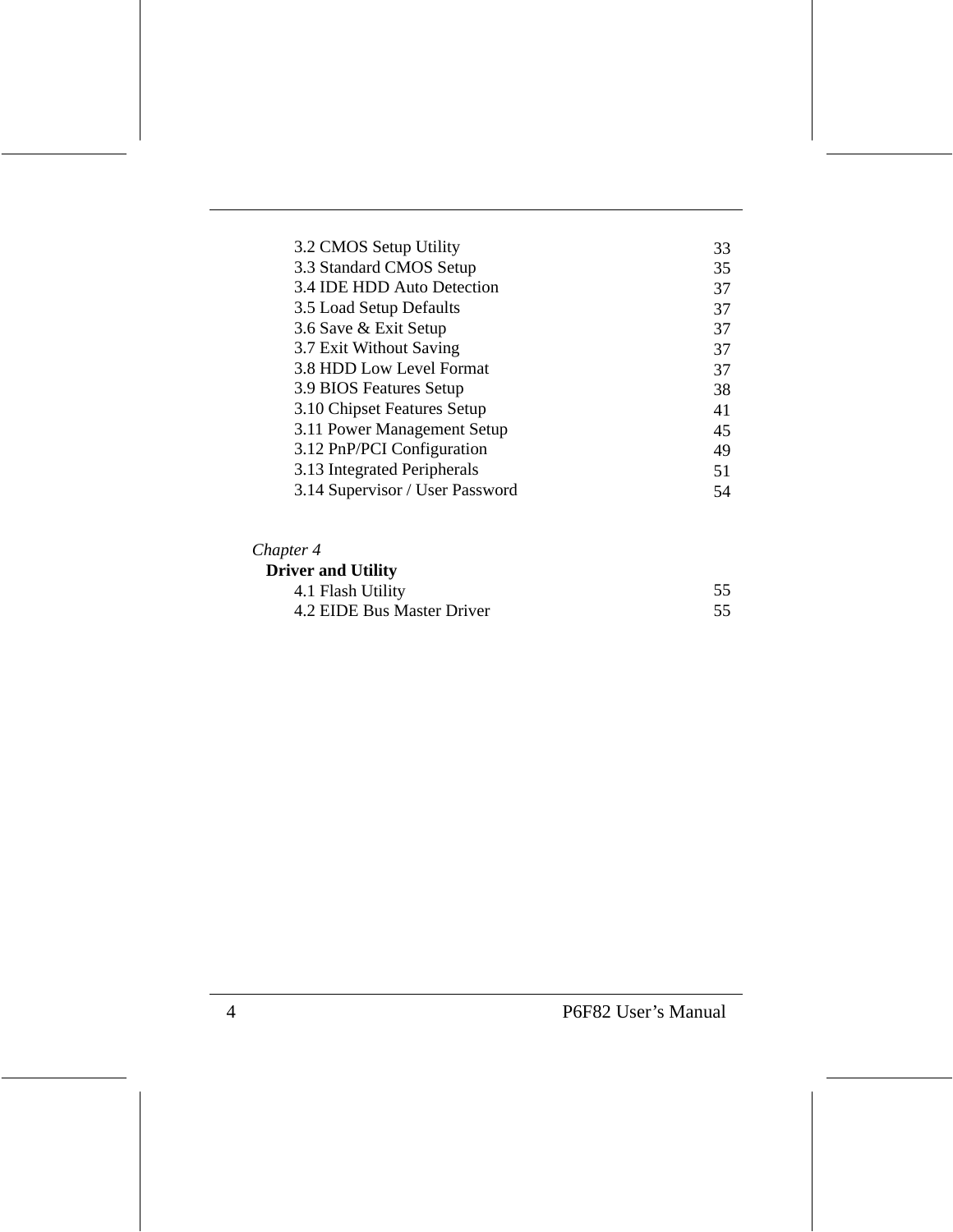# **1 Introduction**

# **1.1 Overview**

The P6F82 is a quality, high performance, function enhanced mainboard based on the powerful Intel Pentium II processor operating at 233, 266, 300MHz. This mainboard is designed around the latest and fastest Intel 82440LX chipset in an standard ATX form factor.

The P6F82 mainboard delivers workstation level performance with its integrated AGP (Accelerated Graphics Port), Bus Mastering EIDE (Enhanced IDE) controller, concurrent PCI bus, and its ability to accommodate EDO (Extended Data Out) and SDRAM (Synchronous DRAM) memory. When this high data stream bandwidth mainboard is equipped with a powerful 64-bit Pentium II processor with MMX technology and built-in 512KB level 2 cache, your system has the power to handle future demanding communication, multi-media, multi-tasking and intensive 32-bit applications on advanced 32-bit operating systems.

The P6F82 mainboard achieves the highest reliability by supporting the ECC (Error Checking and Correction) memory protections. This enables the P6F82 mainboard to have superior data integrity and be fault-tolerant in respect to memory errors while running applications.

The P6F82 mainboard offers outstanding I/O capabilities. It contains a full set of PC I/O, such as dual channel PCI EIDE interfaces, a floppy controller, two FIFOed serial port connectors, an EPP/ECP capable bidirectional parallel port connector, an IrDA compatible infrared port, two USB (Universal Serial Bus) connector, and a PS/2 keyboard connector and a PS/2 mouse connector. One AGP slot, four PCI local bus slots and three ISA bus slots provide expandability to add on peripheral cards.

P6F82 mainboard is the foundation of OnNow PC, Managed PC and PC97. It also offers optimized system performance, integrated power management and system manageability.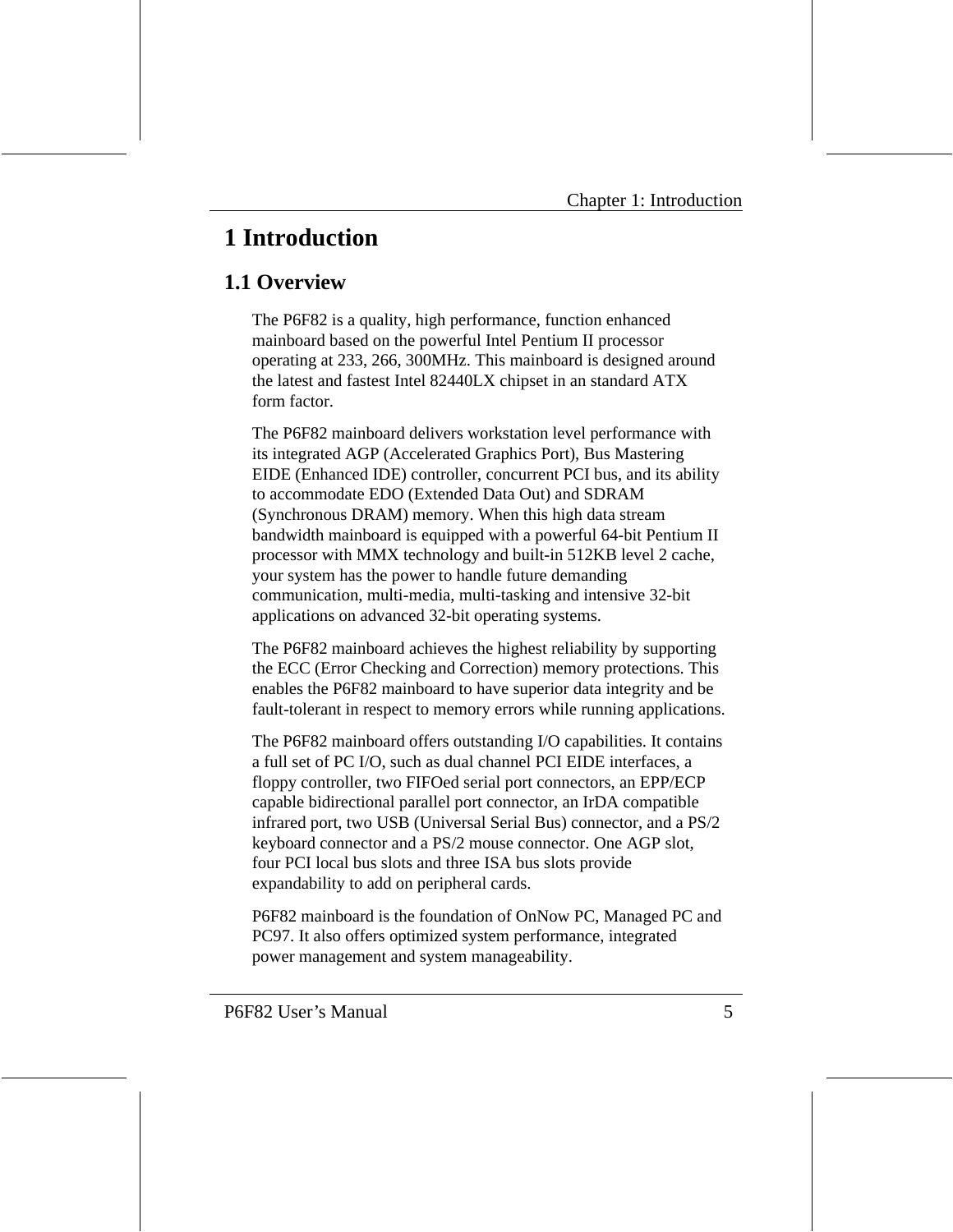**Optimized System Performance:** AGP improves the Graphics performance dramatically, Ultra DMA/33 speeds up disk drive access, Enhanced SDRAM support for fastest access to memory, and Concurrent PCI enables simultaneous data transfer.

**Integrated Power Management:** ACPI (Advanced Configuration and Power Interface) support enables O/S and application programs to direct the system power management.

**System Manageability:** Optional LM78 Module with LDCM (LanDesk Client Manager) enables the ability to monitor and control system features and functionality such as fan speed, system temperature, system operating voltages, and system configuration.

In addition to superior hardware capabilities, features like bus mastering EIDE driver, Plug and Play, Soft-off, APM (Advanced Power Management), Modem ring on, Watchdog timer wake up, Sleeping state indicator, fan off in sleeping state and BIOS upgradability are provided on the P6F82 platform.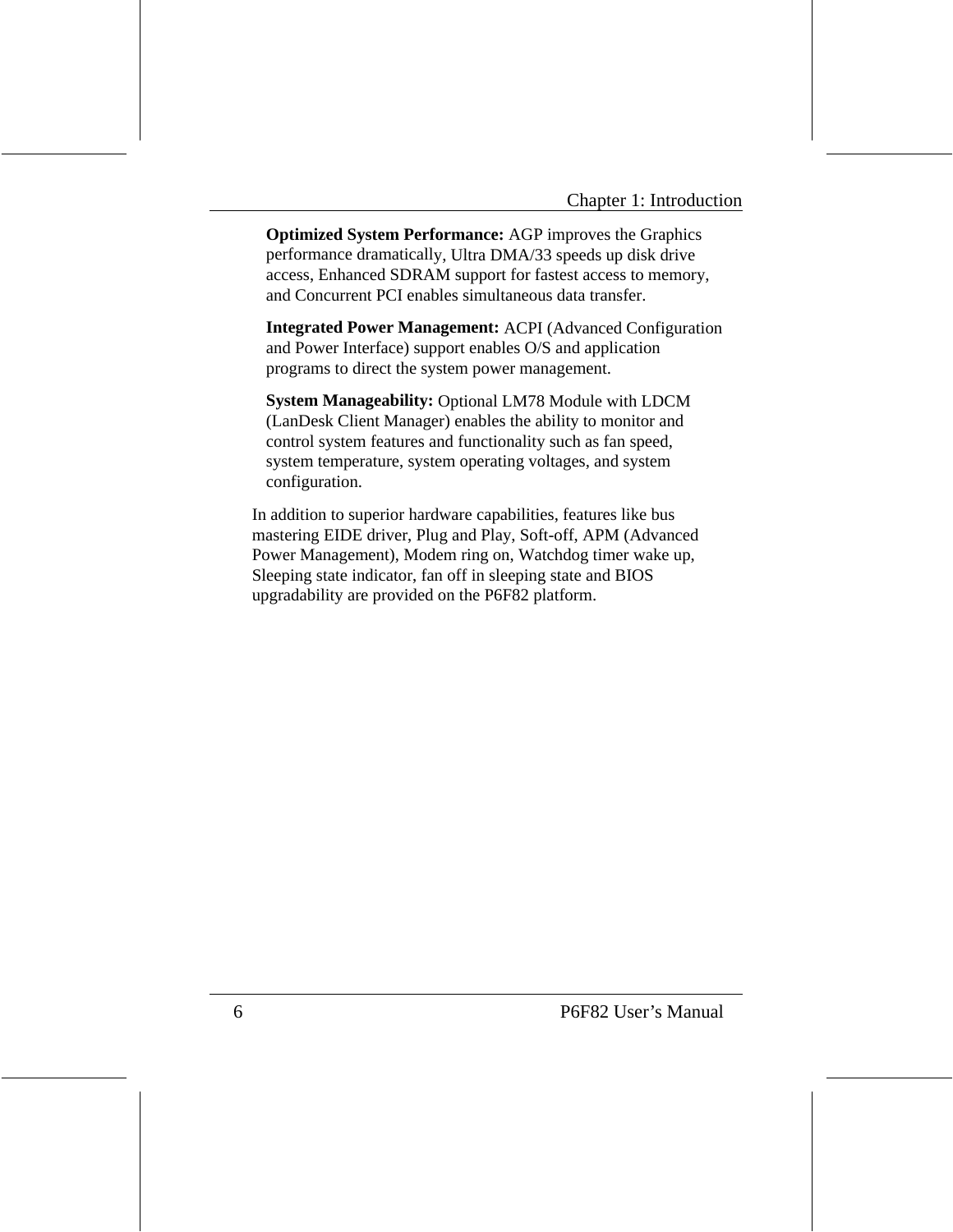# **1.2 P6F82 Specifications/Features**

#### **Hardware**

| <b>CPU</b>             | Supports Intel Pentium II 233, 266 and 300 (333MHz)<br>is reserved) on Slot1 Processor Connector                                                                                                        |
|------------------------|---------------------------------------------------------------------------------------------------------------------------------------------------------------------------------------------------------|
| <b>VRM</b>             | Voltage Regulator Modules on board<br>Provides 2.1V to 3.5V operating voltage.                                                                                                                          |
| Coprocessor            | CPU built-in floating point unit                                                                                                                                                                        |
| Speed                  | System bus clock 66 MHz<br>PCI bus clock 33 MHz<br>ISA bus clock 8.33 MHz                                                                                                                               |
| Chipset                | Intel's 82440LX AGPset<br>SMC FDC37M672 I/O chip                                                                                                                                                        |
| L <sub>2</sub> Cache   | CPU built-in 256/512 KB                                                                                                                                                                                 |
| <b>DRAM</b>            | 4 x 168-pin DIMM sockets<br>Supports 8MB to 1GB memory<br>Supports EDO and SDRAM memory                                                                                                                 |
| <b>EIDE</b> Controller | Supports four IDE devices in two channels<br>Supports PIO mode 0 through mode 4 drive<br>Supports Bus Mastering DMA mode 2 drive<br>Supports Bus Mastering Ultra DMA/33 drive<br>Supports LS-120 drive  |
| Enhanced I/O           | One floppy disk controller<br>One Standard/EPP/ECP parallel port connector<br>Two 16550 compatible serial ports connectors<br>One IrDA compatible Infrared port<br>Two USB (Universal Serial Bus) ports |
|                        | Mouse/Keyboard PS/2 mouse connector<br>PS/2 keyboard connector                                                                                                                                          |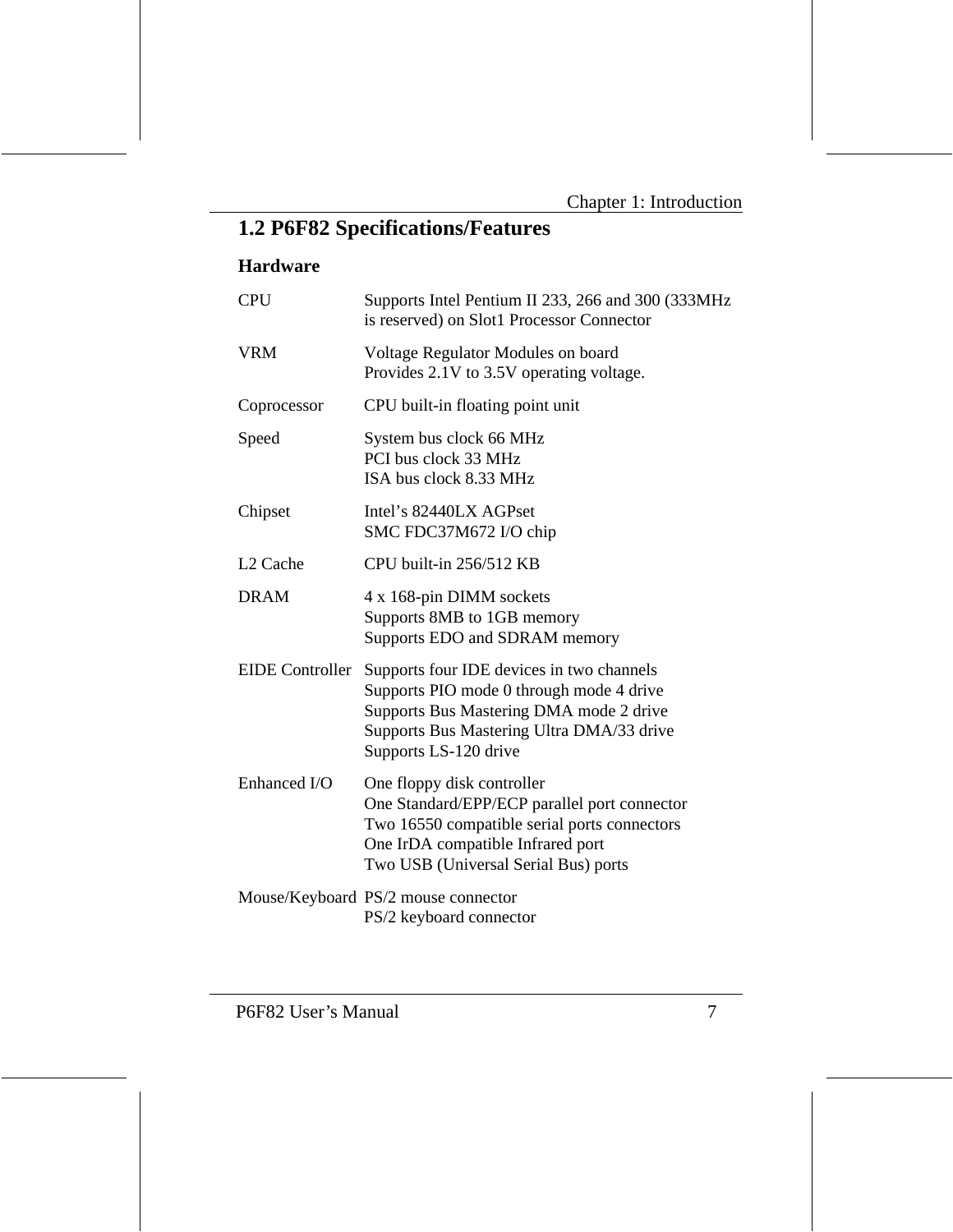| <b>Expansion Slots</b> | One AGP Slot<br>Four 32-bit PCI slots<br>Three 16-bit ISA slots (one PCI/ISA shared slot)                                                                                                                                        |
|------------------------|----------------------------------------------------------------------------------------------------------------------------------------------------------------------------------------------------------------------------------|
| Power Management       | Compliant with EPA, APM 1.2 and ACPI<br>ATX soft-off power control<br>Power - On by Ring<br>Power - On by Alarm<br>Sleep state indicator<br>Fan off in sleep mode                                                                |
| Voltage Regulator      | Switching regulator<br>CPU voltage auto-detection                                                                                                                                                                                |
| Form Factor            | ATX Form Factor, 24cm x 30cm (9.6" x 12.0")                                                                                                                                                                                      |
| Options                | System Management Module(SMM)                                                                                                                                                                                                    |
| <b>Software</b>        |                                                                                                                                                                                                                                  |
| <b>BIOS</b>            | <b>AWARD Pentium II PCI BIOS</b><br>Flash BIOS with ESCD (Extended System<br>Configuration Data) block<br>Supports APM, PnP, Multi-Boot, DMI and<br><b>EIDE</b> devices<br>Support High-Capacity LS-120 Removable<br>Media Drive |
| Driver                 | <b>IDE Bus mastering Ultra DMA driver</b>                                                                                                                                                                                        |
| <b>Utility</b>         | Flash utility for BIOS upgrade<br>DMI Browser (option, comes with LDCM)                                                                                                                                                          |
| O.S.                   | Operates with MS_DOS, Windows 3.x,<br>Windows for Work Groups 3.x, Windows 95,<br>Windows NT, OS/2, Novell Netware, Novell<br>UnixWare 1.1 and SCO Unix 4.2                                                                      |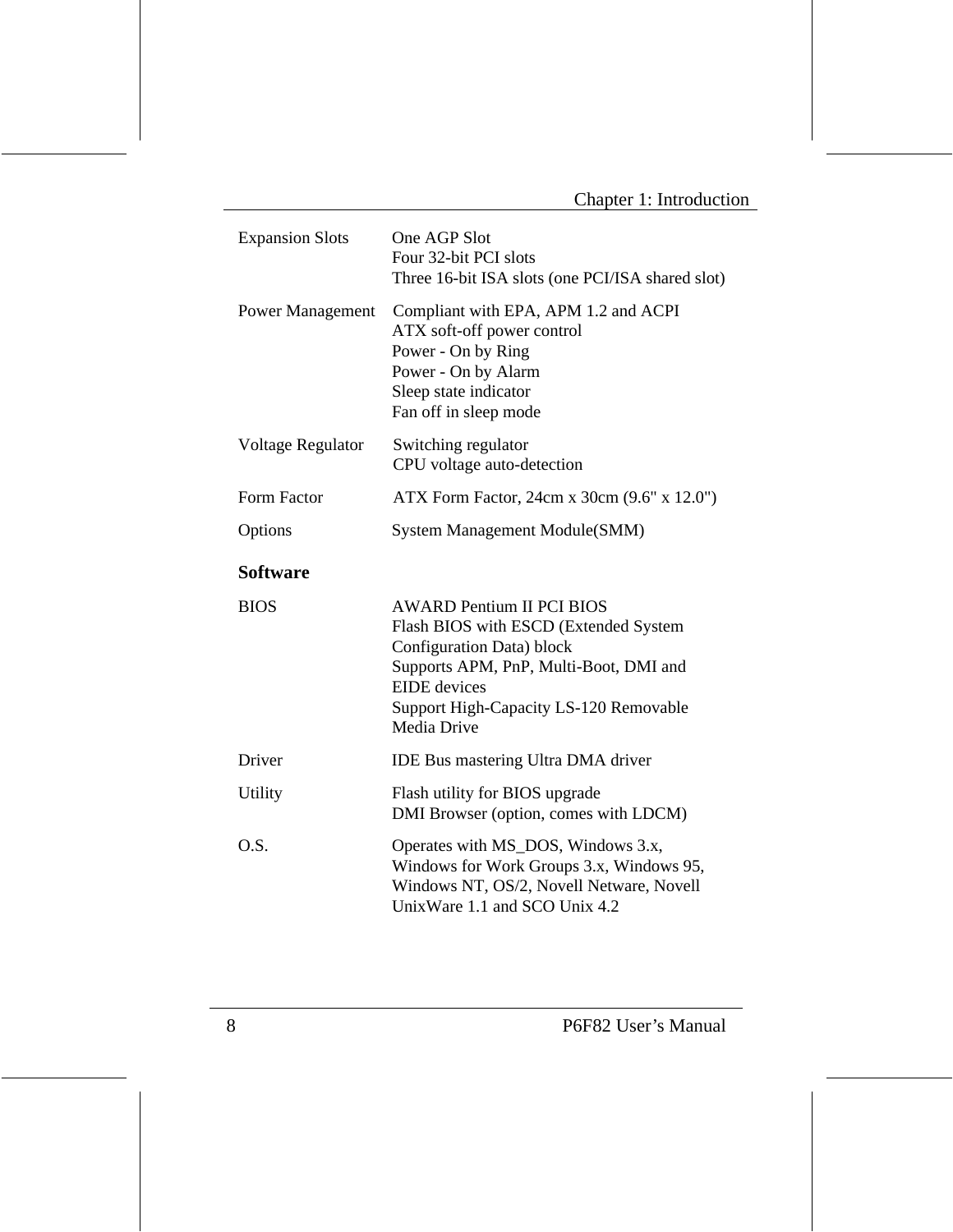#### **Environment**

Ambient Temperature<br>Relative Humidity Relative Humidity 0 to 85% (Operating)<br>Vibration 0 to 500 Hz DC Voltage 4.9V to 5.2V<br>DC Voltage 3.15V to 3.50

C to  $50^0$  C (Operating)  $0$  to 500 Hz  $3.15V$  to  $3.50V$ DC Voltage  $-5V$ ,  $+12V$ ,  $-12V$ ,  $+5V$ SB 5% tolerance.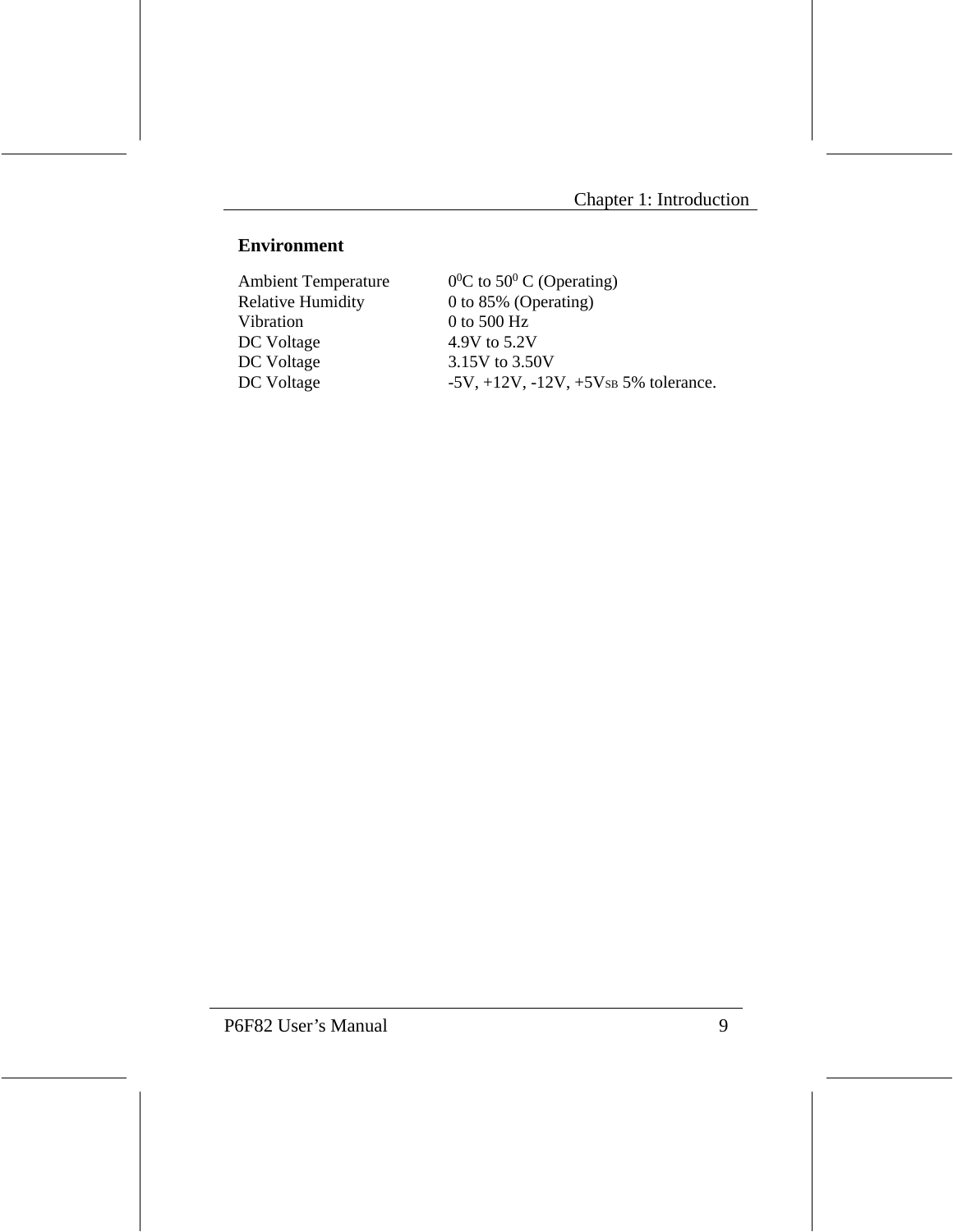

- 1:CPU Slot1 2:ISA Expansion Slots 3:PCI Expansion Slots 6:IDE Connectors 5:DIMM Module Sockets 8:Parallel Port Connector 7:Floppy Drive Connector 4:AGP Slot Serial Port Connectors
- 9:IR Port Header
- 10:ATX Power Connector
- 11:PS/2 Keyboard Connector
- PS/2 Mouse Connector
- 12:Flash BIOS
- 13:Switching Regulator
- 14:Front panel Connectors
- 15:Battery (CR2032 Lithium)
- 16:USB Connector

17:DIP Switch 18:CPU FAN Connector 20:LM78 Module Socket 19:Secondary FAN Connector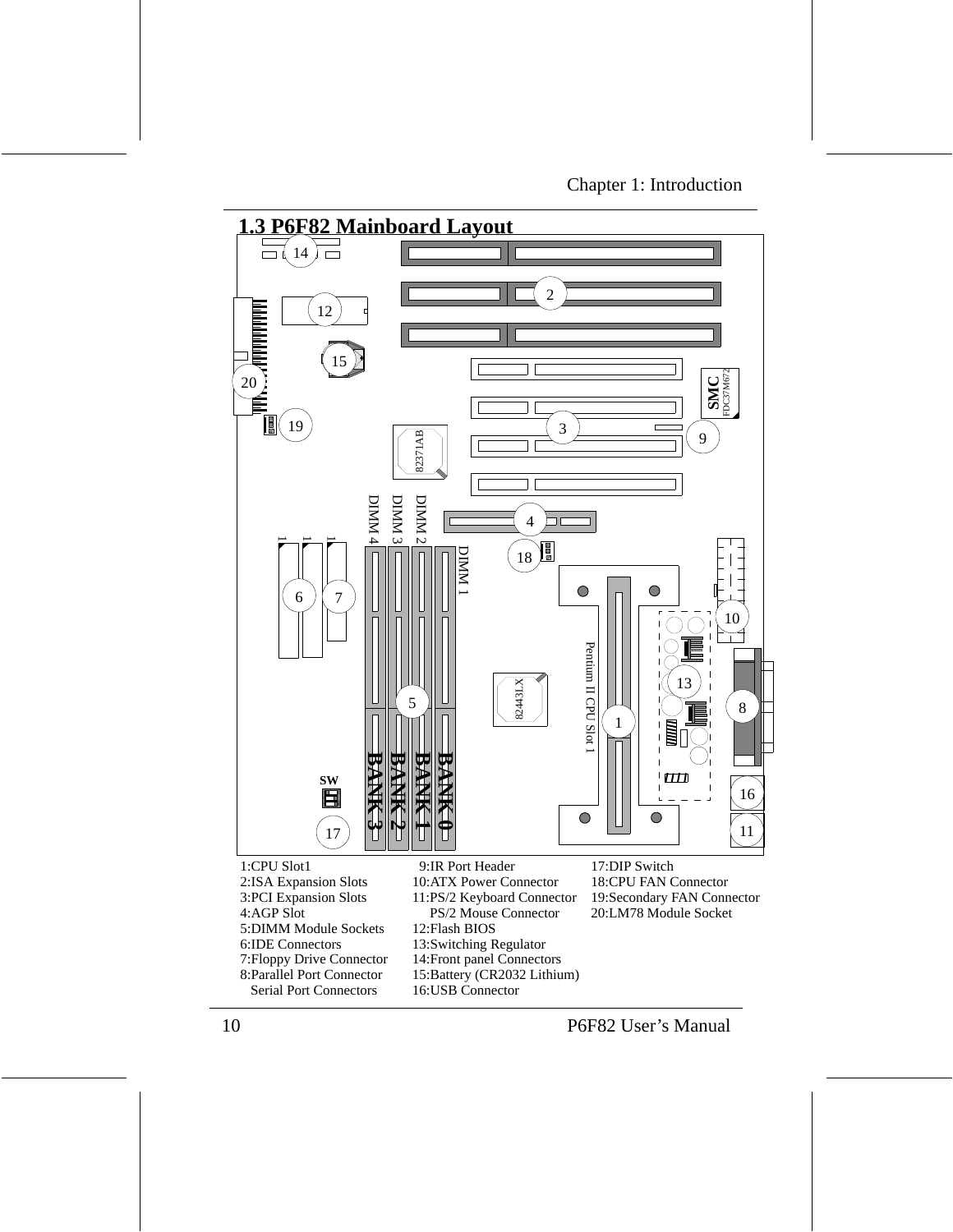# **1.4 Microprocessor**

The P6F82 mainboard is designed to operate with the Intel Pentium II processor that runs at 233, 266 or 300 (333MHz is reserved) MHz and has either 256KB or 512KB level 2 cache. An on board switching voltage regulator provides the required 2.1 to 3.5 volts for the processor. The Pentium II processor will send 5 VID (Voltage Identification) signals to the switching voltage regulator, and the switching regulator will generate correct voltage for the processor accordingly.

The Pentium II processor implements MMX technology and maintains full backward compatibility with the 486 and Pentium processors. The processor's numeric coprocessor significantly increases the speed of floating-point operations.

# **1.5 Pentium II Packaging**

The Pentium II is packaged in an S.E.C. (Single Edge Connector) cartridge. The S.E.C. cartridge includes the processor core, the second-level cache, a thermal plate, and a back cover. The Pentium II connects to the P6F82 mainboard through the Slot 1 processor connector, a 242-pin edge connector. When the Pentium II is installed in Slot 1, it is secured by a retention mechanism attached to the mainboard. The Pentium II heatsink is stabilized by a heatsink support which is attached to the mainboard.

# **1.6 Level 2 Cache**

The level 2 cache is located on the substrate of the S.E.C cartridge. The cache includes 256KB or 512KB Pipelined Burst Synchronous Static RAM (PBSRAM) and tag RAM. All onboard system memory can be cached.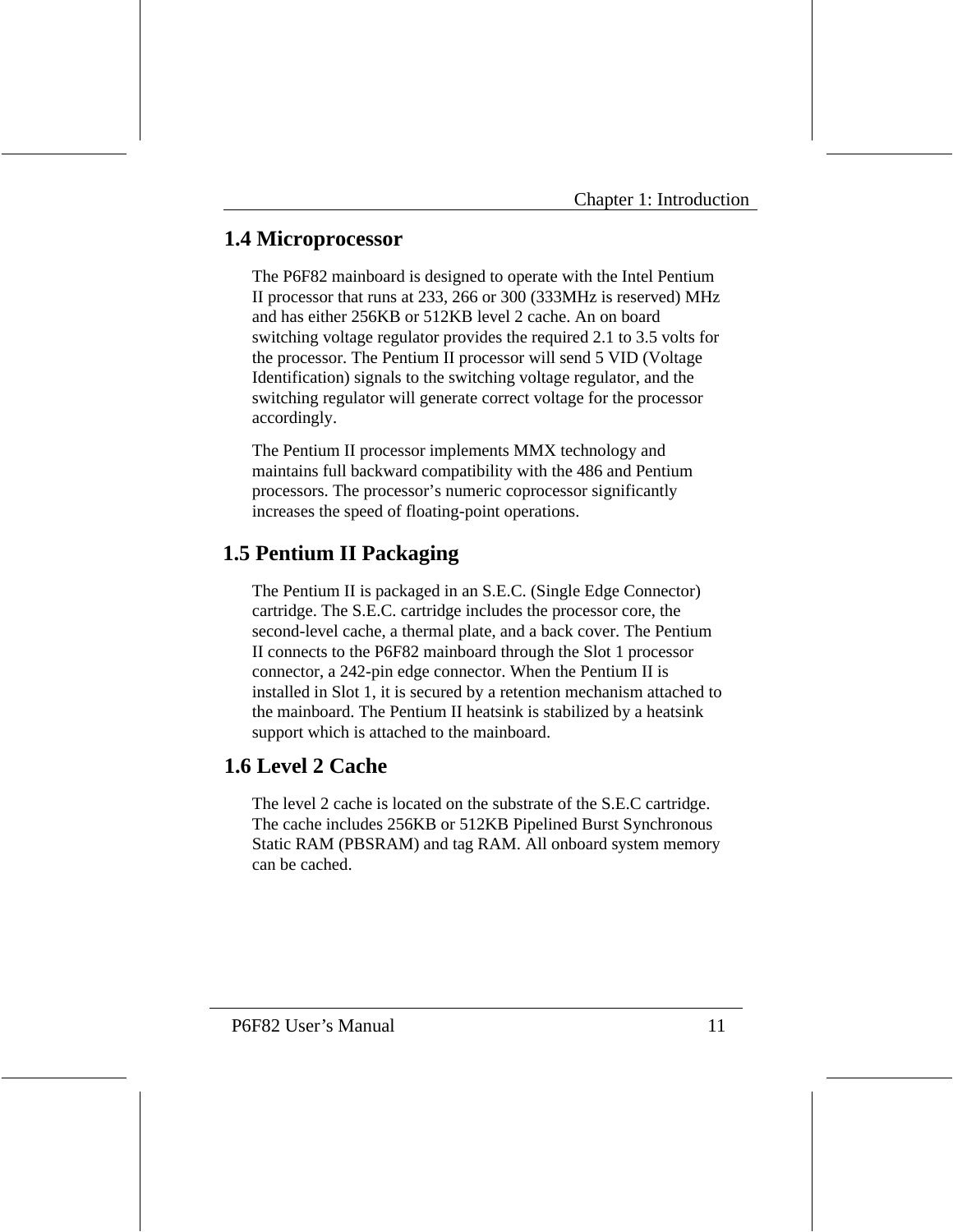# **1.7 Chipset**

The Intel 82440LX AGPset consists of one 82443LX (PAC) System Controller, and one 82371AB (PIIX4) PCI ISA/IDE Accelerator.

| 82443LX (PAC):   | - CPU interface controller                |  |
|------------------|-------------------------------------------|--|
|                  | - AGP Interface controller                |  |
|                  | - Integrated DRAM controllers             |  |
|                  | - Fully synchronous PCI 2.1 bus interface |  |
|                  | - Extensive CPU-to-AGP, CPU-to-DRAM,      |  |
|                  | CPU-to-PCI, AGP-to-DRAM, AGP-to-          |  |
|                  | PCI, PCI-to-AGP and PCI-to-DRAM data      |  |
|                  | buffering                                 |  |
| 82371AB (PIIX4): | - Interface between the PCI and ISA buses |  |
|                  | - Power Management Logic                  |  |
|                  | - USB controller                          |  |
|                  | - EIDE controller                         |  |
|                  | - Seven DMA channels, one timer/counter,  |  |
|                  | two eight-channel interrupt controllers,  |  |
|                  | NMI logic, SMI interrupt logic, and PCI/  |  |
|                  | ISA bus arbitrator.                       |  |
|                  | - SMBus interface                         |  |
|                  | - Real-Time clock                         |  |
|                  | - Power Management Logic                  |  |

# **1.8 Main Memory**

The P6F82 mainboard provides four 168-pin DIMM sockets to support 8MB to 1GB of system memory. The sockets support 1M x 64 (8MB), 2M x 64 (16MB), 4M x 64 (32MB), 8M x 64 (64MB), 16Mx64(128MB) and 32Mx64(256MB) DIMM in single- or doublesided modules.

The P6F82 supports two types of DRAMs, Extended Data Out (EDO) and Synchronous DRAM (SDRAM). Memory Timing requires 70ns or faster for EDO, and 66.7MHz speed grade for SDRAMs. Each DIMM belongs to different banks, each bank can have different size, type, speed of memory. SDRAM and EDO DIMMs can be mixed within the memory array. There are no jumper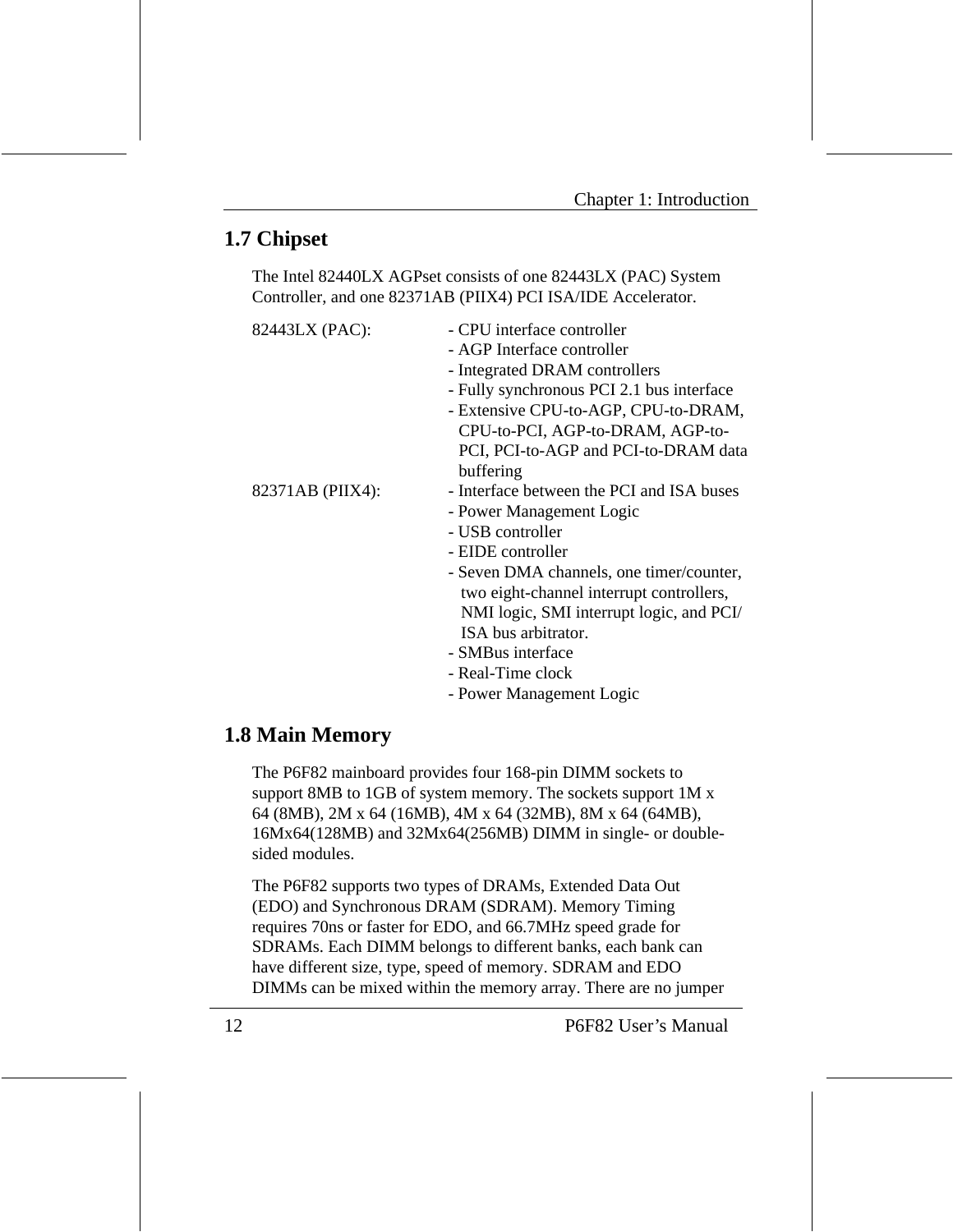settings required for the memory size and type, which are automatically detected by the BIOS.

The P6F82 mainboard achieves the highest reliability by supporting the ECC (Error Checking and Correction) memory protections. The ECC is a hardware scheme which detects all single and dual-bit errors, and corrects all single-bit error during main memory access. The ECC can be supported only if all the DIMM memory modules hcome with parity bits.

### **1.9 Accelerated Graphics Port (AGP) slot**

The P6F82 mainboard is equipped with an Accelerated Graphic Port slot which is compliant to the AGP specification. The AGP runs at 66MHz clock and supports both 1x and 2x mode for 66MHz/ 133MHz 3.3V devices. The data transfer rate on the AGP bus may be 4 times as fast as on the PCI bus.

# **1.10 Enhanced IDE Support**

The P6F82 mainboard provides two enhanced high performance PCI IDE interfaces capable of supporting four PIO mode 0 through mode 4, bus-mastering DMA mode 2, and bus-mastering Ultra DMA/33 ATAPI devices. Detection of IDE device type and transfer rate is automatically performed by the BIOS.

The traditional PIO IDE requires a substantial amount of CPU bandwidth to handle all the activities of IDE access including waiting for mechanical activities. The Bus Master logic designed in the Intel 82440LX chipset is intended to reduce the workload of the CPU, hence to increase CPU efficiency. The Bus Master will take care of the data transfer between IDE and memory and let the CPU to handle other tasks. In true multi-tasking operating systems such as Windows 95, Windows NT, and OS/2, by using bus-mastering IDE, the CPU workload can be reduced to complete other tasks while disk data transfers are occurring. The driver must be loaded in order to make the EIDE drive operating at bus-mastering DMA mode.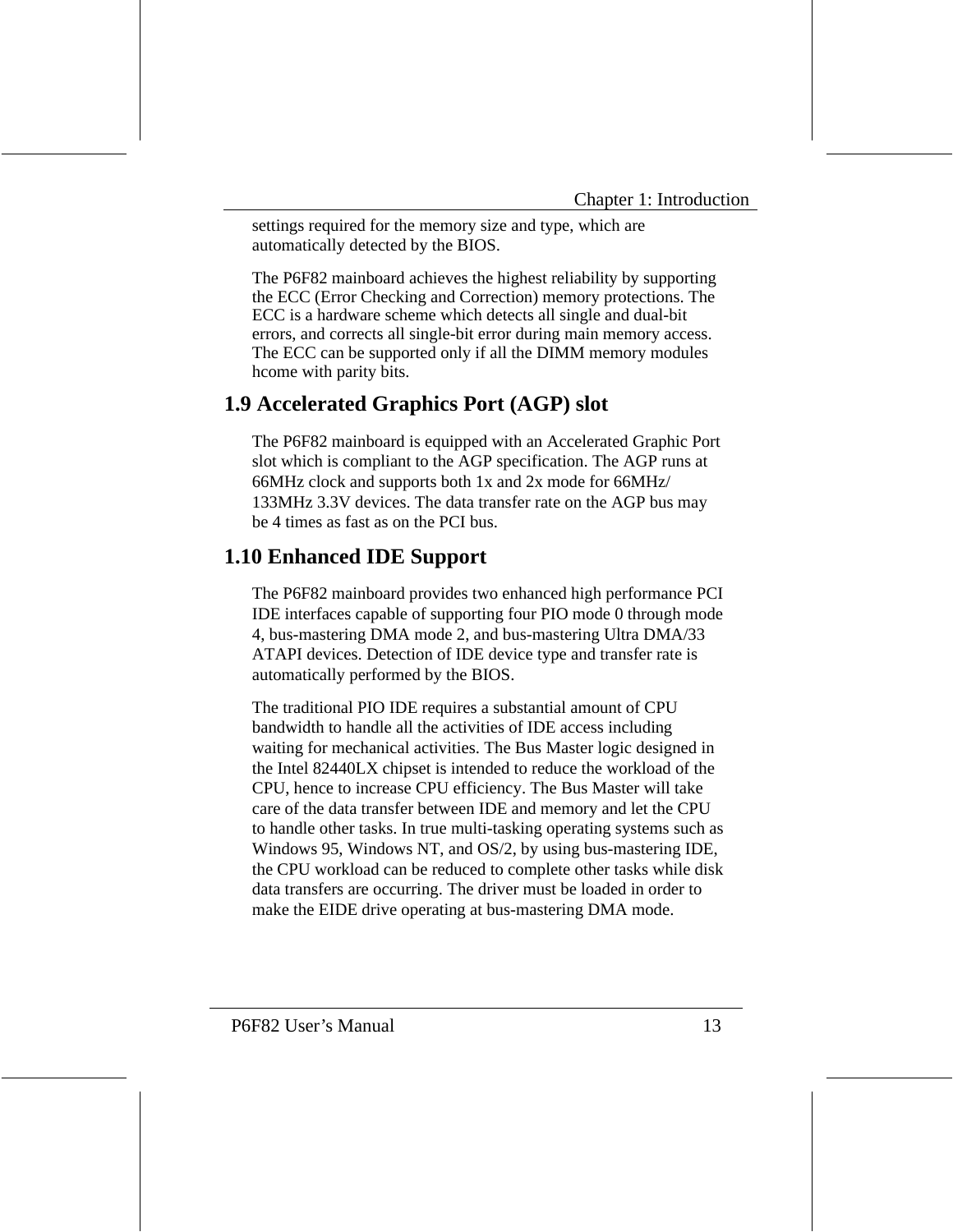| <b>Operating Mode</b> | Maximum Data Transfer Rate |
|-----------------------|----------------------------|
| PIO Mode 3            | 11.1 MB/Second             |
| PIO Mode 4            | 16.6 MB/Second             |
| DMA Mode 1            | 13.3 MB/Second             |
| DMA Mode 2            | 16.6 MB/Second             |
| Ultra DMA/33          | 33.2MB/Second              |

The following is a data transfer rate comparison table for different IDE operating modes:

### **1.11 Keyboard, Mouse and USB Interface**

PS/2 keyboard, PS/2 mouse, and USB connectors are located on the back panel of the P6F82 mainboard. The 5V line to the PS/2 Keyboard and PS/2 Mouse connectors are protected with a PolySwitch circuit that acts like a self-healing fuse, re-establishing the connection after an over-current condition is removed. While this device eliminates the possibility of replacing fuse, you still need to be sure to turn off the system power before connecting or disconnecting a keyboard or mouse.

The P6F82 mainboard has a two USB connectors to support two USB ports. The USB is a serial bus interface standard that is designed to bring the "Plug and Play" concept to the outside of the computer system chassis. The bus allows devices to be attached, configured, used and detached while the host system is in operation.

The USB will allow as many as 63 devices to be daisy chained in any combination per port. With up to 12Mbits/sec transfer rate, USB is suitable for devices such as keyboard, mouse, digital joystick, game pad, fax/modem, scanner, printer, ISDN and telephony device.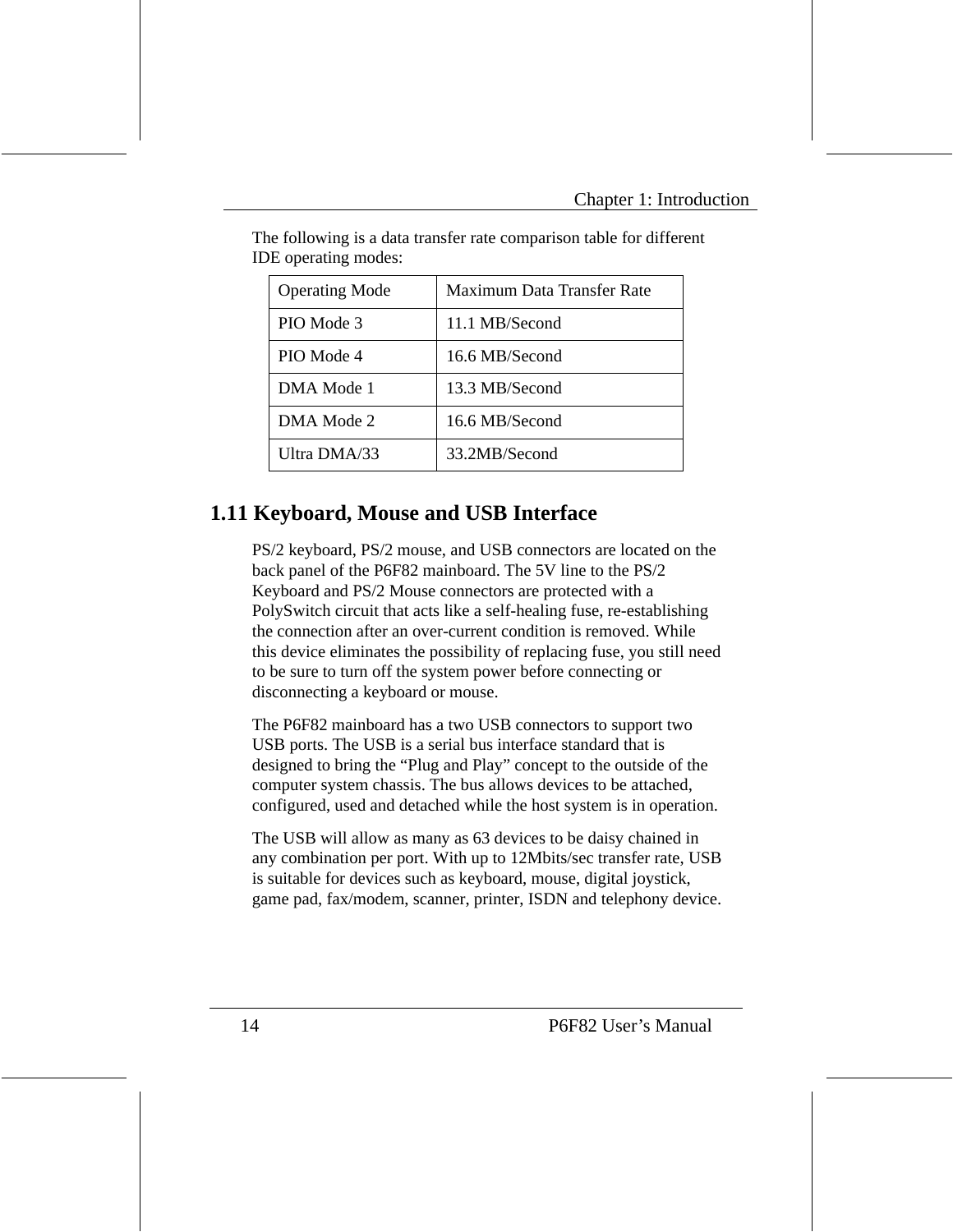# **1.12 Real-time Clock, CMOS RAM and Battery**

The integrated real-time clock (RTC) provides a time of day clock, and an 85-year calendar with alarm features. P6F82 also has 242 bytes battery backed CMOS RAM which stores the system setup information and password. The RTC and CMOS RAM can be set via the BIOS SETUP program. The content of the CMOS RAM can be cleared by placing a shunt to short pin2 and pin3 of JP14 for 5 seconds when the system power is off.

A coin-cell style Lithium CR2302 battery is used to provide power to the RTC and CMOS memory. The battery has a three year life if the system is not powered up. When the system powers up, the power for the RTC and CMOS RAM is supplied from the 5 V power supply to extend the life of the battery.

# **1.13 IrDA Infrared Support**

A 5-pin header connector is used to connect a Hewlett Packard HSDSL-1000 compatible IrDA or Sharp ASKIR Infrared module. Once the module is installed, the user can use application software such as Laplink to transfer files between the computer system and portable devices such as laptops and printers.

### **1.14 Power Management**

The integrated DPMA (Dynamic Power Management Architecture) features in the Intel 440LX AGPSet go far beyond the original vision of the "Green PC" to create exciting new application models for the "OnNow" PC platform. The "OnNow" PC is a PC which is always on and ready for use but appears to be off when not in use. The P6F82 not only complies with EPA, APM1.2 and ACPI (Advanced Configuration and Power Interface), but also provides the following power management features.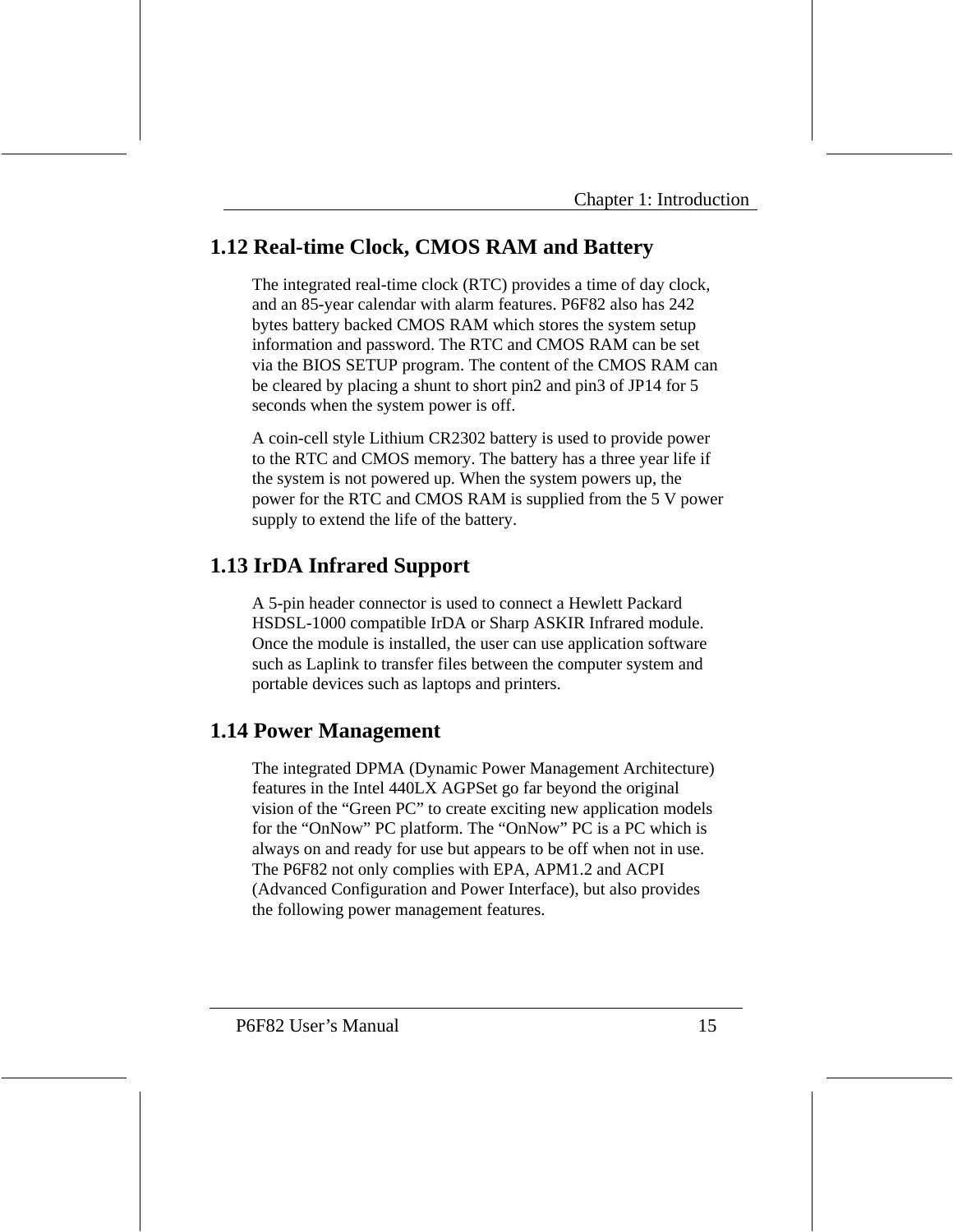- *Power-on by a modem ring in or a watchdog timer (Alarm)*  System could be powered on by phone ring, or by software that has requested the PC to wake up at a preset time.

- *Sleep mode indicator*

The power LED becomes dim when system is in sleep mode.

- *Fan off in sleep mode*

The CPU cooling fan will be turned off when system is in sleep mode.

# **1.15 System Power On/Off Control**

 System power can be turned on by a power button, a modem ring, or an alarm. To enable the "modem ring on" feature, the option "Power-On by Ring" in the BIOS Power Management Setup has to be set to "Enabled". To enable the "alarm on" feature, the option "Power -On by Alarm" in the BIOS Power Management Setup has to be set to "Enabled".

System power can be turned off in one of two ways: a front panel power button or soft-off control. When the option "Power-Off by PWR-BTTN" in the BIOS Power Management Setup is set to "Instant-Off", pressing the power button will immediately turn off the system power. But if the "Power-Off by PWR-BTTN" option is set to "Delay 4 Sec.", you have to press the power button and hold it for more than 4 seconds to turn off the system power. The system power can also be turned off via software control. The system BIOS will turn the system power off when it receives the proper APM command from the Operating System. For example, Windows 95 will issue Soft Off APM command when the user selects "Shutdown" in Start Menu. In order for the Soft Off feature to work properly, Power Management/APM must be enabled in the system BIOS and Operating System.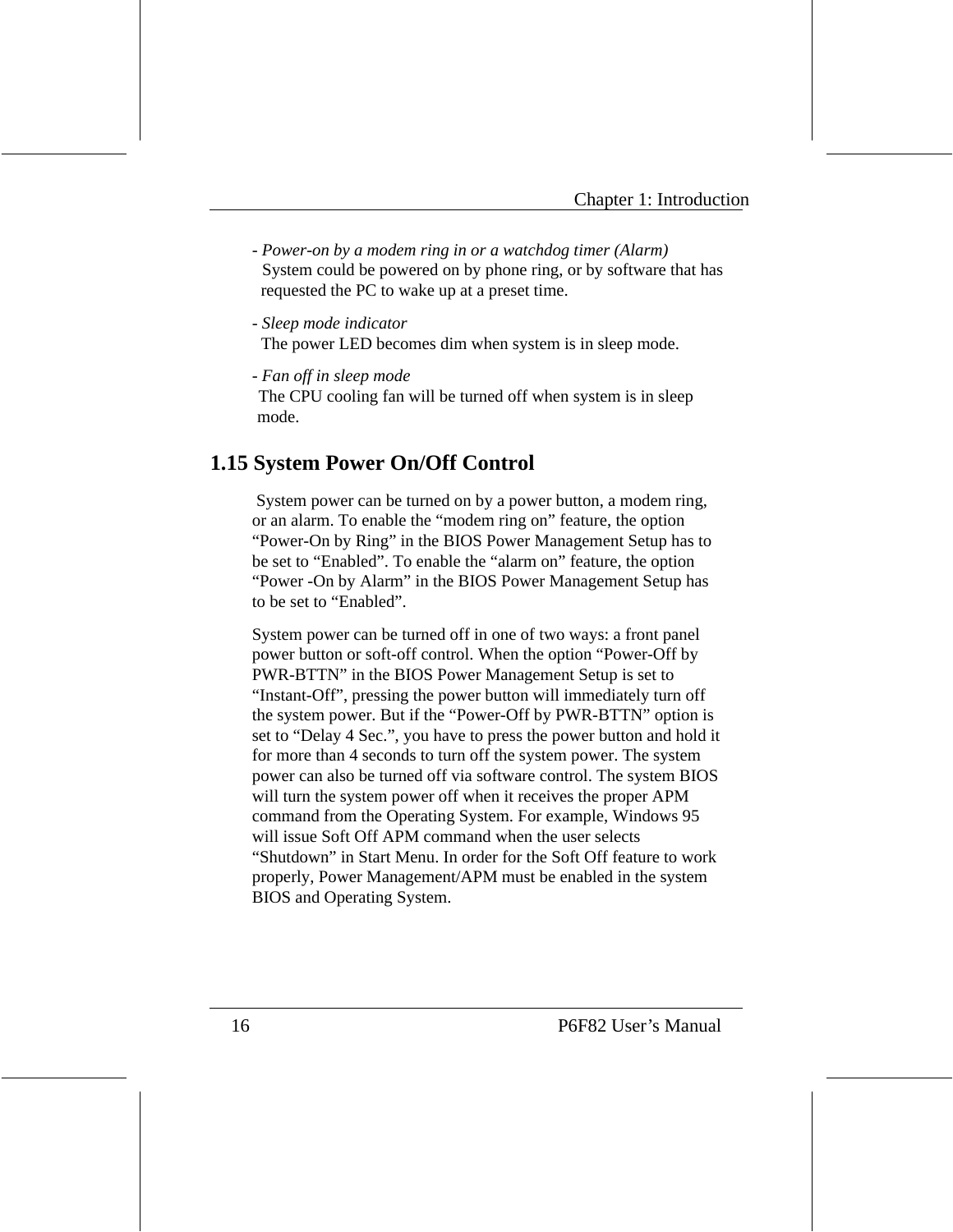# **1.16 System Sleep / Resume**

When Advanced Power Management (APM) is activated in the system BIOS and the Operating System 's APM/ACPI driver is loaded, Sleep mode (Suspend) can be entered in one of three ways: press the front panel power button, select "Suspend" in Windows 95 Start Menu or no system activity for a pre-defined length of time. To use the power button to control system sleep/resume, the option "Power-Off by PWR-BTTN" in the BIOS Power Management Setup has to be set to "Delay 4 Sec."

When the system enters the sleep mode, the CPU stops running, the 82440LX AGPset and related circuits stay in the lowest power state, the HDD stops spinning, the monitor screen becomes blank, the power LED indicator on the front panel dims, and the CPU cooling fan and secondary fan are turned off (Note: in order to turn off the fan in sleep mode, you need to connect the CPU cooling fan or Chassis fan to the on-board fan power connectors marked FAN1 or FAN2)

# **1.17 System Manageability**

An optional System Management Module (LM78 Module) with software LDCM (LandDesk Client Manager) allows the local client or system administrator to monitor and/or control system features and functionality such as fan speed (requires fan with tachometer output), system temperature, system operating voltages and system configuration.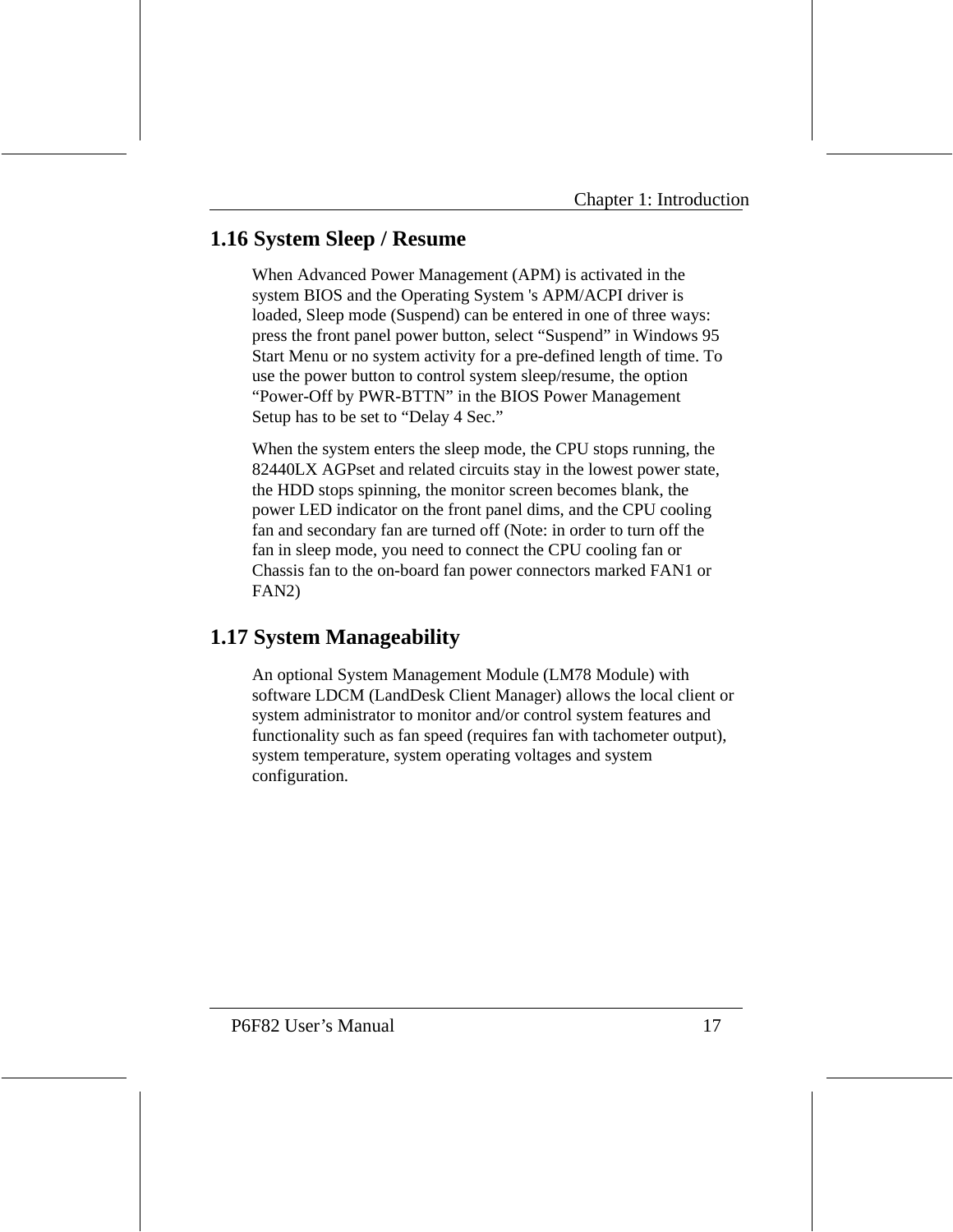# **2 Hardware Installation**

# **2.1 Unpacking**

The P6F82 mainboard package contains the following:

- \* P6F82 mainboard
- \* One IDE 40-pin ribbon cable
- \* One floppy 34-pin ribbon cable
- \* One driver/utility diskette
- \* User's manual

Before removing the mainboard from its anti-static bag, you need to eliminate any static electricity that may be accumulated on your body by touching a grounded or anti-static surface. If nothing is available, touch the housing of the power supply which is plugged into the AC outlet.

After removing the mainboard from its anti-static bag, place it only on a grounded or anti-static surface, component side up. Inspect the mainboard and call the vendor immediately if it is damaged.

# **2.2 Installation**

The P6F82 is designed to fit into a standard ATX form factor chassis. The pattern of the mounting holes and the position of the back panel connectors meet the ATX system board specification. Chassis may come with various mounting fasteners which are made of metal or plastic. It is highly recommended to use as many metal fasteners as possible to mount the mainboard in the chassis for better grounding.

To install the mainboard you need to set DIP switches, attach connectors, install CPU and DIMM memory modules.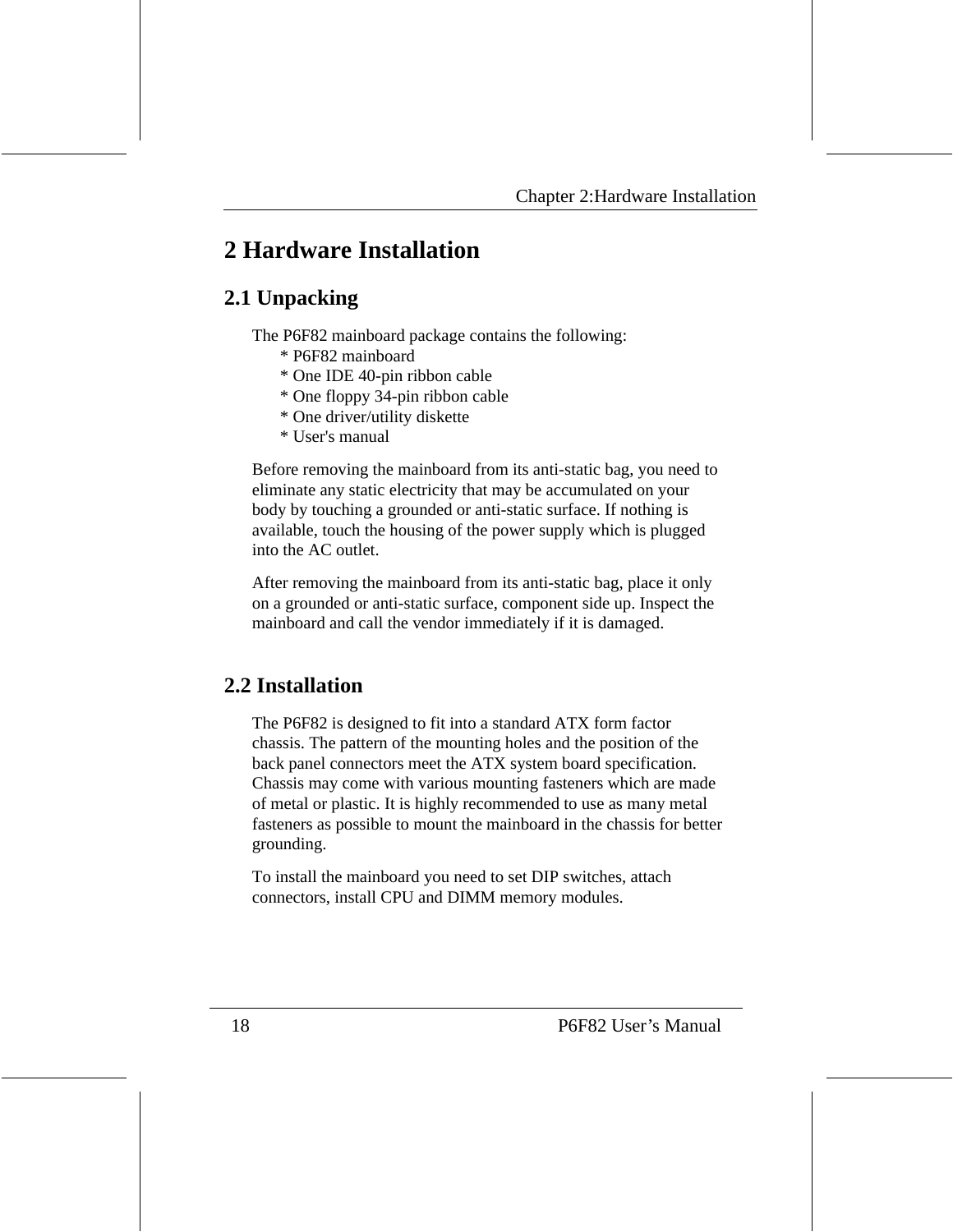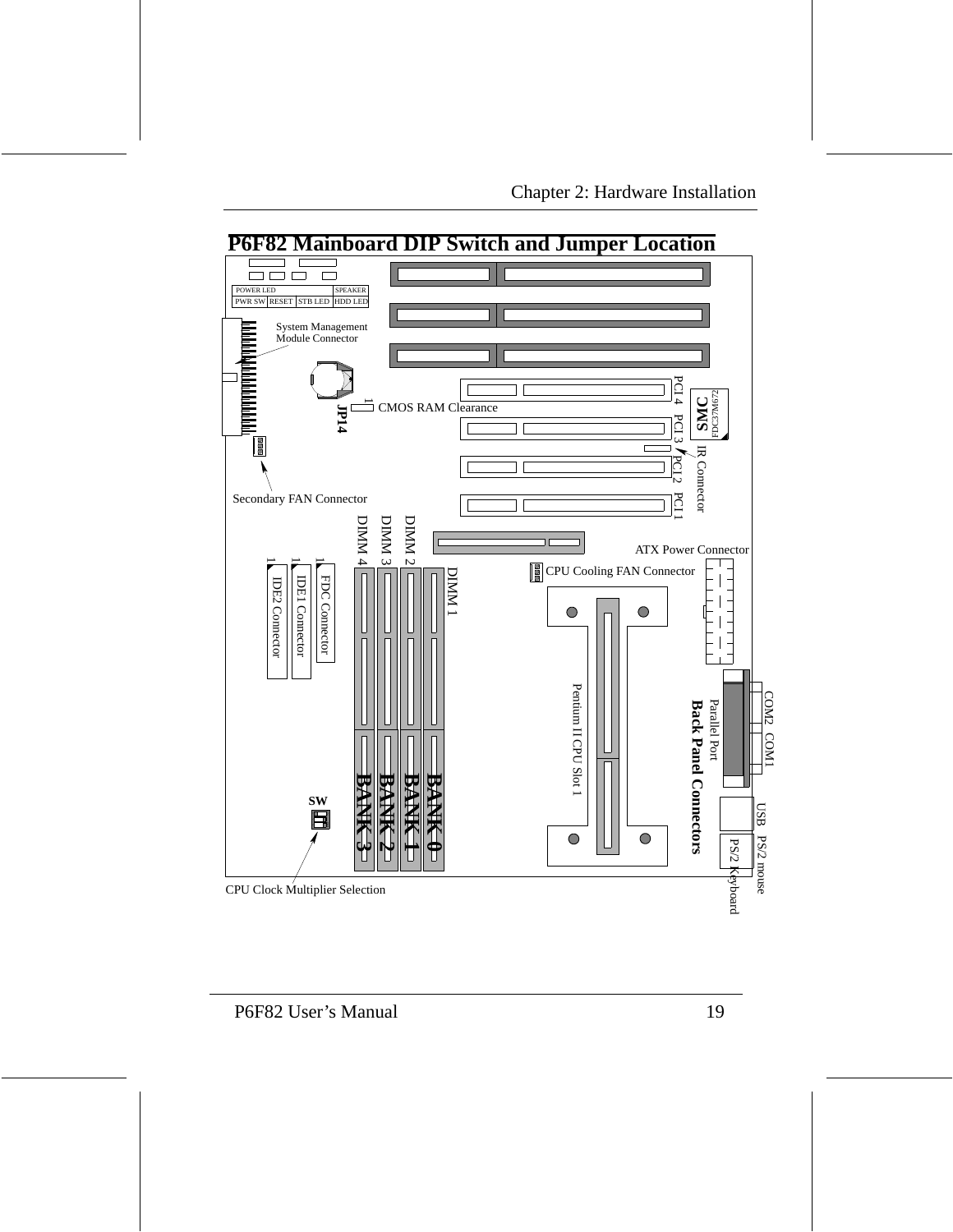#### **2.2.1 Setting DIP Switch**

This section provides the DIP Switch settings for the P6F82 mainboard.

You need to configure DIP Switch to set the CPU core to bus clock multiplier.

**CPU Core to Bus Clock Multiplier:** The CPU internal core clock is equal to the "CPU Bus Clock" times the "CPU Core to Bus Clock Multiplier". For example, if the CPU Bus Clock is 66MHz and the CPU Core to Bus clock Multiplier is 4.5, the actual CPU core clock will be 300MHz.

**CPU Bus Clock:** The CPU Bus Clock is defined as the CPU input clock. For example; the CPU Bus Clock for Intel Pentium II 233, 266 and 300 MHz is 66MHz.

**CPU Voltage:** There is no hardware or BIOS setting needed for CPU operating voltage. The switching regulator circuit can autodetect the CPU type on the P6F82 mainboard and generate the proper operating voltage for the CPU.

The following diagram should be used to clarify how DIP switch settings are to be interpreted

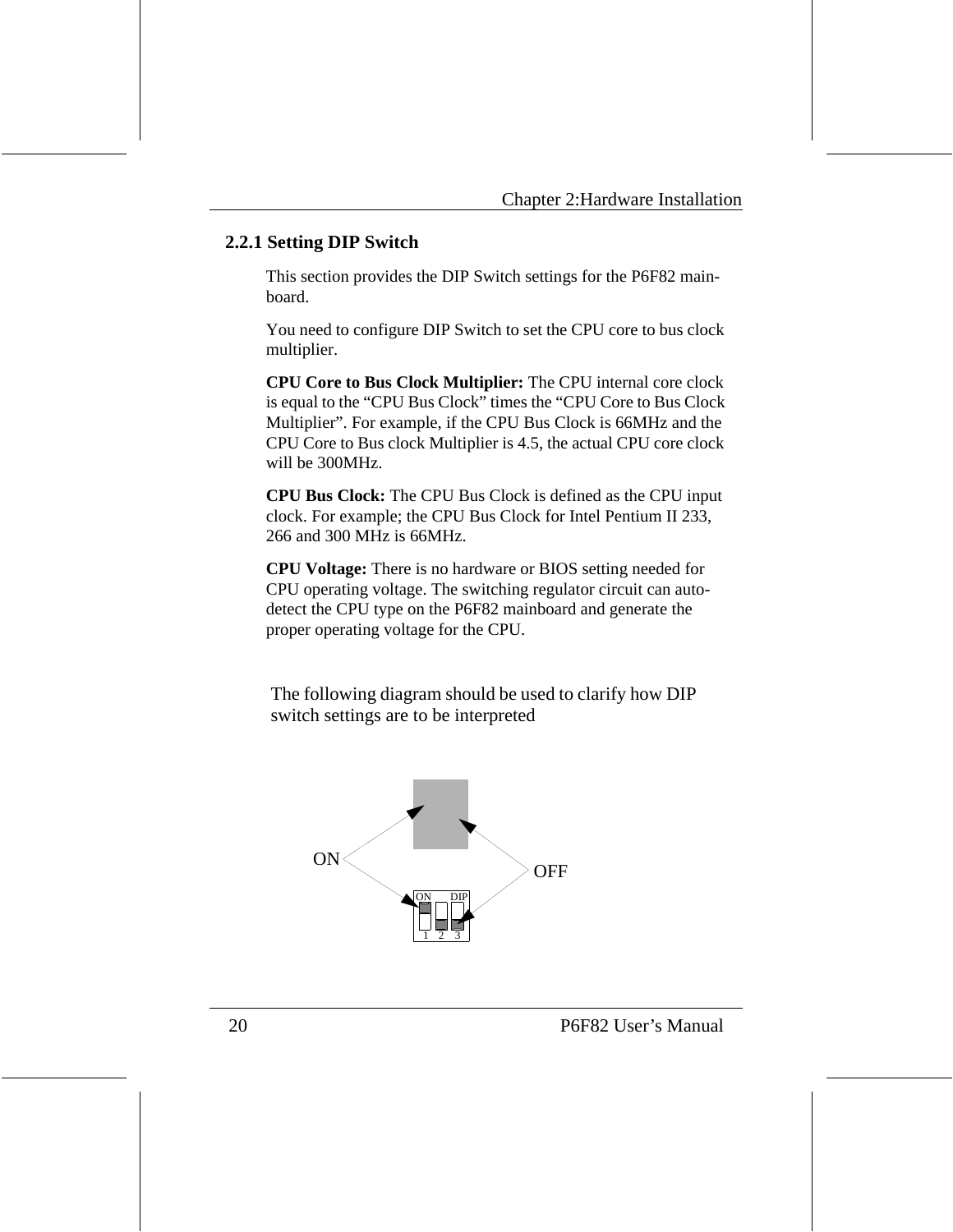| $\frac{1}{2}$           |                                              |                |                           |                |
|-------------------------|----------------------------------------------|----------------|---------------------------|----------------|
| Core to Bus             |                                              |                | <b>DIP Switch Setting</b> |                |
| Clock Multiplier        | Diagram                                      | P <sub>1</sub> | P <sub>2</sub>            | P <sub>3</sub> |
| 66.6MHz x 3<br>200MHz   | ON<br>DIP<br>$\overline{2}$<br>3             | <b>ON</b>      | <b>OFF</b>                | <b>ON</b>      |
| 66.6MHz x 3.5<br>233MHz | <b>DIP</b><br>ON<br>$\overline{c}$<br>3      | OFF            | <b>OFF</b>                | <b>ON</b>      |
| 66.6MHz x 4<br>266MHz   | <b>DIP</b><br>ON<br>$\overline{c}$<br>3      | <b>ON</b>      | <b>ON</b>                 | OFF            |
| 66.6MHz x 4.5<br>300MHz | ON<br>DIP<br>$\overline{c}$<br>3             | <b>OFF</b>     | <b>ON</b>                 | <b>OFF</b>     |
| 66.6MHz x 5<br>333MHz   | <b>ON</b><br>DIP<br>$\overline{c}$<br>3<br>1 | <b>ON</b>      | <b>OFF</b>                | <b>OFF</b>     |
|                         |                                              |                |                           |                |

# **Pentium II CPU DIP Switch Setting**



**SW** ON 123 DIP

П

R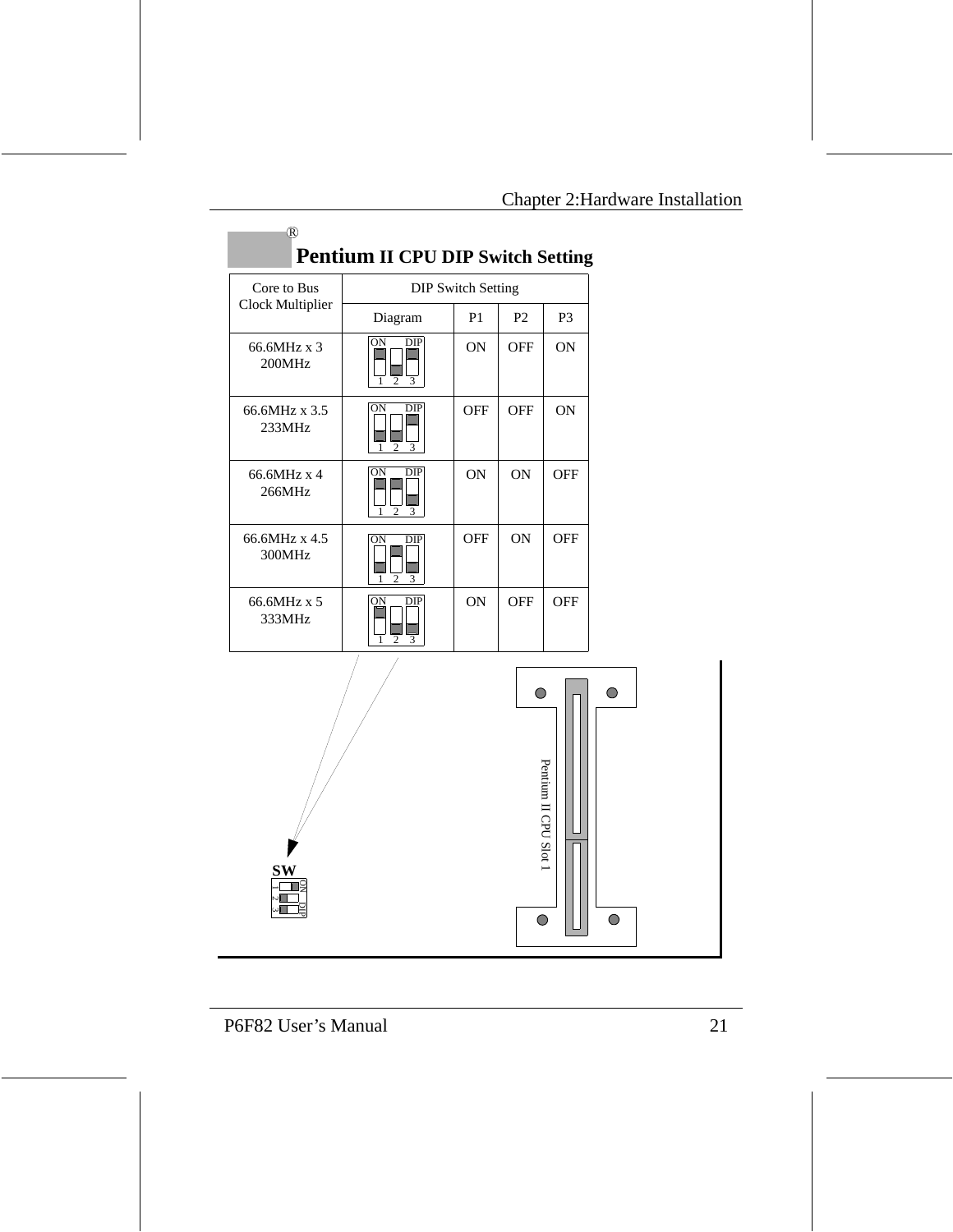#### **2.2.2 Attaching Connectors**

#### **1. Front Panel Connectors**

There are 6 connectors on the mainboard for switches and indicator lights on the system's front panel.



This 4-pin connector connects to the case-mounted speaker.



Pin Assignment 1. LED Cathode 2. N. C. 3. LED Anode (Ground) 4. N.C. 5. N.C.

This 5-pin connector connects to the case-mounted keylock switch and the power LED. The keylock switch is used to lock the keyboard for security purposes.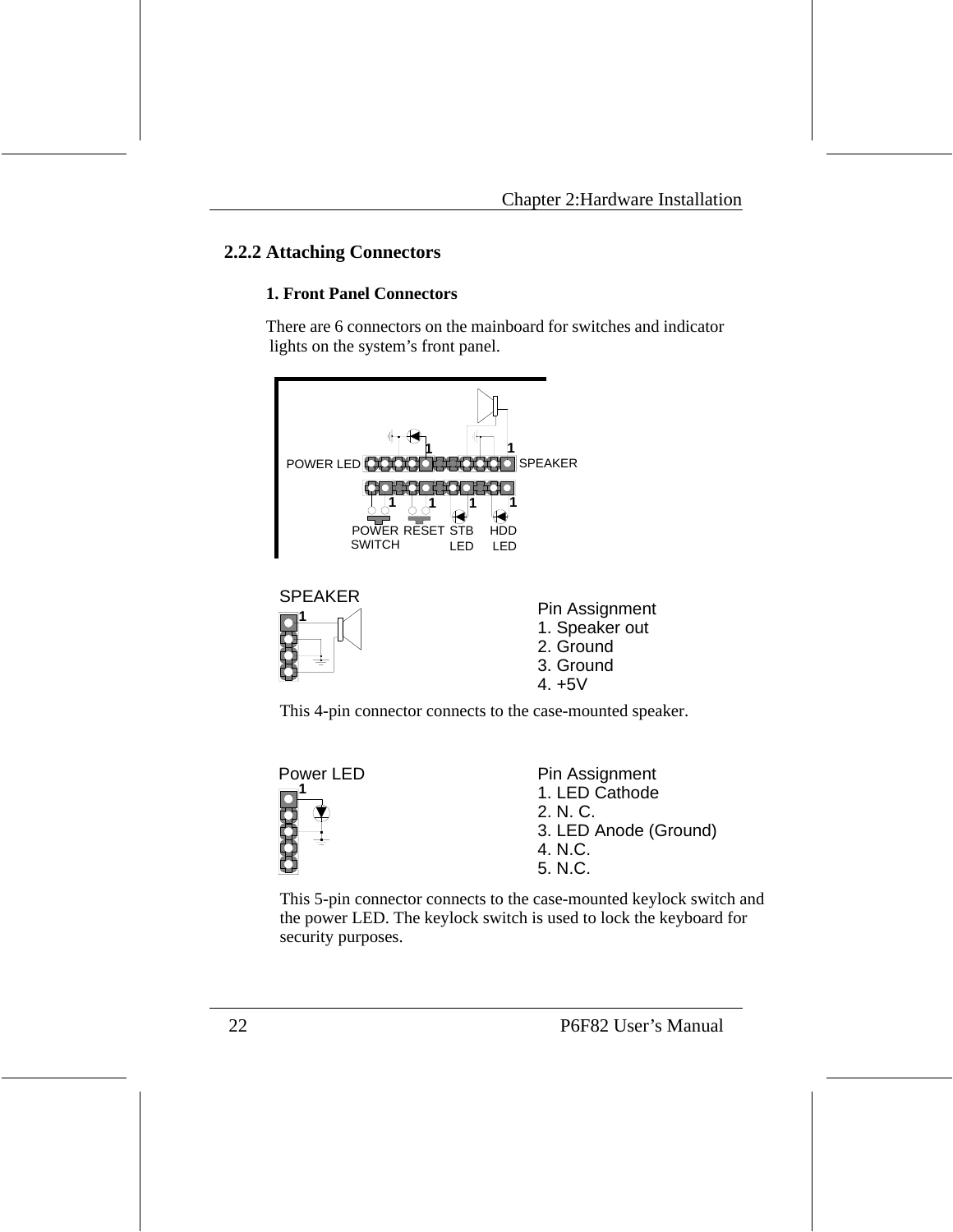#### HDD LED Connector



Pin Assignment 1. LED Anode 2. LED Cathode

This 2-pin connector connects to the case-mounted HDD LED to indicate the hard disk activity.

STB LED Connector Pin Assignment



1. LED Cathode 2. LED Anode (Ground)

This 2-pin connector connects to the case-mounted STB LED switch.

Reset Connector **Pin Assignment** 



1. Power Good 2. Ground

This 2-pin connector connects to the case-mounted reset switch and is used to reboot the system.

Power Switch Connector<br>
Pin Assignment



1. Power On/Off 2. Ground

This 2-pin connector connects to the case-mounted Power switch.

The front panel on your case may have a turbo switch to deactivate the Turbo mode when a slower speed is required for a specific application. The Intel 82440LX chipset does not support the hardware deturbo function. An alternative method of using  $\langle \text{CTRL} \rangle \langle \text{ALT} \rangle \langle + \rangle$  keys to change the speed may be used if necessary.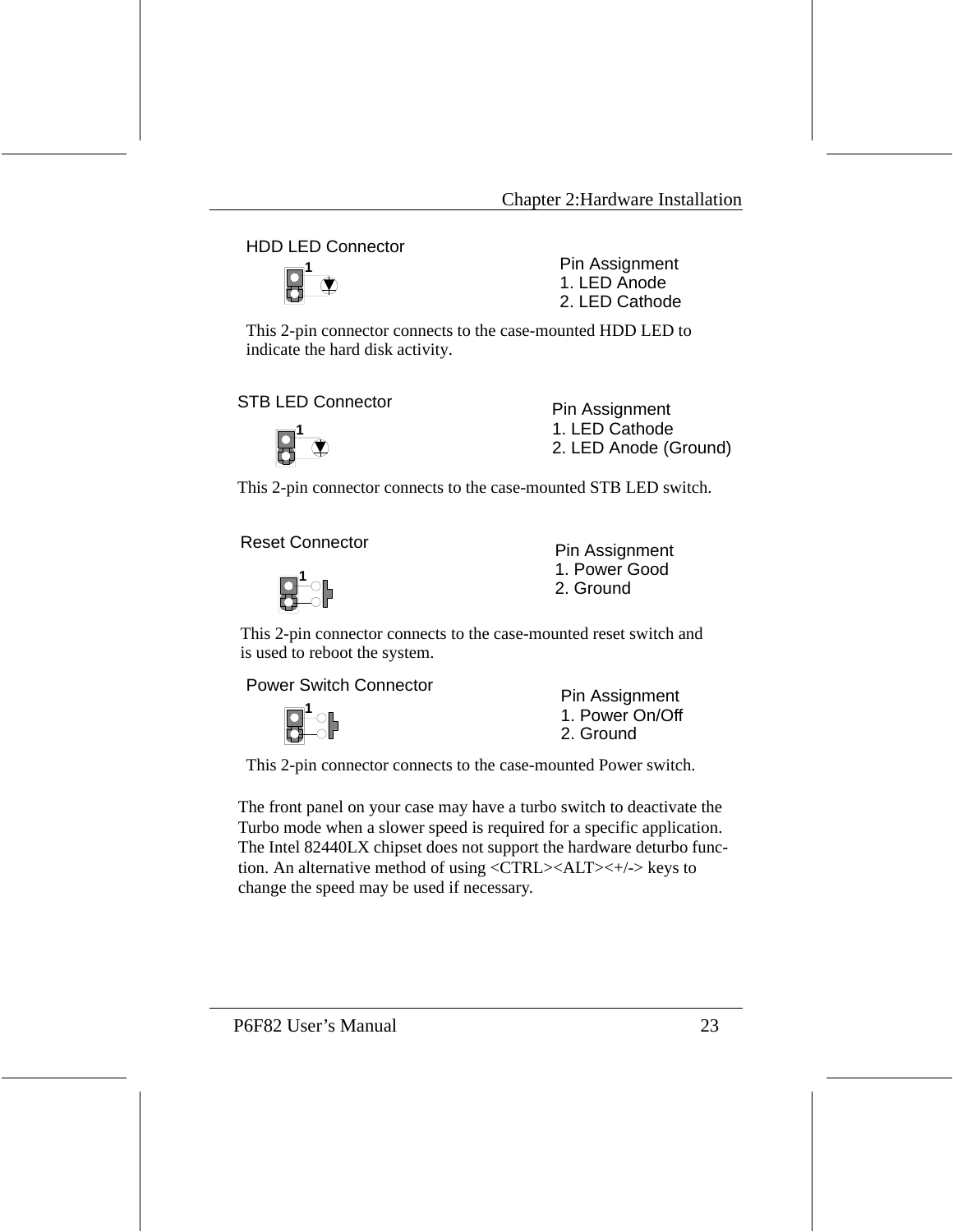#### **2. Fan Connectors**

|             | Pin Assignment |
|-------------|----------------|
|             | 1. GND         |
| $\bigcap$ 3 | $2. +12V$      |
|             | 3. SPEED / RPM |

There are two fan connectors on the P6F82 mainboard for the cooling fans. The connectors support fans of 500mAMP (6 WATT) or less. When the system goes into sleep state, fan should be shut down to eliminate audible noise and reduce power consumption. To monitor the fan speed, you need an optional System Management Module, and the fan must come with a tachometer output.

#### **3. IrDA-compliant IR (Infrared) Connector**



Pin Assignment  $1. +5V$ 2. IRM\_IRR 3. IR Receiver 4. Ground

5. IR Transmitter

This 5-pin connector connects to an optional wireless transmitting and receiving infrared module via a cable and a bracket.

#### **4. Floppy Drive Connector (One 34-pin Block)**

A floppy disk drive ribbon cable has 34 wires and 2 connectors to support 2 floppy disk drives. The connector with twisted wires always connects to drive A, and the connector whit untwisted wires connects to drive B. You must orient the cable connector so that the pin 1(color) edge of the cable is at the pin 1 of the I/O port connector.

#### **5. IDE Connectors (Two 40-pin Block)**

An IDE drive ribbon cable has 40 wires and 2 connectors to support two IDE drives. If a ribbon cable connects to two IDE drives at the same time, one of them has to be configured as Master and the other has to be configured as Slave by setting the drive select jumpers on the drive.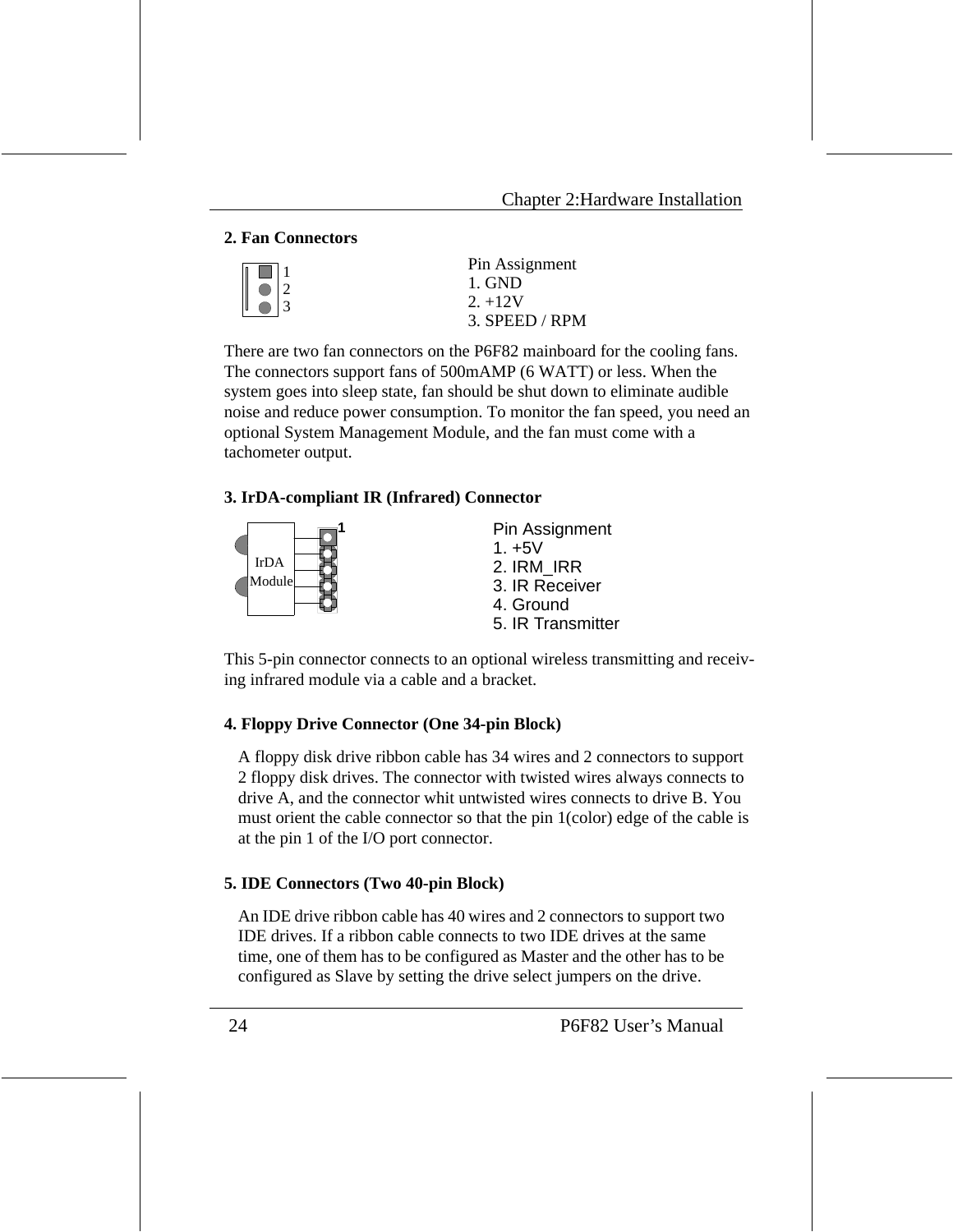Consult the documentation that comes with your IDE drive for details on jumper locations and settings. You must orient the cable connector so that the pin 1(color) edge of the cable is at the pin 1 of the I/O port connector.

#### **6. Back Panel Connectors**

The back panel provides external access to PS/2 style keyboard and mouse connectors as well as two serial ports, and one parallel port which are integrated on the mainboard. The figure below shows the location of the back panel I/O connectors.



#### **7. Power Supply Connector**



The ATX power supply has a single lead connector with a clip on one side of the plastic housing. There is only one way to plug the lead into the ATX power connector. Press the lead connector down until the clip snaps into place and secures the lead onto the connector.

*Incorrect installation of the power supply could result in serious damage to the mainboard and connected peripherals. Make sure the power supply is unplugged from the AC outlet before connecting the leads from the power supply.*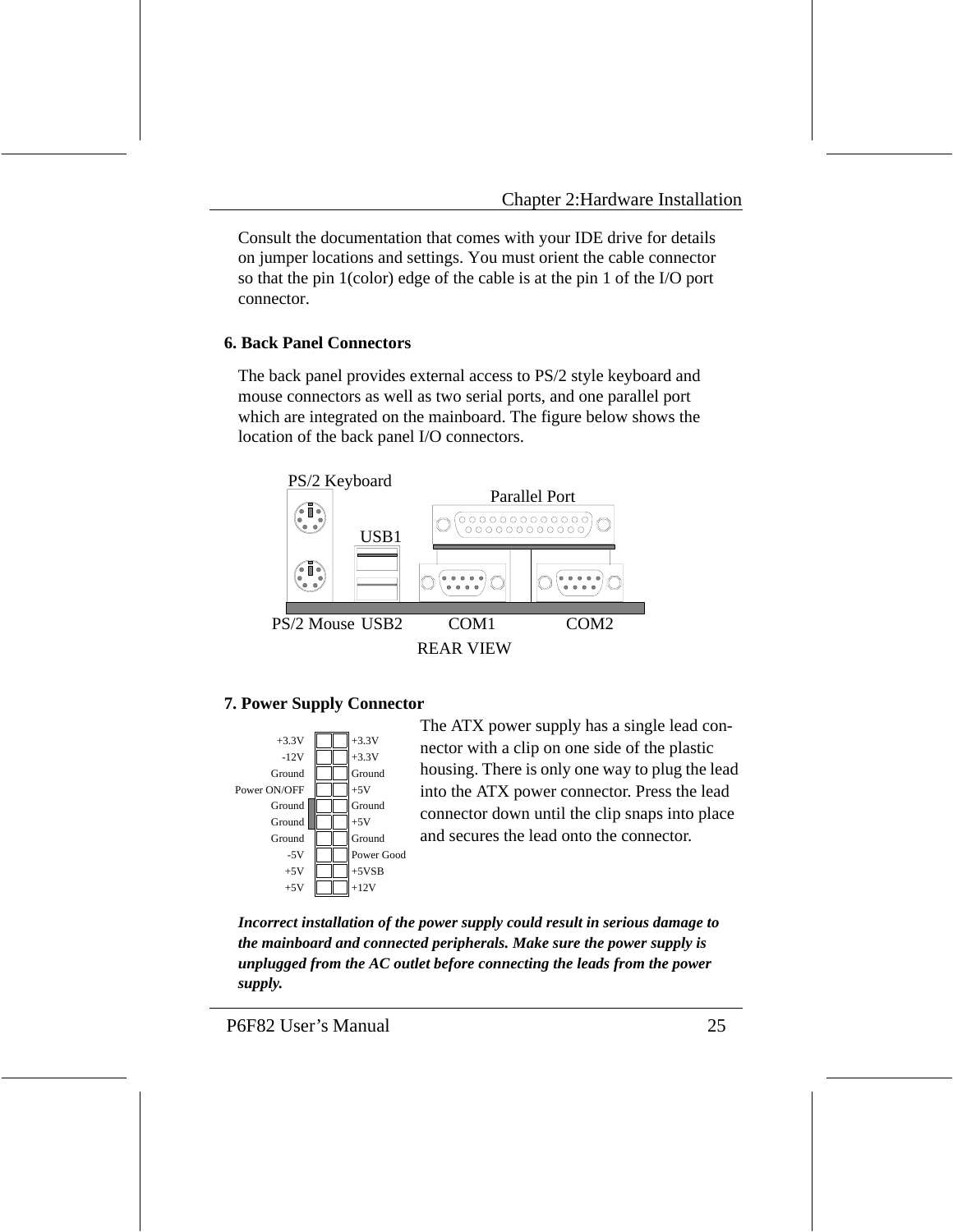#### **2.2.3 Installing CPU**

#### **Before You Begin**

- 1. Be sure that your Intel boxed processor kit includes the following items:
	- · the processor with the fan or heatsink attached
	- · one heatsink support set containing two black plastic pegs and two black plastic supports.
	- · one power cable (for CPU with cooling fan attached only)
	- · one Intel Inside ® Pentium II processor program label
- 2. Place the motherboard on a workbench (not in a chassis). Be sure that the motherboard is bare (that is, no SIMMs, cables, or cards are installed) and that the holes for the fan heatsink support pegs are empty.
- 3. Install the retention mechanism onto the motherboard by following the manufacturer's instructions. (Shown installed in the following figure.)

#### **Installing the Boxed Processor**

1. Mount the two black plastic pegs onto the motherboard. These pegs will be used to attach the fan or heatsink supports. Notice that one hole and the base of one peg are larger than the other hole and peg base. Push each peg into its hole firmly until you hear it "click" into place.

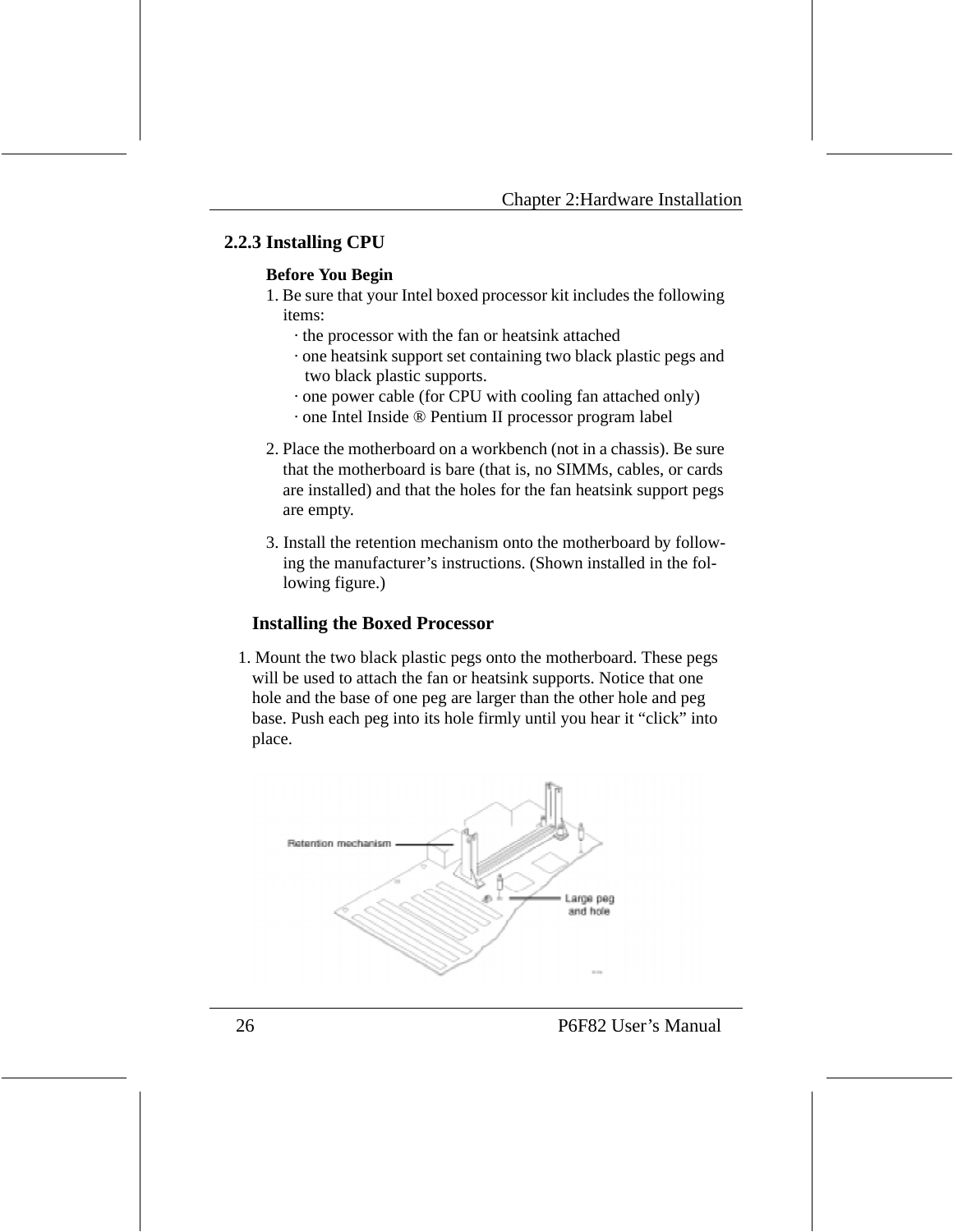2. Slide a black plastic support onto each end of the fan or heatsink, making sure that the hole and clip are on the outside edge of the support. (If the supports are reversed, the holes will not line up with the pegs on the motherboard.) Slide each support toward the center of the processor until the support is seated in the outside groove in the fan housing.



- 3. Slide the clip (A) on each support toward the processor, exposing the hole that will fit over the peg on the motherboard. Push the latches (B) on the processor toward the center of the processor until they click into place. (Refer to the figure below.)
- 4. Hold the processor so that the fan shroud is facing toward the pegs on the motherboard. Slide the processor (C) into the retention mechanism and slide the supports onto the pegs. Ensure that the pegs on the motherboard slide into the holes in the heatsink support and that the alignment notch in the processor fits over the plug in Slot 1. Push the processor down firmly, with even pressure on both sides of the top, until it is seated.

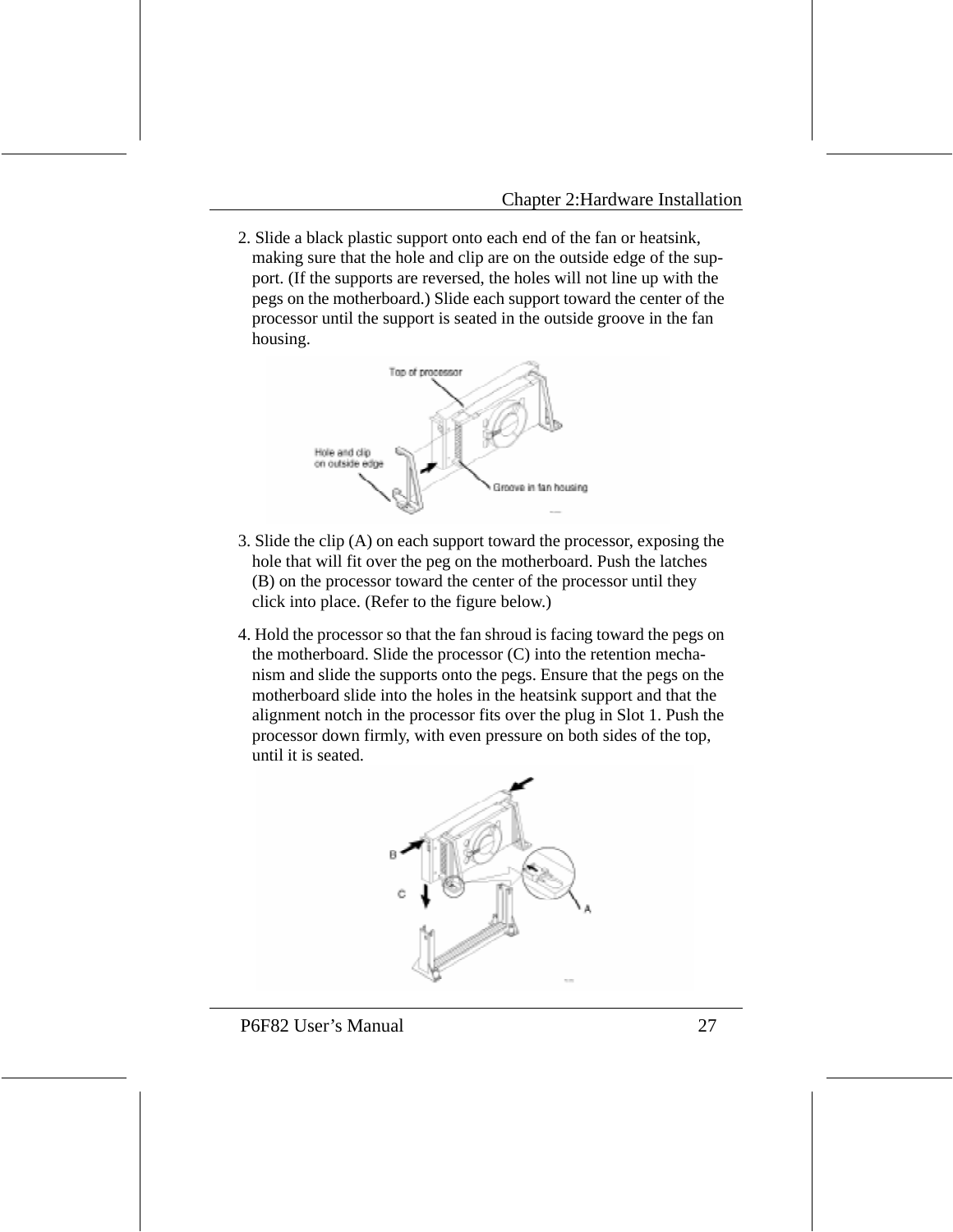5. Slide the clips on the supports (D) forward until they click into place to hold the pegs securely. (Apply slight pressure on the peg and push the peg toward the clip while pushing the clip forward.) Push the latches on the processor (E) outward until they click into place in the retention mechanism. The latches must be secured for proper electrical connection of the processor.

6. Attach the small end of the power cable (F) to the three-pin connector on the processor, then attach the large end to the three-pin connector on the motherboard, which is marked FAN1)

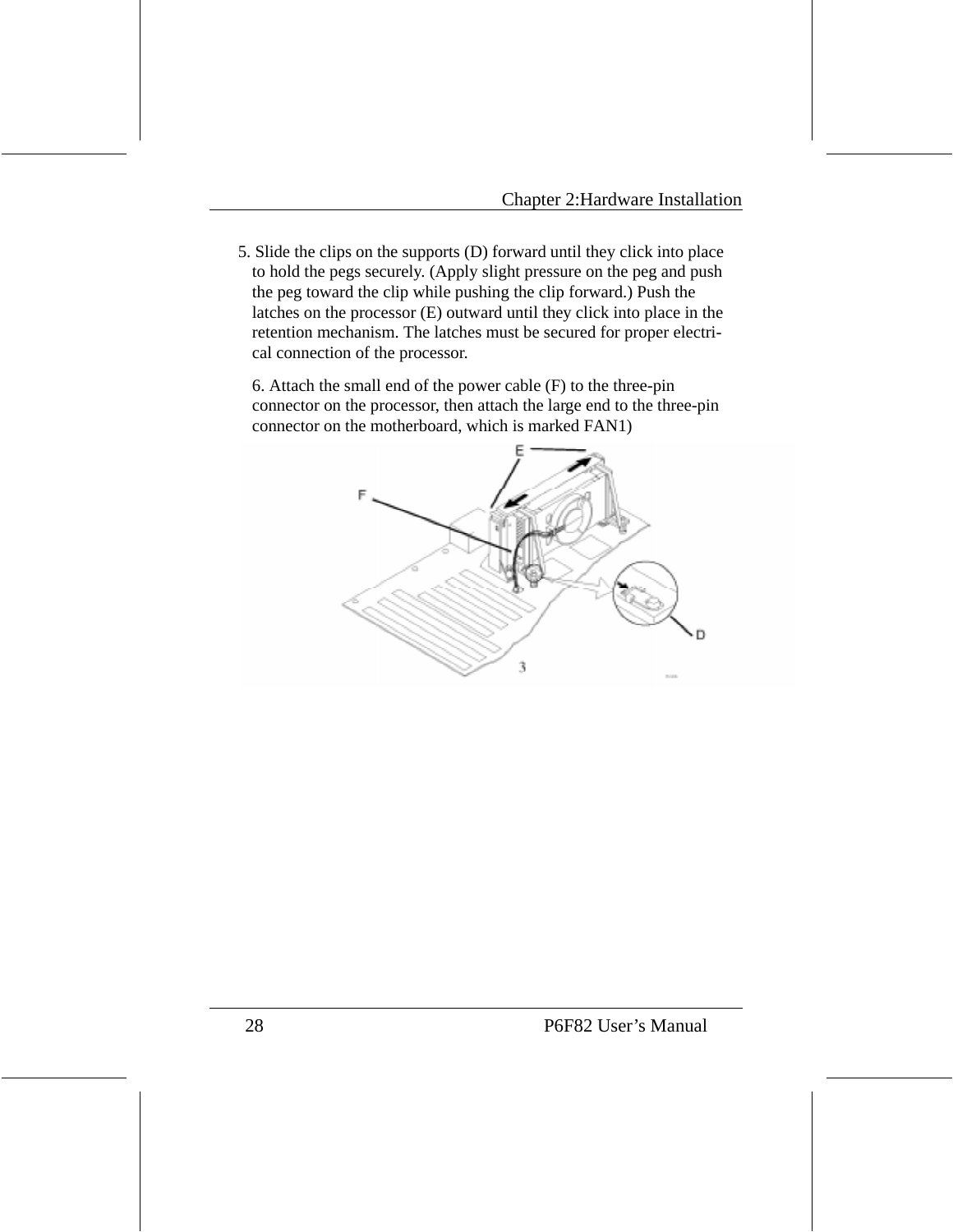#### **2.2.4 Removing the Processor**

 First, remove the motherboard from the chassis. To remove the processor from the motherboard, follow these steps (the reverse of the installation procedure).

- 1. Disconnect the fan power cable from the motherboard. (We recommend that you leave the cable connected to the processor.)
- 2. Slide the clips on the supports backward to release the pegs in the motherboard. Push the latches on the processor toward the center of the processor until they click into place.
- 3. Lift one end of the processor until it is freed from Slot 1. Lift the other end of the processor until it is freed from Slot 1. Lift the entire processor (with the fan or heatsink supports attached) until it is free from the retention mechanism.
- 4. Remove the heatsink support pegs from the motherboard and discard them. With one hand, squeeze together the two halves of the peg on the bottom side of the motherboard. With the other hand, pull the peg out of the hole in the motherboard. Do not reuse the pegs.



When handling the processor, avoid placing direct pressure on the label area of the fan.



When removing the processor, avoid pressing down on the motherboard or components. Instead, press down on plastic connectors.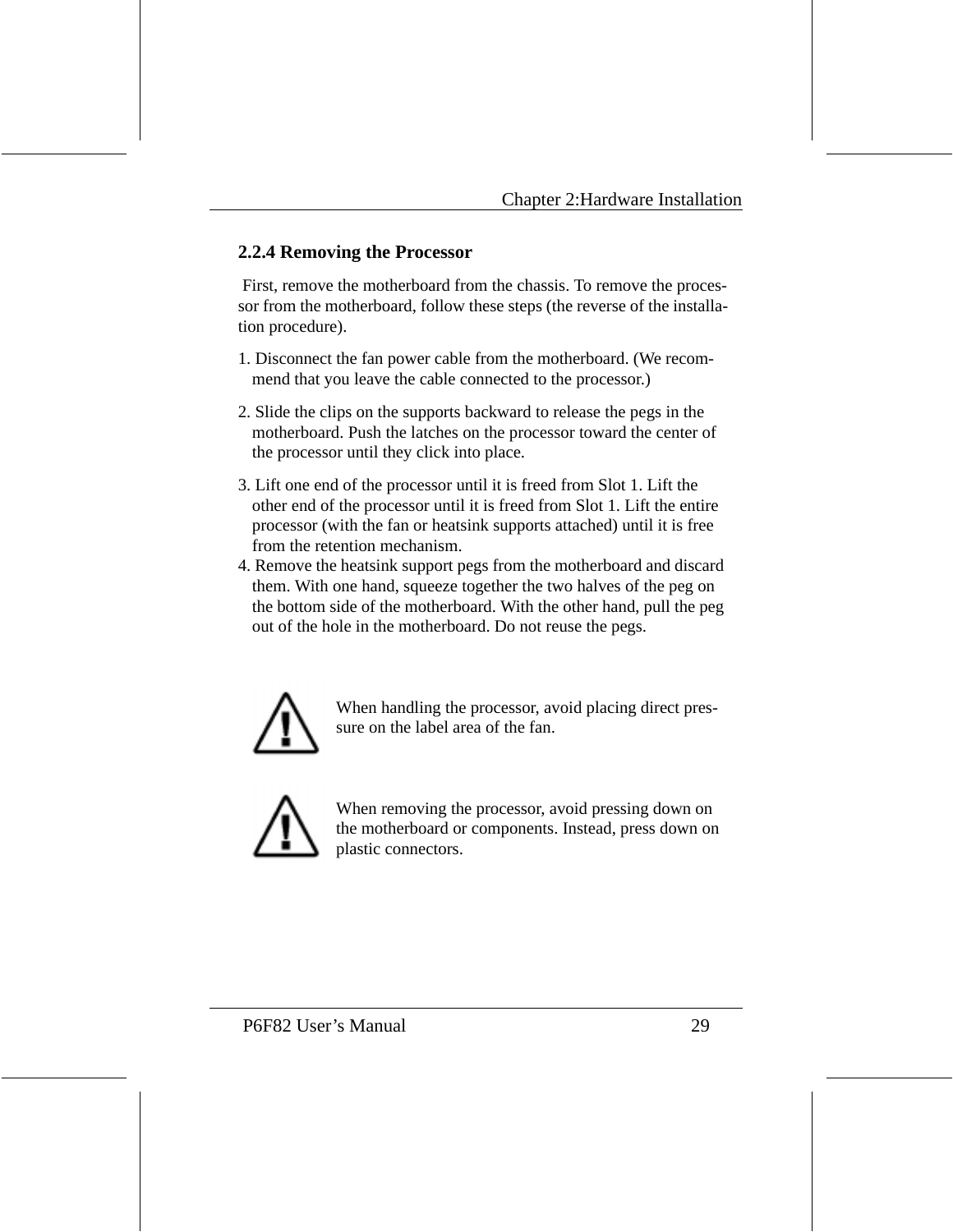$\overline{\phantom{0}}$ 

IDE2 Connector

**IDE2 Connector** 

# **2.2.5 Installing System Memory**

The maximum system memory supported by the Intel 440LX AGPset is 1GB. If more than 1GB memory are populated on the P6F82 mainboard, the portion of the memory which exceed the 1GB boundary will be invalidated.

The P6F82 Mainboard has four DIMM Sockets. Memory can be installed by using 168-pin SDRAM DIMM or EDO DIMM memory modules. There are no jumper settings required for the memory size or type, which is automatically detected by the BIOS. Due to the P6F82 Mainboard high speed design, the memory modules for the P6F82 must meet all of the following requirement:



| <b>DRAM TYPE</b> | EDO (Extended Data Output)                                                                                                                                                                                    | SDRAM (Synchronous DRAM)                                                                                                                       |
|------------------|---------------------------------------------------------------------------------------------------------------------------------------------------------------------------------------------------------------|------------------------------------------------------------------------------------------------------------------------------------------------|
| Module Size      | Single-Sided<br>Symmetric: 1Mx64, 4Mx64,<br>16Mx64<br>Asymmetric: 1Mx64, 2Mx64,<br>4Mx64, 8Mx64<br>Double-Sided<br>Symmetric: 2Mx64, 8Mx64,<br>32Mx64<br>Asymmetric: 1Mx64, 2Mx64,<br>4Mx64, 8Mx64,<br>16Mx64 | Single-sided<br>Asymmetric: 1Mx64, 2Mx64,<br>4Mx64, 8Mx64,<br>16Mx64.<br>Double-Sided<br>Asymmetric: 2Mx64, 4Mx64,<br>8Mx64, 16Mx64,<br>32Mx64 |
| Requirements     | DRAM Speed: 60ns or 70ns<br>RAS Access Time : $60ns \sim 70ns$<br>CAS Access Time: $10ns \sim 20ns$                                                                                                           | 3.3V unbuffered DIMM module<br>Speed grade: 66.7MHz<br>CAS latency: 3 or faster                                                                |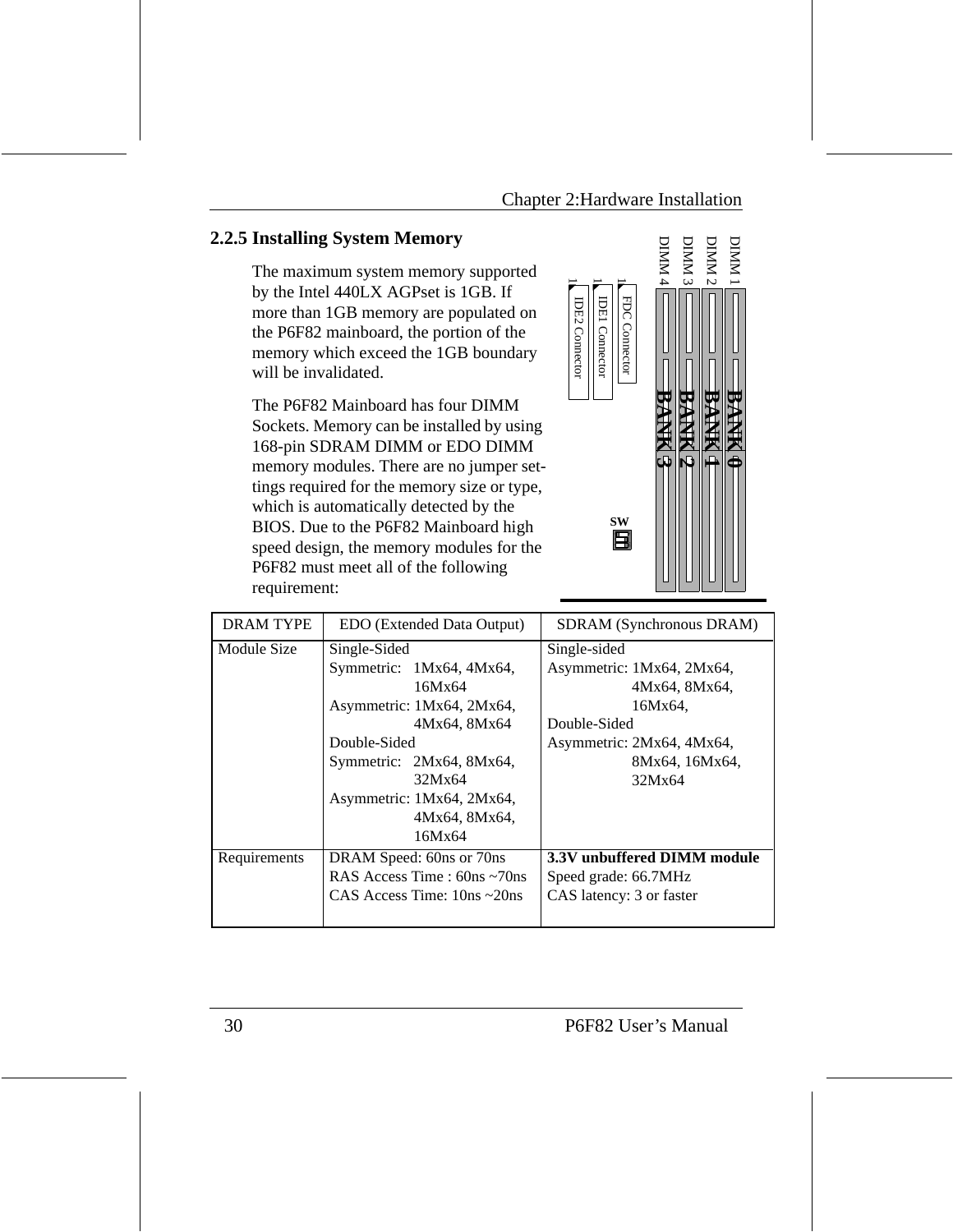Install 168-pin DIMM modules in any combination as follows:

| <b>BANK 0</b><br>(DIMM1)      | SDRAM/EDO 8MB, 16MB, 32MB, 64MB, 128MB, 256MB |
|-------------------------------|-----------------------------------------------|
| <b>BANK1</b><br>(DIMM2)       | SDRAM/EDO 8MB, 16MB, 32MB, 64MB, 128MB, 256MB |
| BANK <sub>2</sub><br>(DIMM3)  | SDRAM/EDO 8MB, 16MB, 32MB, 64MB, 128MB, 256MB |
| BANK <sub>3</sub><br>(DIMM4)  | SDRAM/EDO 8MB, 16MB, 32MB, 64MB, 128MB, 256MB |
| Total<br><b>System Memory</b> | 8MB to Max. 1GB                               |

**168-Pin DIMM Modules Memory Configuration**.

#### **2.2.6 Clear CMOS and Password**

If your system can not boot up because you forget your password, or the CMOS settings need to be reset to default values after the system BIOS has been updated, the following instructions can be performed to clear the CMOS and password.

- 1. Power off the system
- 2. Place a shunt to short pin2 and pin3 of JP14 for 5 seconds
- 3. Put the shunt back to pin1 and pin2 of JP14
- 4. Power on the system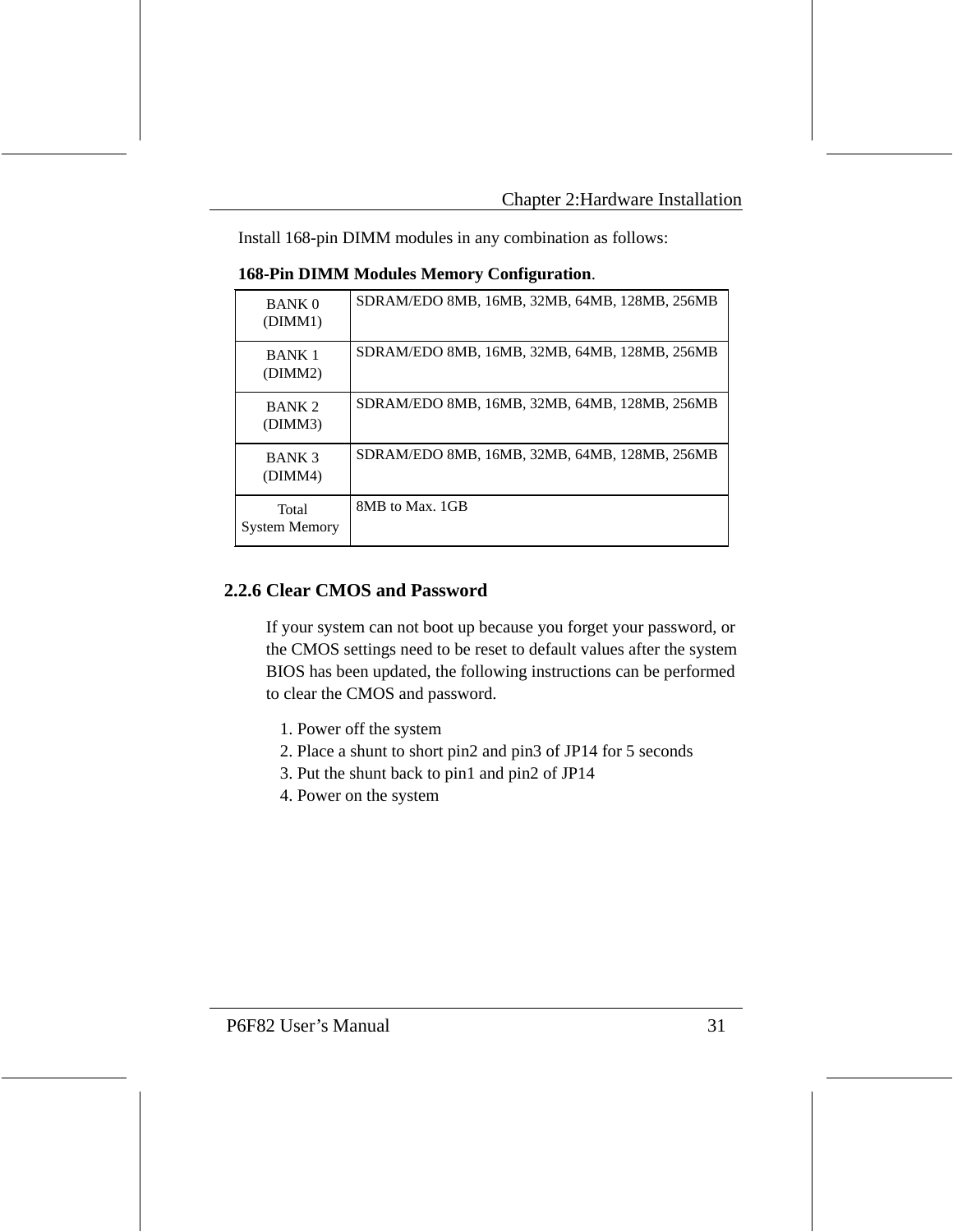# 3 BIOS Configuration

After hardware configuration of P6F82 Mainboard is completed, and system hardware has been assembled, the completed system may be powered up. At this point, CMOS setup should be run to ensure that system information is correct.

Normally, CMOS setup is needed when the system hardware is not consistent with the information contained in the CMOS RAM, whenever the CMOS RAM has lost power, or the system features need to be changed.

# **3.1 Entering Setup**

When the system is powered on, the BIOS will enter the Power-On Self Test (POST) routines. These routines perform various diagnostic checks; if an error is encountered, the error will be reported in one of two different ways. If the error occurs before the display device is initialized, a series of beeps will be transmitted. If the error occurs after the display device is initialized, the screen will display the error message.

After the POST routines are completed, the following message appears:

"Press DEL to enter SETUP"

To access the AWARD BIOS SETUP program, press the <DEL> key. The "CMOS SETUP UTILITY" screen will be displayed at this time.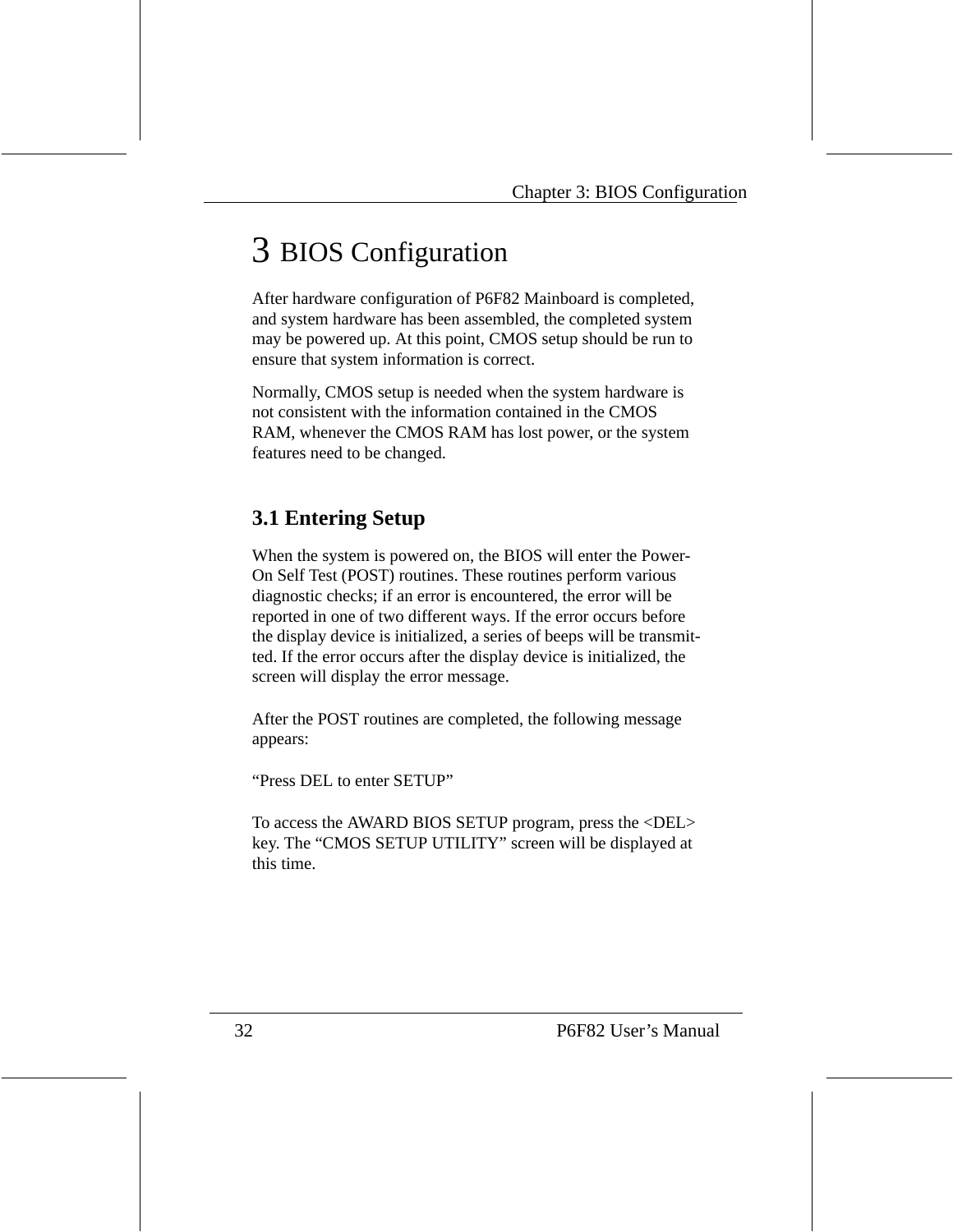# **3.2 CMOS SETUP UTILITY**

#### **Main Program Screen**

| ROM PCI/ISA BIOS (2A59IF2B)<br>CMOS SETUP UTILITY<br>AWARD SOFTWARE, INC.                                                                                                       |                                                                                                                                                                                  |  |  |
|---------------------------------------------------------------------------------------------------------------------------------------------------------------------------------|----------------------------------------------------------------------------------------------------------------------------------------------------------------------------------|--|--|
| <b>STANDARD CMOS SETUP</b><br><b>IDE HDD AUTO DETECTION</b><br><b>LOAD SETUP DEFAULTS</b><br><b>SAVE &amp; EXIT SETUP</b><br>EXIT WITHOUT SAVING<br><b>HDD LOW LEVEL FORMAT</b> | <b>BIOS FEATURES SETUP</b><br>CHIPSET FEATURES SETUP<br>POWER MANAGEMENT SETUP<br>PNP/PCI CONFIGURATION<br>INTEGRATED PERIPHERALS<br>SUPERVISOR PASSWORD<br><b>USER PASSWORD</b> |  |  |
| Esc: Quit<br>: Select Item<br>F10: Save & Exit Setup<br><shift>F2<br/>: Change Color</shift>                                                                                    |                                                                                                                                                                                  |  |  |
| Time, Date, Hard Disk Type                                                                                                                                                      |                                                                                                                                                                                  |  |  |

This screen provides access to the utility's various functions.

Listed below are explanations of the keys displayed at the bottom of the screen:

**<ESC>:** Exit the utility.

**ARROW KEYS:** Use arrow keys to move cursor to desired selection.

**<F10>:** Saves all changes made to Setup and exits program.

**<Shift> <F2>:** Changes background and foreground colors.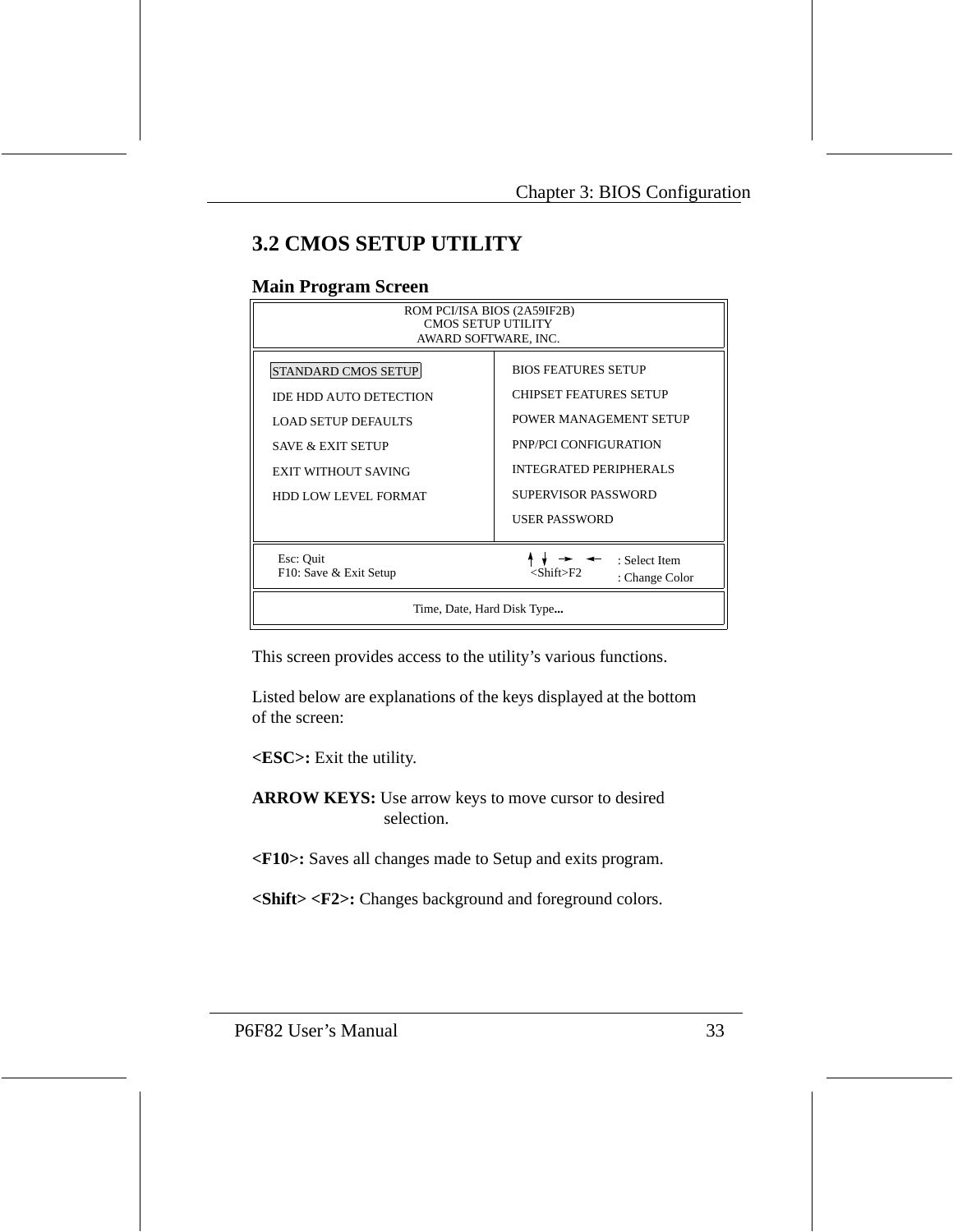# **3.3 STANDARD CMOS SETUP**

Selecting "STANDARD CMOS SETUP "on the main program screen displays this menu:

#### **Standard CMOS Setup Screen**

| ROM PCI/ISA BIOS (2A59IF2B)<br>STANDARD CMOS SETUP<br>AWARD SOFTWARE, INC.                                                                                                                                               |             |          |                                 |                |                  |               |             |
|--------------------------------------------------------------------------------------------------------------------------------------------------------------------------------------------------------------------------|-------------|----------|---------------------------------|----------------|------------------|---------------|-------------|
| Date (mm:dd:yy): Sun, Mar 23 1997<br>Time (hh:mm:ss): $10:10:10$                                                                                                                                                         |             |          |                                 |                |                  |               |             |
| <b>HARD DISKS</b><br><b>TYPE</b>                                                                                                                                                                                         | <b>SIZE</b> | CYLS.    | HEAD                            | <b>PRECOMP</b> | LANDZ.           | <b>SECTOR</b> | <b>MODE</b> |
| Primary Master<br>: Auto                                                                                                                                                                                                 | $\Omega$    | $\Omega$ | $\Omega$                        | $\Omega$       | 0                | $\Omega$      | Auto        |
| Primary Slave<br>: Auto                                                                                                                                                                                                  | $\Omega$    | $\Omega$ | $\Omega$                        | $\Omega$       | 0                | $\Omega$      | Auto        |
| Secondary Master: Auto                                                                                                                                                                                                   | $\Omega$    | $\Omega$ | $\Omega$                        | $\Omega$       | $\Omega$         | $\Omega$      | Auto        |
| Secondary Slave : Auto                                                                                                                                                                                                   | $\Omega$    | $\Omega$ | $\Omega$                        | $\Omega$       | $\Omega$         | $\Omega$      | Auto        |
| Drive A: 1.44M, 3.5 in.<br>Drive B: None<br>Base Memory:<br>640K<br>Floppy 3 Mode Support: Disabled<br>Extended Memory: 15360K<br>Other Memory:<br>384K<br>Video: EGA/VGA<br>Halt On: All Errors<br>Total Memory: 16384K |             |          |                                 |                |                  |               |             |
| ESC: Quit<br>F1: Help                                                                                                                                                                                                    | (Shift) F2  |          | : Select Item<br>: Change Color |                | PU/PD/+/-:Modify |               |             |

The Standard CMOS Setup utility is used to configure the following features:

**Set Date:** Month, Day, Year.

**Set Time:** Hour, Minute, and Second. Use 24 Hour clock format (for PM numbers, add 12 to the hour, you would enter 4:30 p.m. As 16:30).

#### **Hard Disks:**

There are four hard disks listed: "Primary Master", "Primary Slave", "Secondary Master" and "Secondary Slave". For Each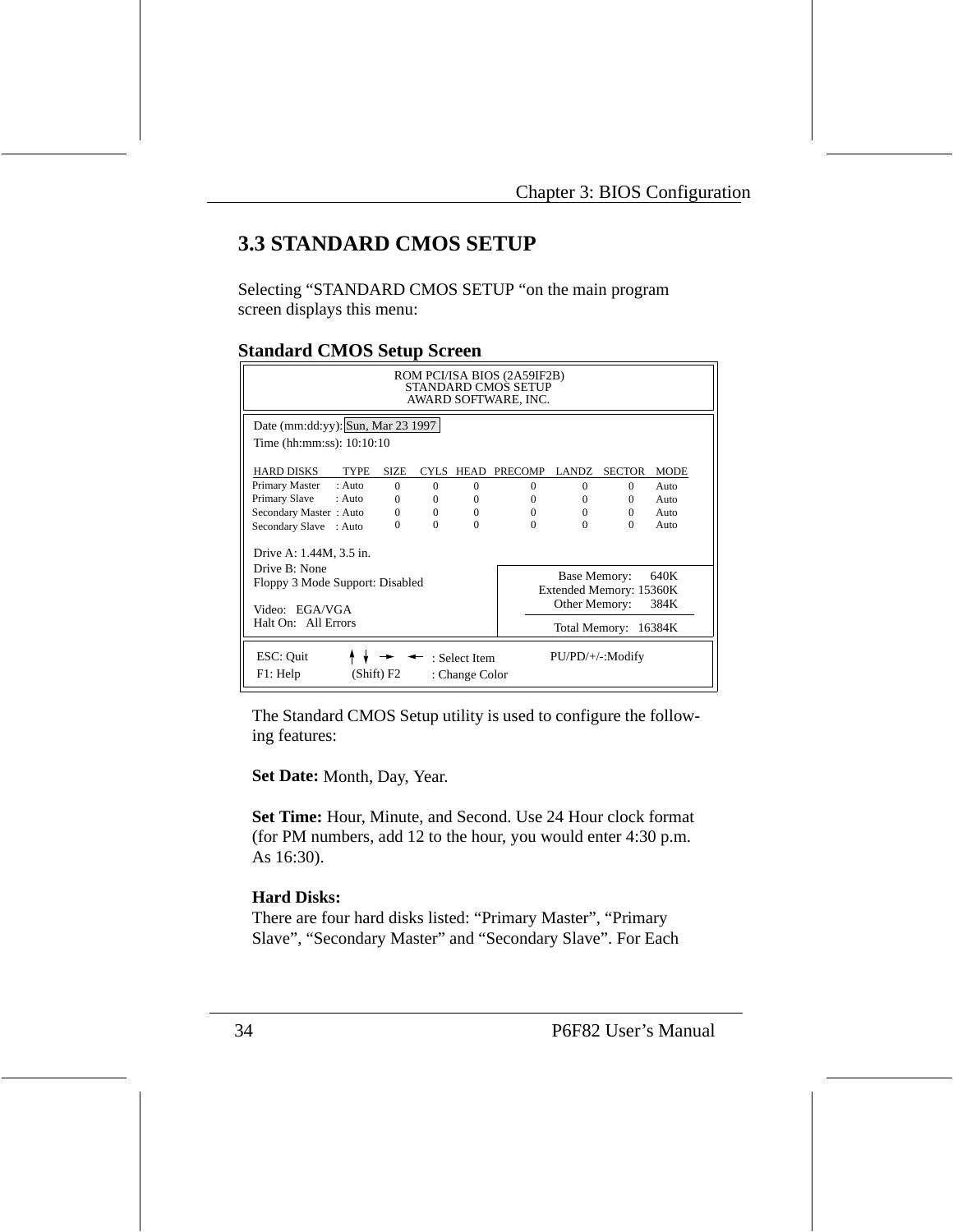IDE channel, the first device is the "Master" and the second device is "Slave".

Hard disk Types from 1 to 45 are standard ones; Type "Auto" is IDE HDD auto detection; Type "User" is user definable, and Type "None" is not installed (e.g. SCSI).

There are six categories of information you must enter for a HDD: "CYLS" (number of cylinders), "HEAD" (number of heads), "PRECOMP" (write pre-compensation), "LANDZ" (landing zone), "SECTOR" (number of sectors) and "MODE" (Normal, LBA, LARGE and AUTO). The hard disk vendor's or system manufacturer's documentation should provide you with the information needed. The "MODE" option is for IDE hard disk drives only. The "MODE" has four options: NORMAL, LBA, LARGE and AUTO. Set MODE to NORMAL for IDE hard disk drives smaller than 528MB. Set MODE to LBA for IDE hard disk drives over 528MB which support Logical Block Addressing mode. Set MODE to LARGE for IDE hard disk drives over 528MB which do not support LBA mode. The LARGE type of drive is very uncommon and can only be used under MS-DOS. Currently most IDE hard disk drives over 528MB support LBA mode. Set MODE to AUTO to enable auto detection of your IDE hard disk drive during bootup.

**Floppy Drive A and Floppy Drive B:** The options are: "360K, 5.25 in.", "1.2M, 5.25in.", "720K, 3.5in.", "1.44M, 3.5in.", "2.88M, 3.5in." and "None (Not Installed)". Not Installed could be used as an option for diskless workstations.

**Floppy 3 Mode Support:** The options are "Disabled" (default), "Drive A", "Drive B" and "Both". This is the Japanese standard floppy drive which stores 1.2MB in a 3.5" diskette.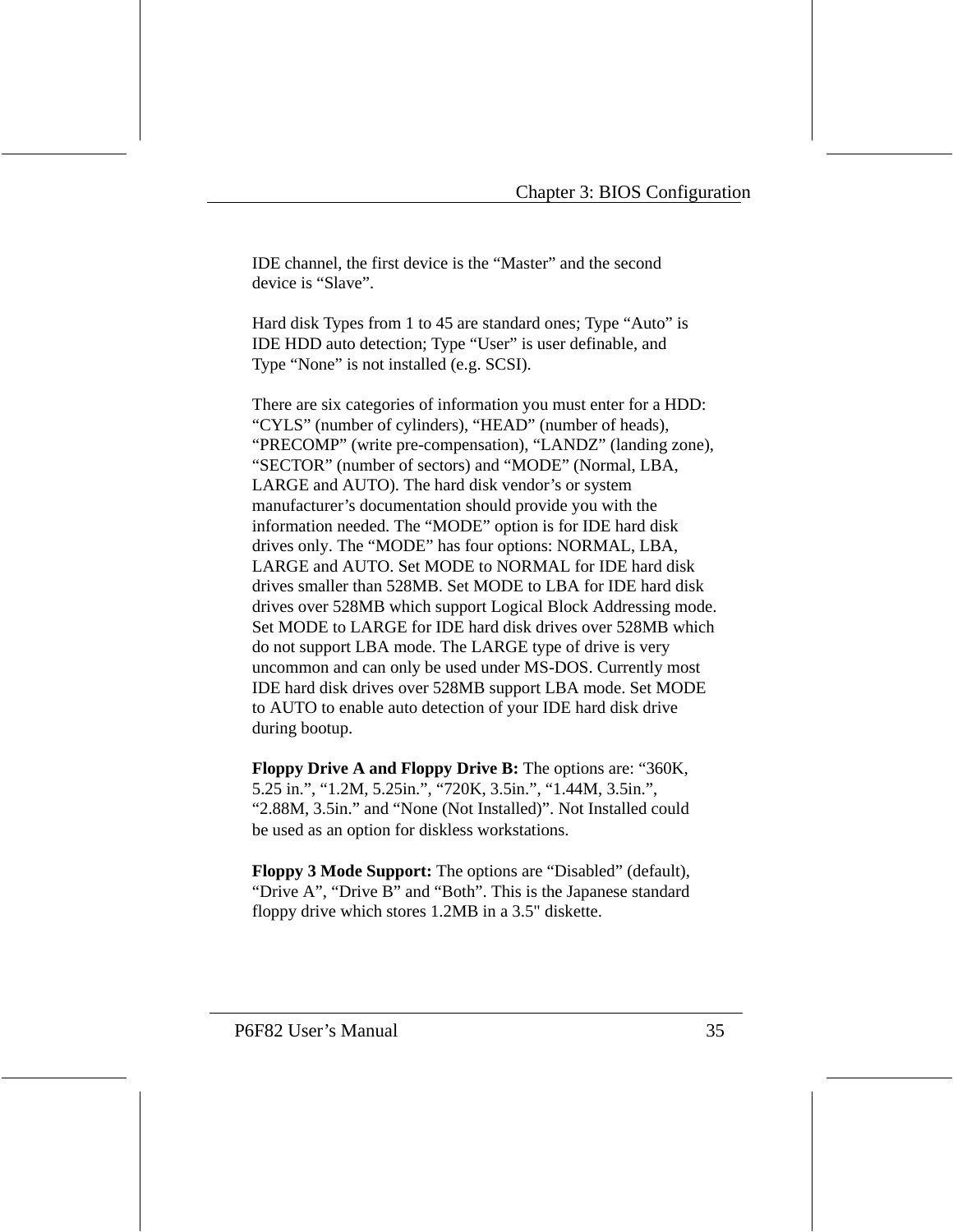**Video:** Set it to the type of graphics card installed in your system. If you are using a VGA or higher resolution card, choose the "EGA/ VGA" option. The options are "EGA/VGA" (default), "Mono", "CGA 40" and "CGA 80".

**Halt On:** The options are "All Errors" (default), "No Errors", "All, But Keyboard", "All, But Diskette" and "All, But Disk/Key". This setting determines which type of errors will cause the system to halt during bootup.

# **3.4 IDE HDD AUTO DETECTION**

If your system has an IDE hard drive, you can use this utility to detect its parameters and enter them into the Standard CMOS Setup automatically.

If the auto-detected parameters displayed do not match the ones that should be used for your hard drive, do not accept them. Press the <N> key to reject the values and enter the correct ones manually on the Standard CMOS Setup screen.

Note: If you are setting up a new hard disk drive (nothing on it) that supports LBA mode, more than one line will appear in the parameter box, choose the line that lists LBA for an LBA drive.

Do not choose Large or Normal if the hard disk drive is already fully formatted when you install it, choose the mode which is used to format it.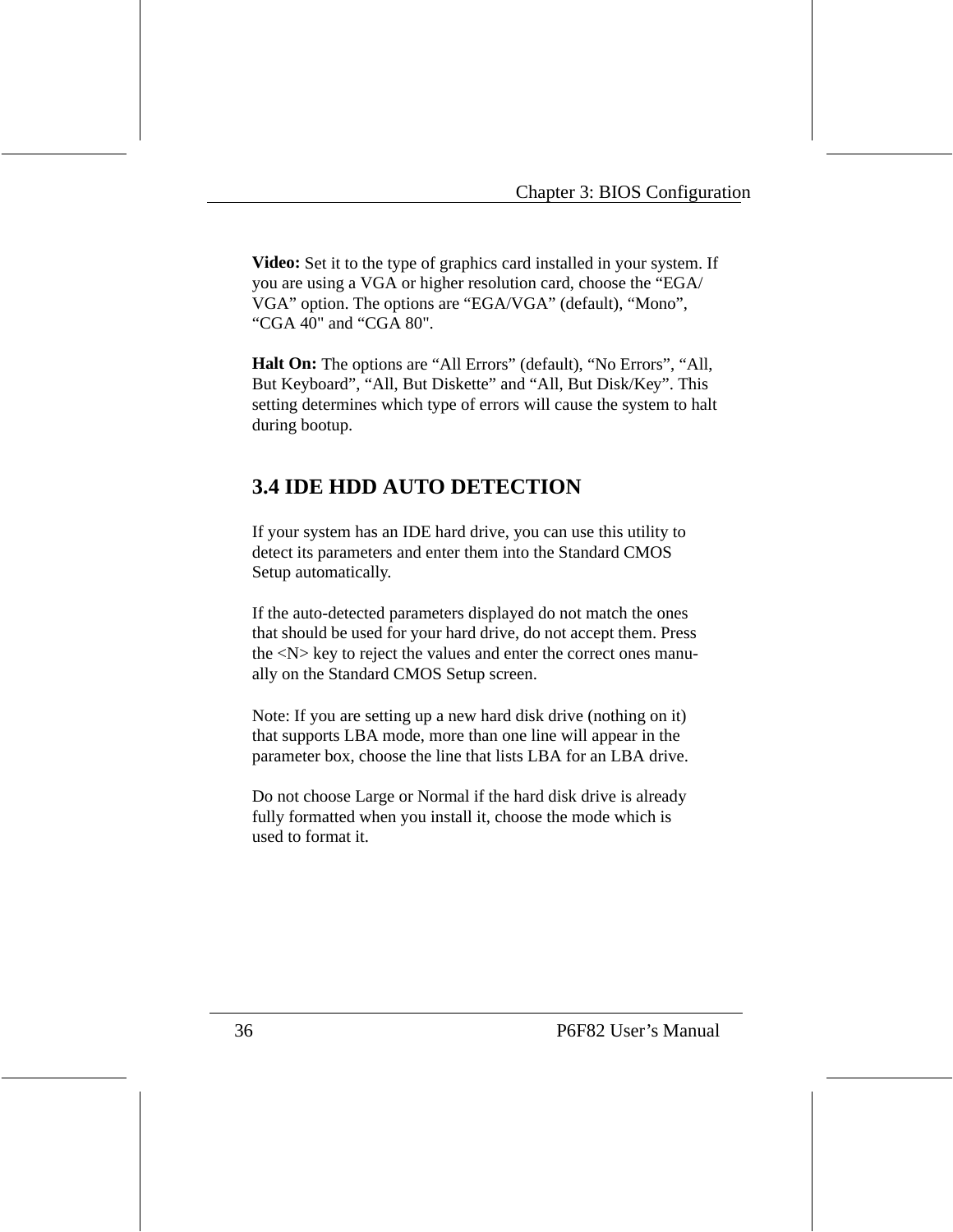# **3.5 LOAD SETUP DEFAULTS**

"LOAD SETUP DEFAULTS" loads optimal settings which are stored in the BIOS ROM.

The defaults loaded only affect the BIOS Features Setup, Chipset Features Setup, Power Management Setup, PnP/PCI configuration setup and Integrated Peripherals Setup.There is no effect on the Standard CMOS Setup. To use this feature, highlight on the main screen and press <Enter>. A line will appear on the screen asking if you want to load the Setup default values. Press the  $<\mathbf{Y}>$ key and then press the <Enter> key if you want to load the Setup defaults. Press <N> if you don't want to proceed.

# **3.6 SAVE & EXIT SETUP**

Selecting this option and pressing the <Enter> key will save the new setting information in the CMOS memory and continue with the booting process.

# **3.7 EXIT WITHOUT SAVING**

Selecting this option and pressing the <Enter> key will exit the Setup Utility without recording any new values or changing old ones.

# **3.8 HDD LOW LEVEL FORMAT**

Selecting this option and pressing the <Enter> key will enable you to perform a low level format of the hard disk drive.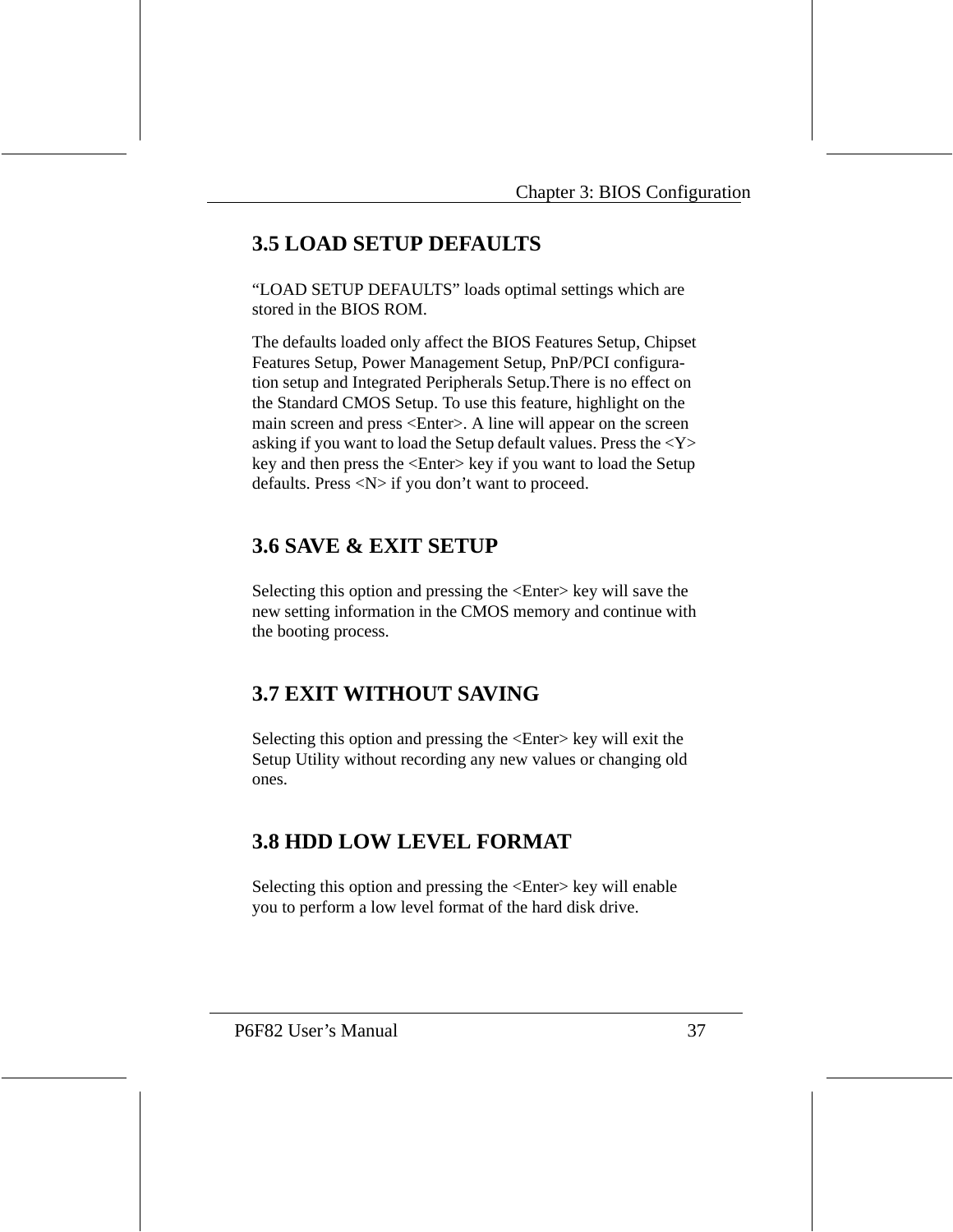# **3.9 BIOS FEATURES SETUP**

Selecting "BIOS FEATURES SETUP" on the main program screen displays this menu:

| ROM PCI/ISA BIOS (2A59IF2B)<br><b>BIOS FEATURES SETUP</b><br>AWARD SOFTWARE, INC.                                             |                                                               |                                                                                                                                                                                                  |  |  |
|-------------------------------------------------------------------------------------------------------------------------------|---------------------------------------------------------------|--------------------------------------------------------------------------------------------------------------------------------------------------------------------------------------------------|--|--|
| Virus Warning<br>CPU Internal Cache<br><b>External Cache</b>                                                                  | : Disabled<br>: Enabled<br>: Enabled                          | Video BIOS Shadow<br>: Enabled<br>C8000 - CBFFF Shadow<br>: Disabled<br>CC000 - CFFFF Shadow<br>: Disabled<br>D0000 - D3FFF Shadow<br>: Disabled                                                 |  |  |
| Quick Power On Self Test<br><b>Boot Sequence</b><br>Swap Floppy Drive<br>Boot Up Floppy Seek<br><b>Boot Up NumLock Status</b> | : Enabled<br>C, A, SCSI<br>: Disabled<br>: Disabled<br>: $On$ | D4000 - D7FFF Shadow<br>: Disabled<br>D8000 - DBFFF Shadow<br>: Disabled<br>DC000 - DFFFF Shadow<br>: Disabled<br>$OS$ Select For DRAM $> 64MB$<br>: Non-OS2<br>Report No FDD For WIN95<br>: Yes |  |  |
| Gate A20 Option<br><b>Typematic Rate Setting</b><br>Typematic Rate (Chars/Sec)<br>Typematic Delay (Msec)                      | : Fast<br>: Disabled<br>: 6<br>: 250                          | ESC: Quit<br>$\leftarrow$ :Select Item<br>F1: Help<br>PU/PD/+/-:Modify                                                                                                                           |  |  |
| Security Option<br>PCI/VGA Palette Snoop                                                                                      | : Setup<br>: Disabled                                         | F5: Old Values<br>(Shift) F2: Color<br>F7: Load Setup Defaults                                                                                                                                   |  |  |

#### **BIOS Features Setup Screen**

The following explains the options for each feature:

**Virus Warning:** The Virus Warning's default setting is "Disabled". When enabled, any attempt to write to the boot sector or partition table will halt the system and cause a warning message to appear. If this happens, you can use an anti-virus utility on a virus free, bootable floppy diskette to reboot and clean your system.

**CPU Internal Cache:** The default setting is "Enabled". This Setting enables the CPU internal cache.

**External Cache:** The default setting is "Enabled". This setting enables the external cache.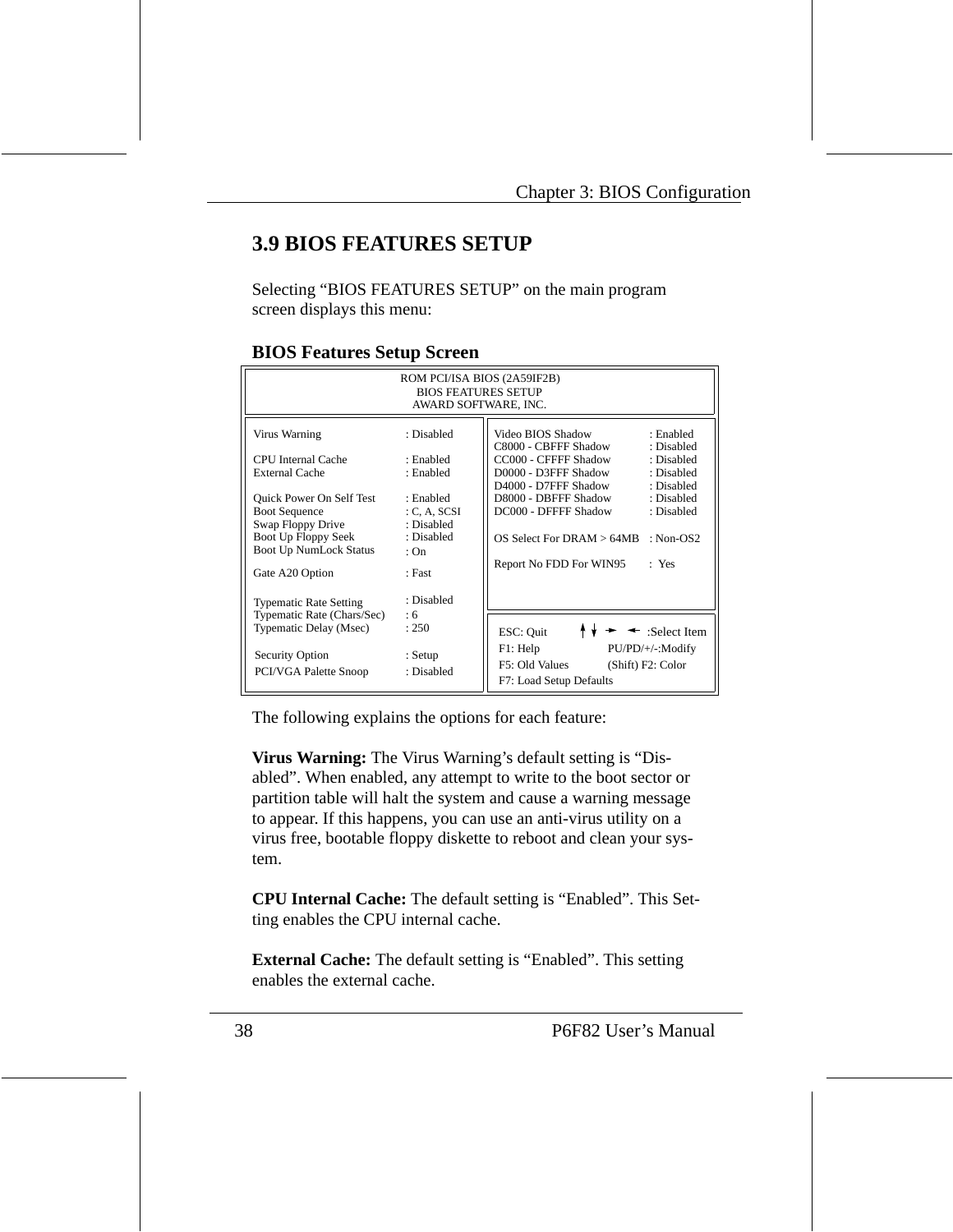**Quick Power On Self Test:** The default setting is "Enabled". This will skip some diagnostic checks during the Power On Self Test (POST) to speed up the booting process.

**Boot Sequence:** The default setting is "C, A, SCSI"; the other option are "CDROM, C, A", "C, CDROM, A", "A, C, SCSI", "D, A, SCSI", "E, A, SCSI", "F, A, SCSI", "SCSI, A, C", "SCSI, C, A" and "C only". The BIOS will load the operating system from the disk drives in the sequence selected here.

**Swap Floppy Drive:** The default setting is "Disabled". This setting gives you an option to swap A and B floppy disks. Normally the floppy drive A is the one at the end of the cable, if you set this option to "Enabled", the drive at the end of the cable will be swapped to B.

**Boot Up Floppy Seek:** The default setting is "Disabled". If set to "Enabled" during bootup the BIOS will check for an installed floppy disk drive.

**Boot Up Numlock Status:** The default setting is "On". If set to "Off", the cursor controls will function on the numeric keypad.

**Gate A20 Option:** the defaults setting is "Fast". This is the optimal setting for the Mainboard. The other option is "Normal".

**Typematic Rate Setting:** The default setting is "Disabled". If set to "Enabled", you can set the typematic Rate and typematic Delay.

**Typematic Rate (Chars/Sec):** This setting controls the speed at which the system registers repeated keystrokes. The choices range from 6 to 30 Chars/Sec. The default setting is "6" Chars/Sec.

**Typematic Delay (Msec):** This setting controls the time between the display of the first and second characters. There are four delay choices: 250ms, 500ms, 750ms and 1000ms. The default setting is "250" ms.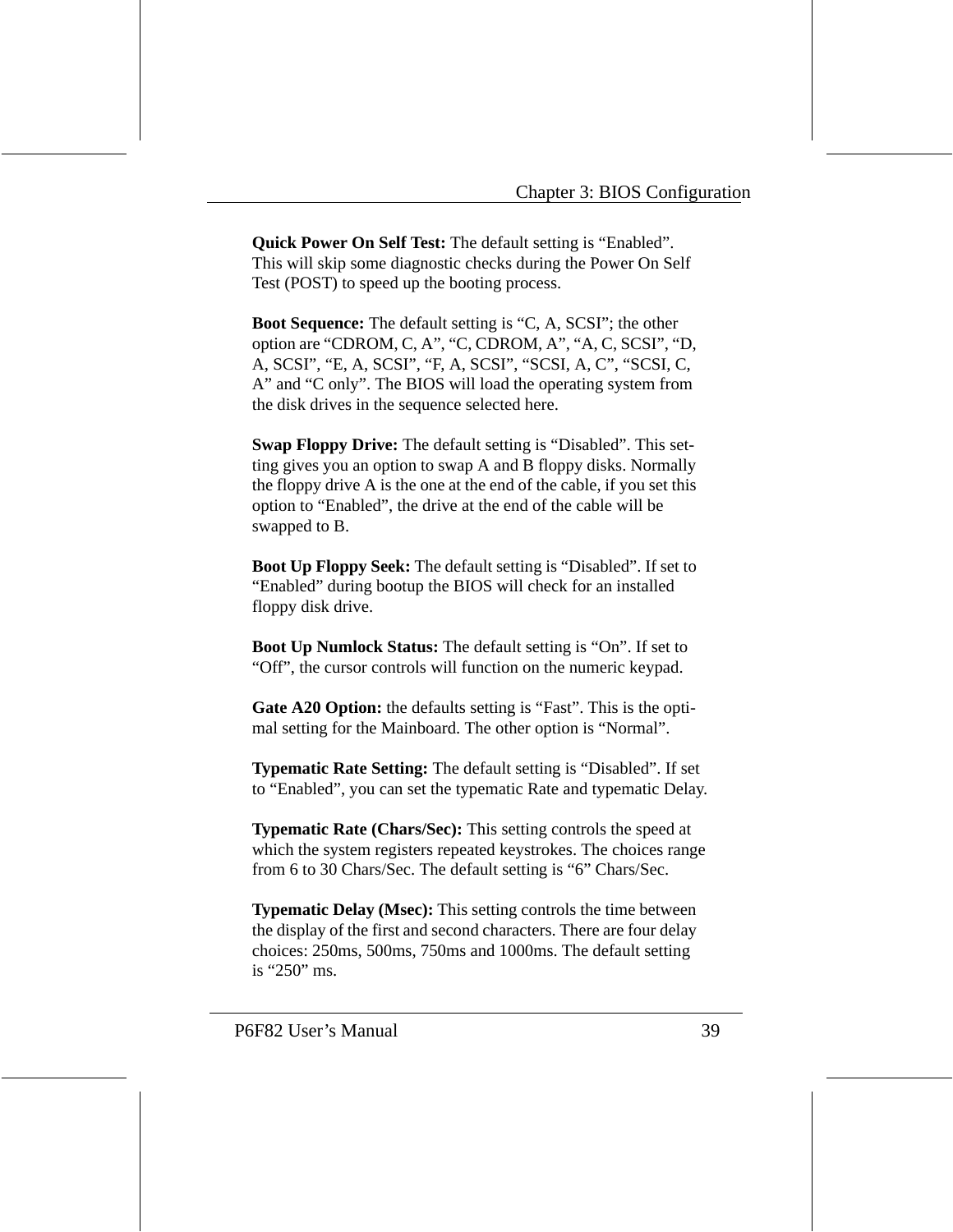**Security Option:** This setting controls the password feature. The options are "Setup" and "System". Selecting "Setup" will protect the configuration settings from being tampered with. Select "System" if you want to use the password feature every time the system boots up. The default setting is "Setup". You can create your password by using the "SUPERVISOR/USER PASSWORD" utility on the main program screen.

**PCI/VGA Palette Snoop:** If there are two VGA cards in your system (one PCI and one ISA) and this option is set to "Disabled", data read and written by CPU is only directed to the PCI VGA card's palette registers. If set to "Enabled", data read and written by CPU will be directed to both the palette registers of the PCI VGA and ISA VGA cards. This option must be set to "Enabled" if any ISA VGA card installed in your system requires VGA palette snooping to fix improper color problem.

**Video BIOS Shadow:** The default setting is "Enabled" which will copy the VGA BIOS into system DRAM.

**C8000-CBFFF Shadow to DC000-DFFFF Shadow:** The default setting for the shadow feature is "Disabled". When set to enable, the ROM with the specific address is copied into system DRAM. It will also reduce the size of memory available to the system.

**OS Select For DRAM > 64MB:**The default setting is "Non-OS2". Set to "OS2" if the system memory size is greater than 64MB and the operating system is OS/2.

After you have made your selection(s) in the BIOS FEATURES SETUP, press the <ESC> key to go back to the main program screen.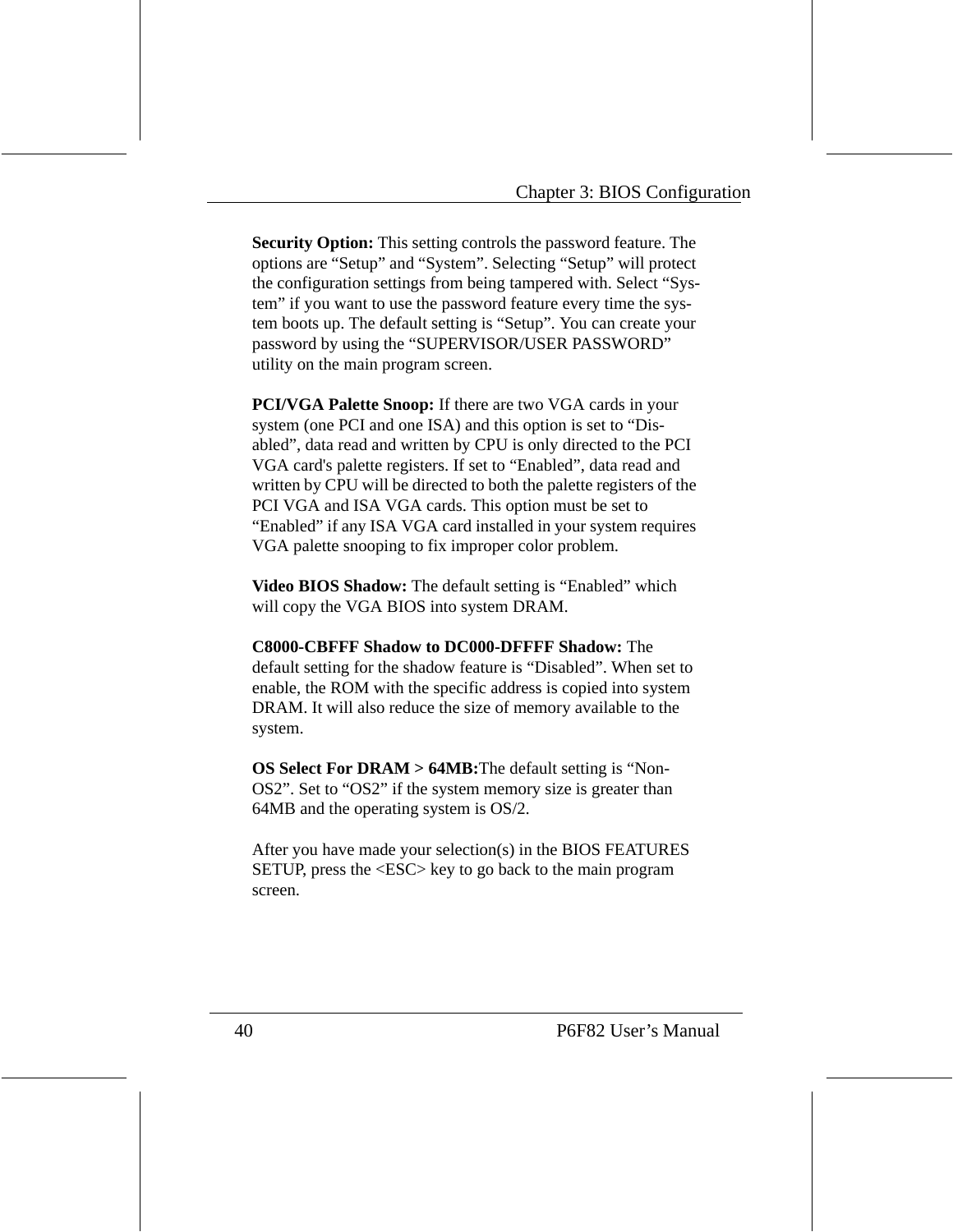# **3.10 CHIPSET FEATURES SETUP**

Selecting "CHIPSET FEATURES SETUP" on the main program screen displays this menu:

| ROM PCI/ISA BIOS (2A59IF2B)<br><b>CHIPSET FEATURES SETUP</b><br>AWARD SOFTWARE, INC.                                                                                                 |                                                                                  |                                                                                                                                                                               |  |  |
|--------------------------------------------------------------------------------------------------------------------------------------------------------------------------------------|----------------------------------------------------------------------------------|-------------------------------------------------------------------------------------------------------------------------------------------------------------------------------|--|--|
| <b>Auto Configuration</b><br><b>DRAM</b> Speed Selection<br><b>MA Wait State</b><br>EDO RAS# To CAS# Delay<br>EDO RAS# Precharge Time<br>EDO DRAM Read Burst<br>EDO DRAM Write Burst | : Enabled<br>$: 60$ ns<br>$:$ Slow<br>: 3<br>: 3<br>: x333<br>$\frac{1}{2}$ x222 | : Enabled<br>CPU-To-PCI IDE Posting<br>AGP Aperture Size (MB)<br>-64<br>Memory Hole At 15M-16M<br>Disabled<br>Passive Release<br>: Enabled<br>Delayed Transaction<br>Disabled |  |  |
| SDRAM RAS-to-CAS Delay<br>SDRAM RAS Precharge Time<br>SDRAM CAS Latency Time<br>DRAM Data Integrity Mode                                                                             | $E$ Fast<br>$:$ Fast<br>3<br>$\ddot{\phantom{0}}$<br>Non-ECC<br>÷                | Current System Temp.<br>FAN1 Speed<br>FAN2 Speed<br>$Vec3$ : +<br>Vccp<br>$+$<br>$+12V$ : $+$ $+5V$<br>$+$<br>$-5V$ : $-$<br>$-12V$                                           |  |  |
| System BIOS Cacheable<br>Video BIOS Cacheable<br>Video RAM Cacheable<br>8 Bit I/O Recovery Time<br>16 Bit I/O Recovery Time                                                          | : Enabled<br>: Enabled<br>: Disabled<br>$\pm$ 1<br>$\cdot$ 1                     | ESC: Quit<br>:Select Item<br>F1: Help<br>PU/PD/+/-:Modify<br>F5: Old Values<br>(Shift) F2: Color<br>F7: Load Setup Defaults                                                   |  |  |

#### **Chipset Features Setup Screen**

This screen controls the settings for the board's chipset. All the entries related to the DRAM timing and ISA clock on the screen are automatically configured. Do not make any change unless you are familiar with the chipset.

**Auto Configuration:** The default setting is "Enabled" which will set optimal DRAM timing automatically depending on whether the DRAM used is 70ns or 60ns. The other option is "Disabled" which allows you to change DRAM timing manually.

**DRAM Speed Selection:** This option should be set according to the speed of the DRAM in the system. The options are "60ns" and "70ns".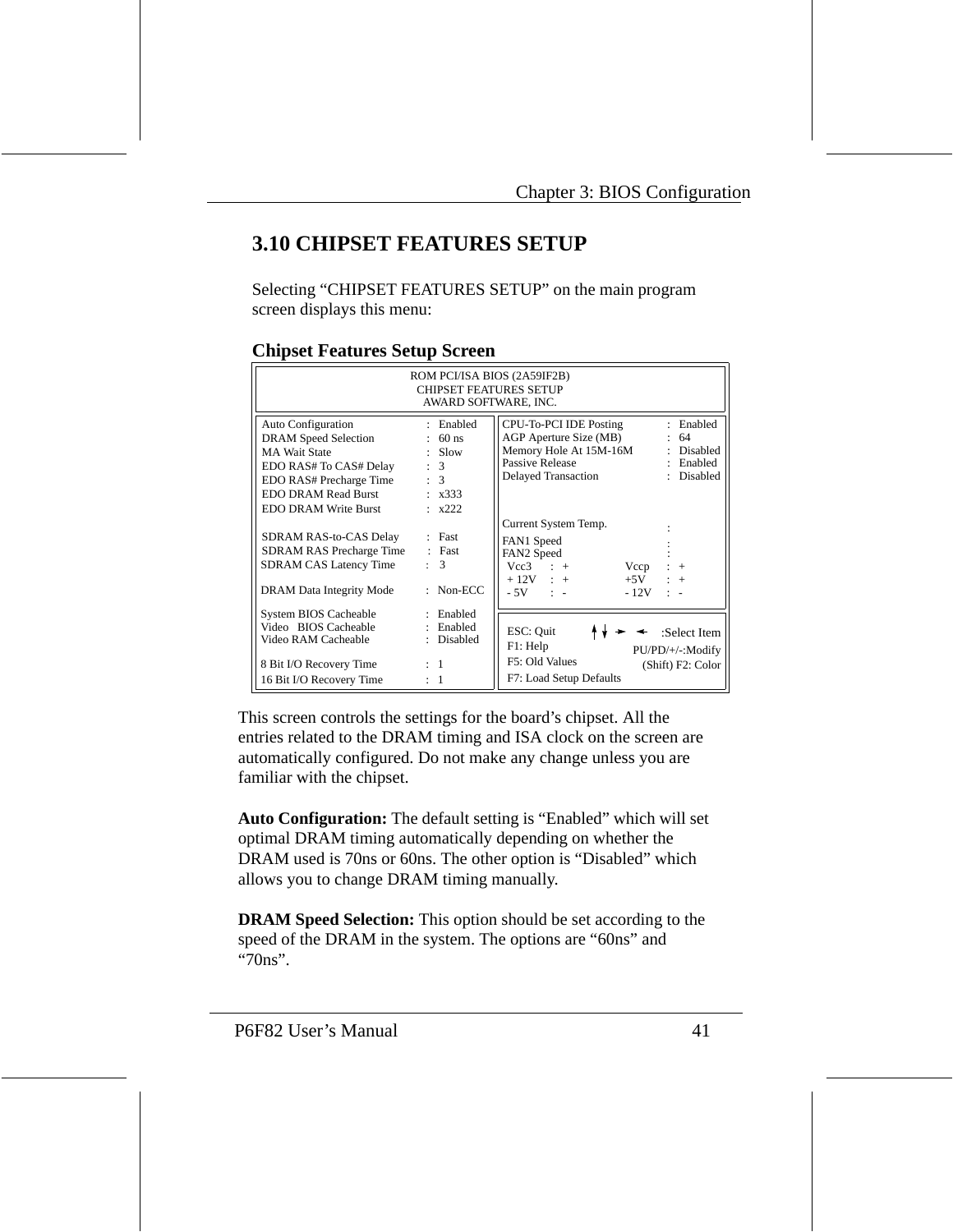**MA Wait State:** This option selects "FAST" or "SLOW" memory MA bus timing. For EDO, the SLOW timing is equal to FAST+1 in terms of clock numbers. For SDRAM, FAST timing means zero MA wait state.

**EDO RAS# to CAS# Delay:** The options are "2" and "3". This option controls the number of clocks delay in assertion of CAS# (SCAS#) from assertion of RAS# (SRAS#). The default setting is "3".

**EDO RAS# Precharge Time:** The options are "3" and "4". This option set the length of time in terms of number of clocks required for the RAS# precharge. The default setting is "3".

**EDO DRAM Read Burst:** The options are "x222" and "x333". This option set the DRAM read burst Timing. Slower rates may be required for slower memory. Normally set this option to "x222" for 50ns DRAMs and set to "x333" for 60ns DRAMs.

**EDO DRAM Write Burst:** The options are "x222" and "x333". This option set the DRAM write burst Timing. Slower rates may be required for slower memory.

**SDRAM RAS-to-CAS Delay:** The options are "FAST" and "SLOW". This option controls the number of clocks delay in assertion of CAS# (SCAS#) from assertion of RAS# (SRAS#). The default setting is "FAST".

**SDRAM RAS Precharge Time:** The options are "FAST" and "SLOW". This option set the length of time in terms of number of clocks required for the SDRAM RAS# precharge. The default setting is "FAST".

**SDRAM CAS Latency Time:** The options are "2" and "3". Slower rate "3" may be required for slower SDRAMs or more than 2 banks of SDRAM DIMMs installed. The default setting is "3".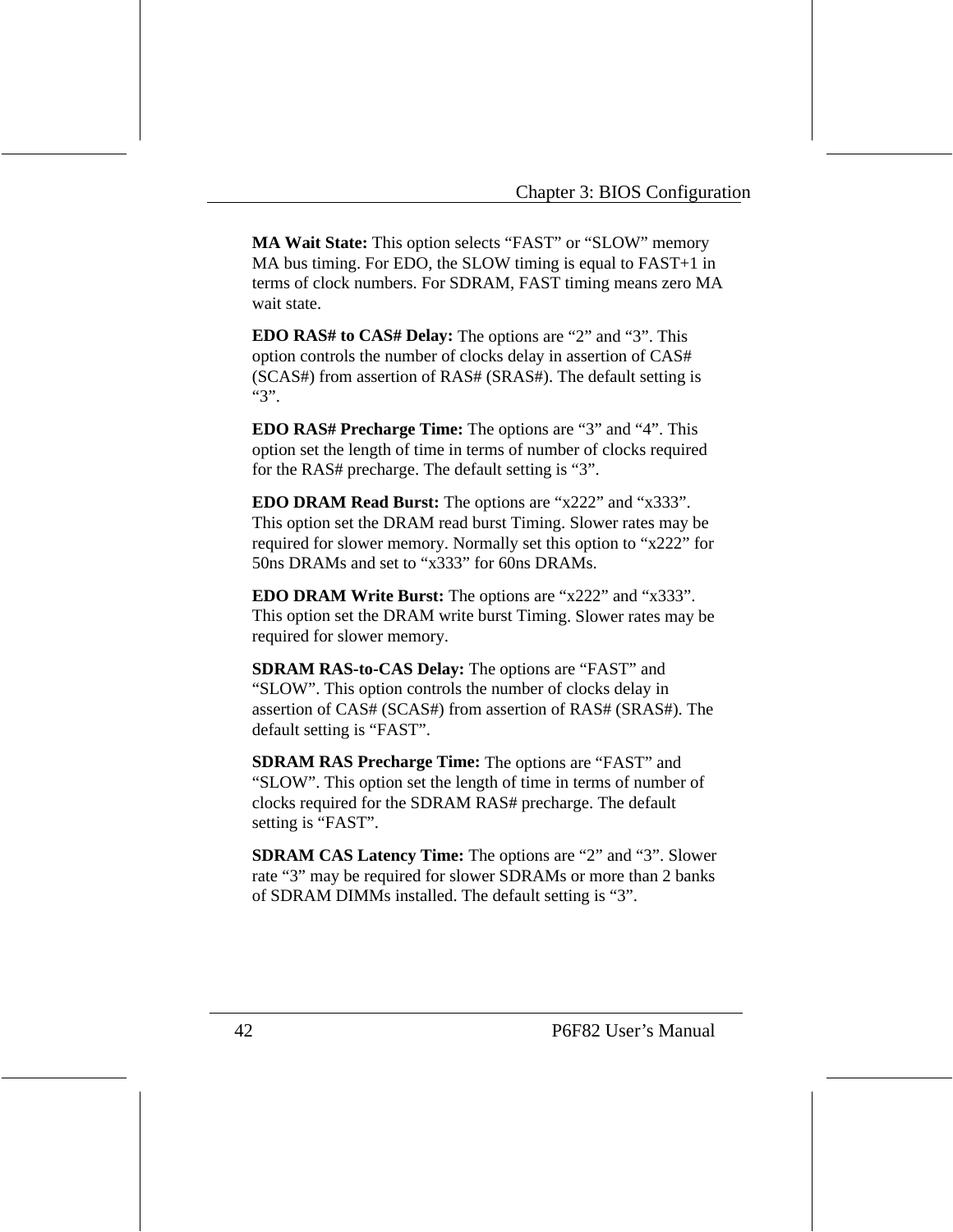**DRAM Data Integrity Mode:** The options are "ECC" and "Non-ECC". Set to "ECC" only when DIMM modules with parity bits are used. This will enable the Error Checking and Correction function to ensure the data integrity

**System BIOS Cacheable:** When set to "Enabled", the System BIOS will be cached for faster execution. The default setting is "Enabled".

**Video BIOS Cacheable:** When set to "Enabled", the Video BIOS will be cached for faster execution. The default setting is "Enabled".

**8 Bit I/O Recovery Time:** This option sets the delay between backto-back 8-bit I/O instructions. The options are 1, 2, 3, 4, 5, 6, 7, 8 Sysclks and NA. The default setting is "1".

**16 Bit I/O Recovery Time:** This option sets the delay between backto-back 16-bit I/O instructions. The options are 1, 2, 3, 4 Sysclks and NA. The default setting is "1".

**CPU-TO-PCI IDE Posting:** When set to "Enabled", CPU write to IDE will be posted in the chipset's buffers to optimize performance. The default setting is "Enabled".

**AGP Aperture Size (MB):** This option determines the effective size of the AGP Graphic Aperture which memory-mapped, graphics data structures can reside in.

**Memory Hole At 15M-16M:** The default setting is "Disabled". Set to "Enabled" means that when the system memory size is equal to or greater than 16M bytes, the physical memory address from 15M to 16M will be passed to PCI or ISA and there will be 1MBytes hole in your system memory. This option is designed for some OS with special add-in cards which need 15M-16M memory space.

**Passive Release:** When set to "Enabled", CPU-to PCI bus accesses are allowed during passive release. When set to "Disabled", only PCI bus-master access to local DRAM is allowed during passive release.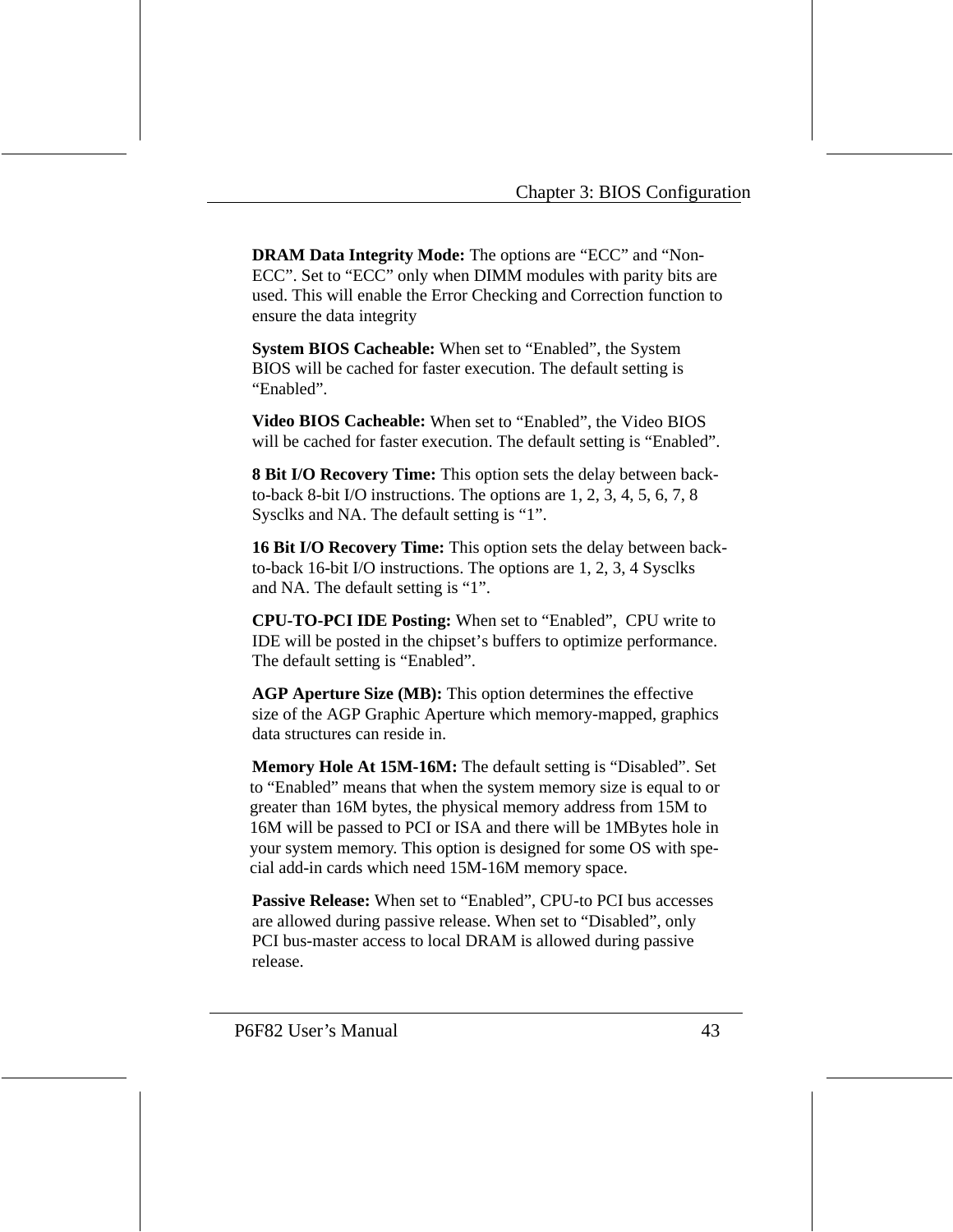**Delayed Transaction:** When this option is set to "Enabled", a read cycle from PCI bus-master to DRAM is immediately retried due to any pending CPU-to-PCI cycle. To enable the PCI concurrency, both "Passive Release" and "Delayed Transaction" options have to be set to "Enabled".

After you have made your selections in the CHIPSET FEATURES SETUP, press the <ESC> key to go back to the main program screen.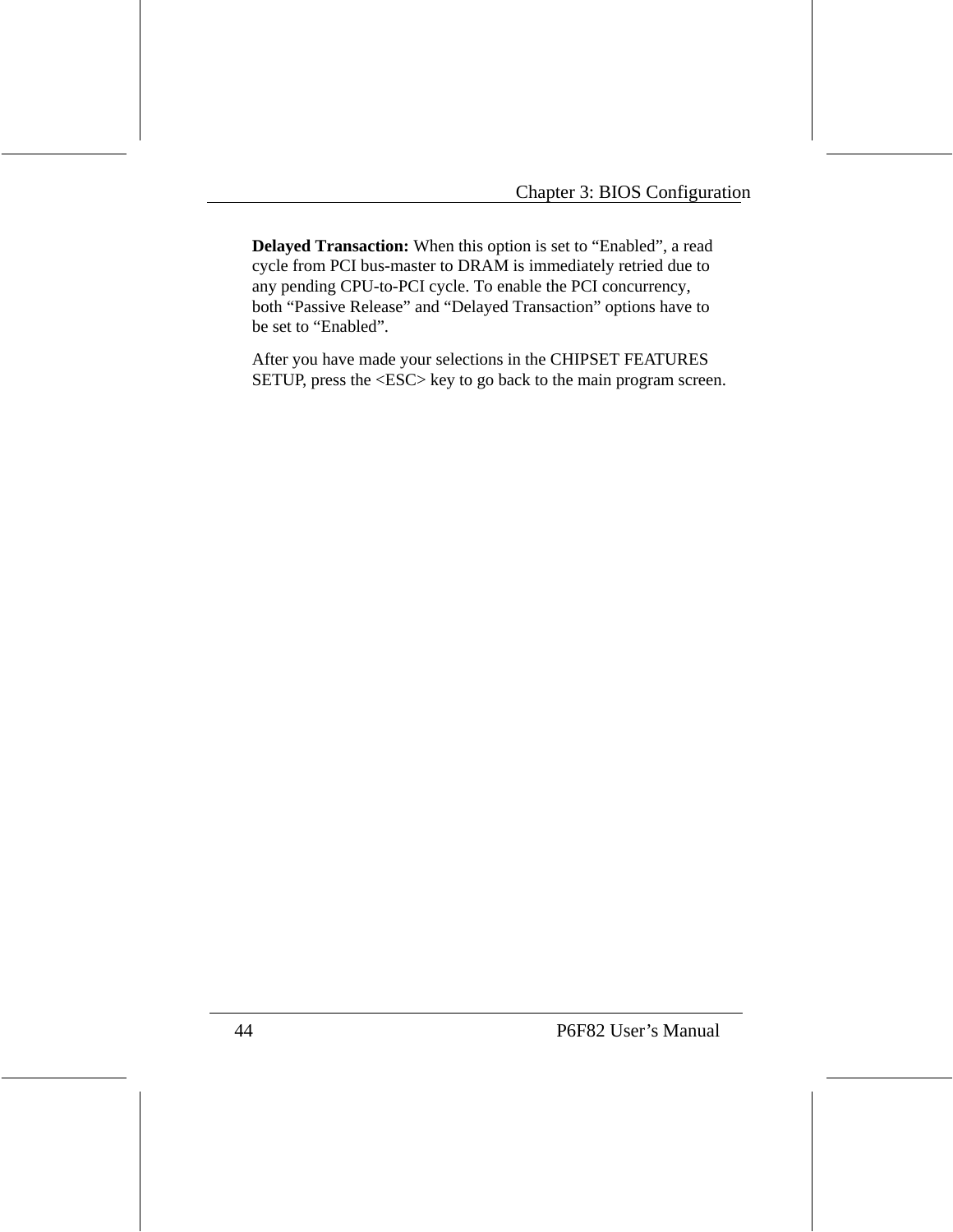# **3.11 POWER MANAGEMENT SETUP**

The "Power Management Setup" controls the mainboard's "Green" features.Selecting "POWER MANAGEMENT SETUP" on the main program screen displays this menu:

| $\mathbf{\sigma}$ .                                                           |                                                      |                                                                                                                                                                                      |  |  |
|-------------------------------------------------------------------------------|------------------------------------------------------|--------------------------------------------------------------------------------------------------------------------------------------------------------------------------------------|--|--|
| ROM PCI/ISA BIOS (2A59IF2B)<br>POWER MANAGEMENT SETUP<br>AWARD SOFTWARE, INC. |                                                      |                                                                                                                                                                                      |  |  |
| <b>Power Management</b><br>PM Control by APM<br>Video Off Method              | : Disabled<br>Yes<br>: V/H SYNC+Blank                | ** Reload Global Timer Events **<br>IRO [3-7, 9-15], NMI<br>: Enabled<br>: Disabled<br>Primary IDE 0                                                                                 |  |  |
| Doze Mode<br><b>Standby Mode</b><br>Suspend Mode<br><b>HDD Power Down</b>     | : Disabled<br>: Disabled<br>: Disabled<br>: Disabled | : Disabled<br>Primary IDE 1<br>: Disabled<br>Secondary IDE 0<br>: Disabled<br>Secondary IDE 1<br>: Disabled<br>Floppy Disk<br>: Disabled<br>Serial Port<br>Disabled<br>Parallel Port |  |  |
| Fan Off in Suspend                                                            | : Enabled                                            | No(COM1)<br>Mouse Break Suspend                                                                                                                                                      |  |  |
| Soft-Off by PWR-BTTN                                                          | : Instant - $Off$                                    | : 3<br>Modem Use IRO                                                                                                                                                                 |  |  |
| Power-On by Ring                                                              | : Enabled                                            |                                                                                                                                                                                      |  |  |
| Power-On by Alarm                                                             | : Disabled                                           | ESC: Quit<br>:Select Item<br>$F1$ : Help<br>PU/PD/+/-:Modify                                                                                                                         |  |  |
| IRQ 8 Break Suspend                                                           | Disabled<br>$\mathbb{R}^{\mathbb{Z}}$                | F5: Old Values<br>(Shift) F2: Color<br>F7: Load Setup Defaults                                                                                                                       |  |  |

#### **Power Management Setup Screen**

**Power Management:** This setting controls the System Doze Mode, Standby Mode and Suspend Mode Timer features. There are four options:

**User Define:** Allows you to customize all power saving timer features.

**Optimize:** This is the recommended setting for general use.

**Test/Demo:** This is for test/demonstration purposes.

**Disable:** Disables the power management features.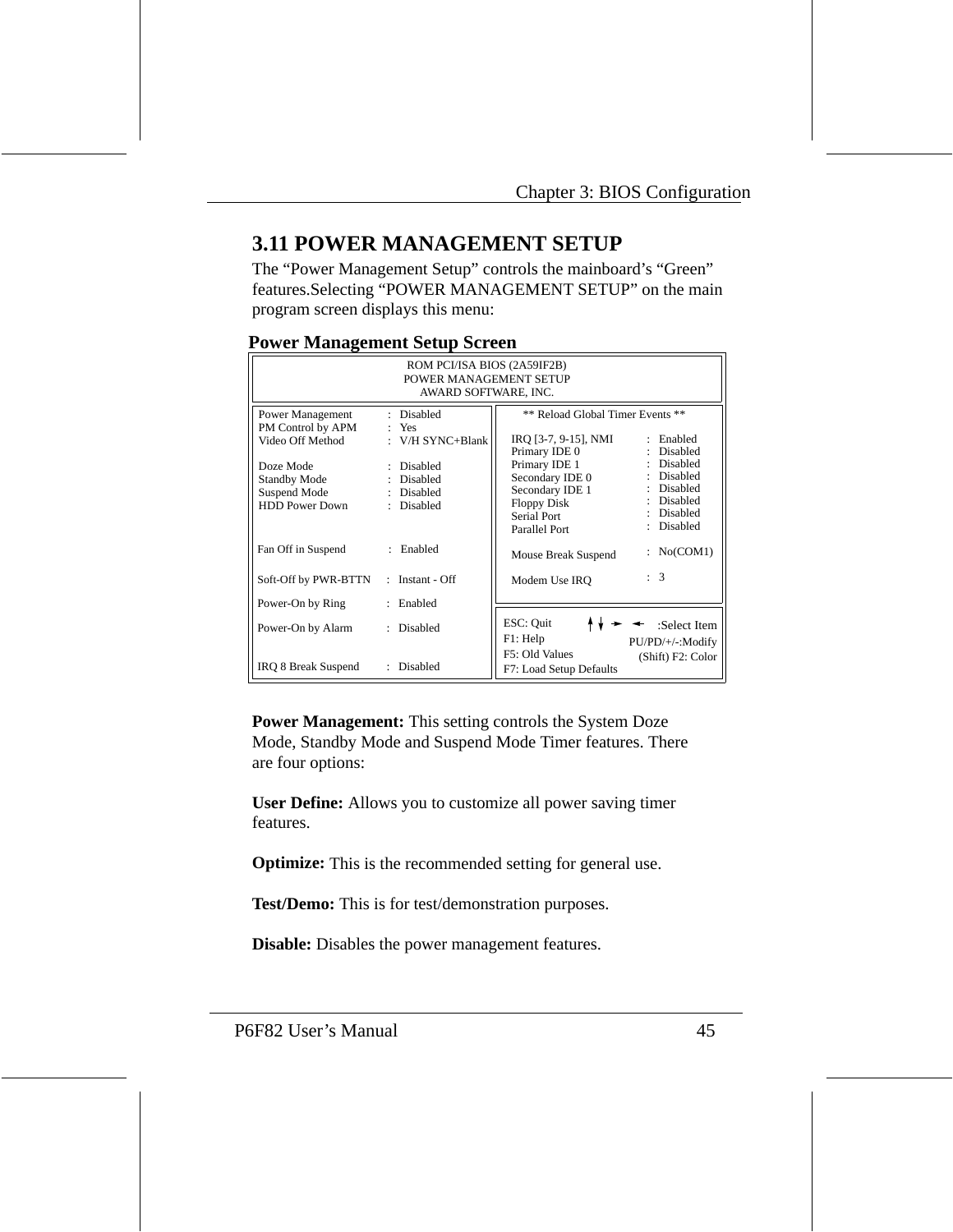**PM Control by APM:** The default setting is "Yes". When set to "Yes", system BIOS will wait for APM's prompt before it enters any PM mode. If your system power management is controlled by APM and there is a task running, the APM will not prompt the BIOS to enter any power saving mode after time out. Note: If APM is not installed, this option has no effect.

APM (Advanced Power Management) should be installed to keep the system time updated when the computer enters suspend mode activated by the BIOS Power Management. For DOS environments, you need to add DEVICE=C:\DOS\POWER.EXE in your CONFIG.SYS. For Widows 3.1x and Windows 95, you need to install Windows with the APM feature. Double-click a battery and power cord icon labeled "Power" in the "Control Panel" and choose "Advanced" in the Power Management field.

**Video Off Method:** This setting controls the video off method in power saving mode. The default setting is "DPMS" (Display Power Management System) which allows the BIOS to control the video card if it has the DPMS feature. Other options are "V/H SYNC+Blank" and "Blank Screen". The "V/H SYNC+Blank" option disables V/H SYNC signals and blanks the screen. The "Blank Screen" option is used when you do not have a "Green" monitor.

**Doze Mode:** Options are from "30 Sec" to "1 Hour" and "Disable". The system speed will change from turbo to slow if no Power Management events occur for a specified length of time. Full power function will return when a Power Management event is detected.

**Standby Mode:** Options are from "30 Sec" to "1 Hour" and "Disable". The system speed will change from turbo to slow and the video signal will be suspended if no Power Management events occur for a specified length of time. Full power function will return when a Power Management event is detected.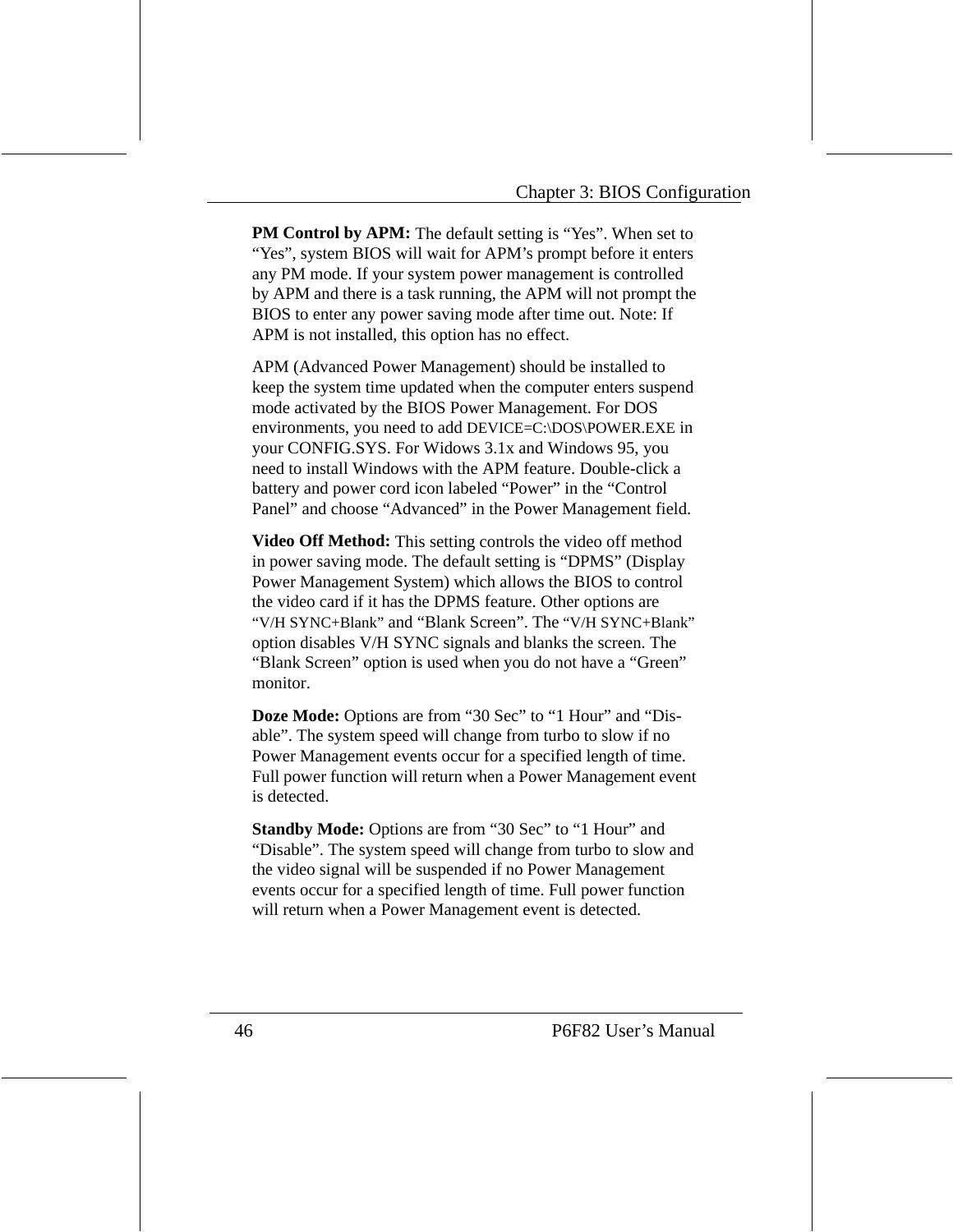**Suspend Mode:** Options are from "30 Sec" to "1 Hour" and "Disable". The CPU clock will be stopped and the video signal will be suspended if no Power Management events occur for a specified length of time. Full power function will return when a Power Management event is detected.

**HDD Power Down:** Options are from "1 Min" to "15 Min" and "Disable". The IDE hard drive will spin down if it is not accessed within a specified length of time.

**FAN off in Suspend:** If set to "Enabled" CPU fan will be turned off in Suspend Mode.

**Power-Off by PWR-BTTN:** The options are "Instant-Off" and "Delay 4 Sec.". When set to "Instant-Off", pressing the power button will turn off the system power. When set to "Delay 4 Sec.", you have to press the power button and hold it for more than 4 seconds to turn off the system power. Otherwise the system just go to the sleep mode. Note: During the booting process, the power button is ignored. The default setting is "Instant-Off".

**Power-On by Ring:** If "Enabled" the system power will be turned on if an FAX/Modem receives an incoming telephone ringing. (Note: you need to use ATX power supply to have this feature on P6F82)

**Power-On by Alarm:** If "Enabled" you may set the date (day of month), hour, minute and second to turn on your system. When you set "0" (zero) for the day of the month, the alarm will power on your system every day at the time of day specified. (Note: you need to use ATX power supply to have this feature on P6F82)

**IRQ 8 Break Suspend:** When this option and the option of "Power-On by alarm" are both set to "Enabled", you may set the date (day of month), hour, minute and second to wake up your system from sleep mode.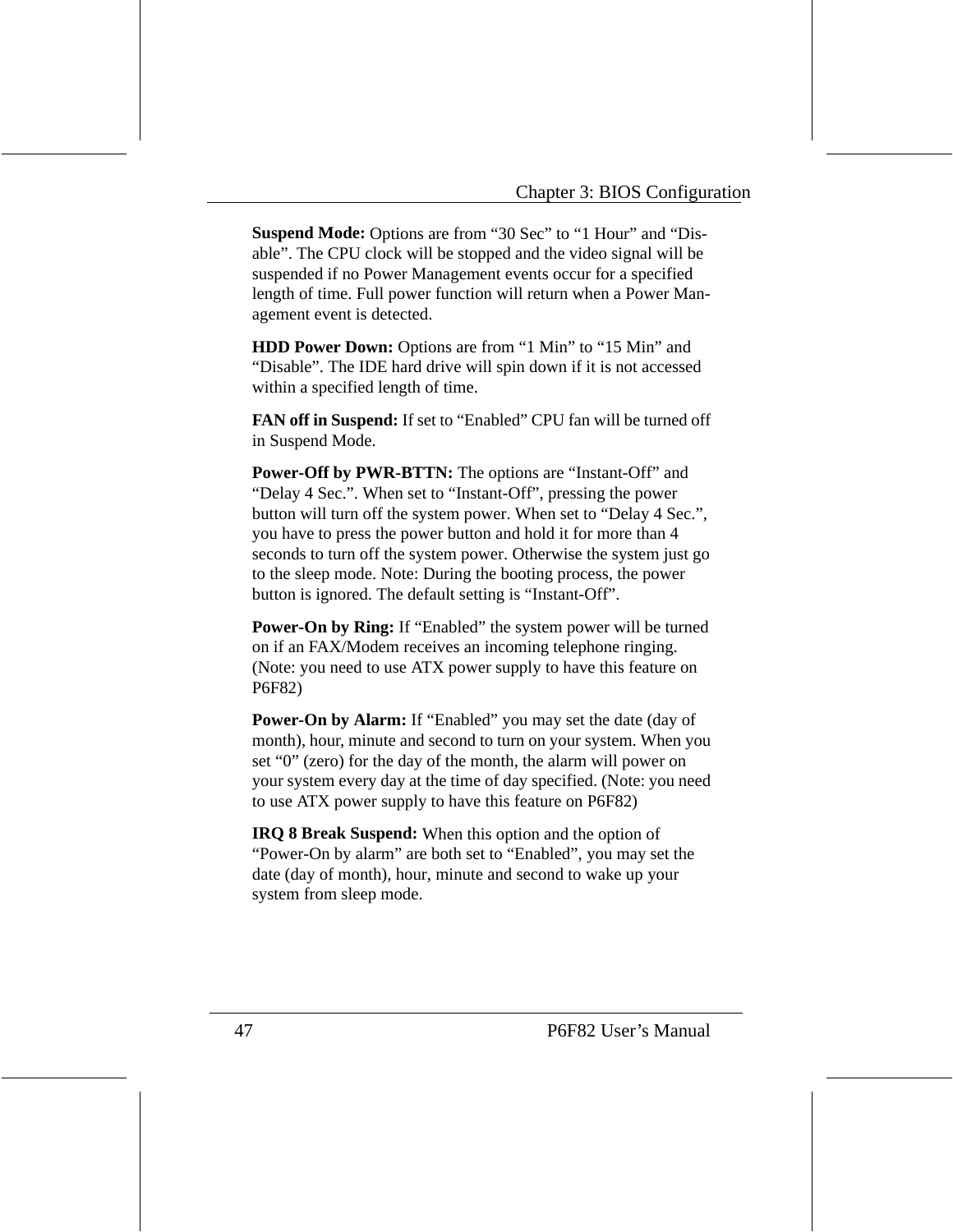**Reload Global Timer Events:** When a hardware event is enabled, the occurrence of a corresponding event will reload global timer to prevent the system from entering any Power Management mode.

**Mouse Break Suspend:** The options are "Yes", "No(COM1)", "No(COM2)" and "No(PS/2)". When set to "Yes" the mouse activity can wake up your system from sleep mode. If you do not want the mouse wake up the system due to the sensitivity of the mouse, you can set this option to "No(COM1)" or "No(COM2)" depending on which COM port is connected to your serial mouse or set to "No(PS/2)" if you are using a PS/2 mouse.

**Modem Use IRQ:** To enable the internal PnP modem ring wake up your system from sleep mode, the IRQ assigned to the modem has to the same as the setting in this option.

Press the <ESC> key to go back to the main program screen, after you have made your selections in the POWER MANAGEMENT SETUP.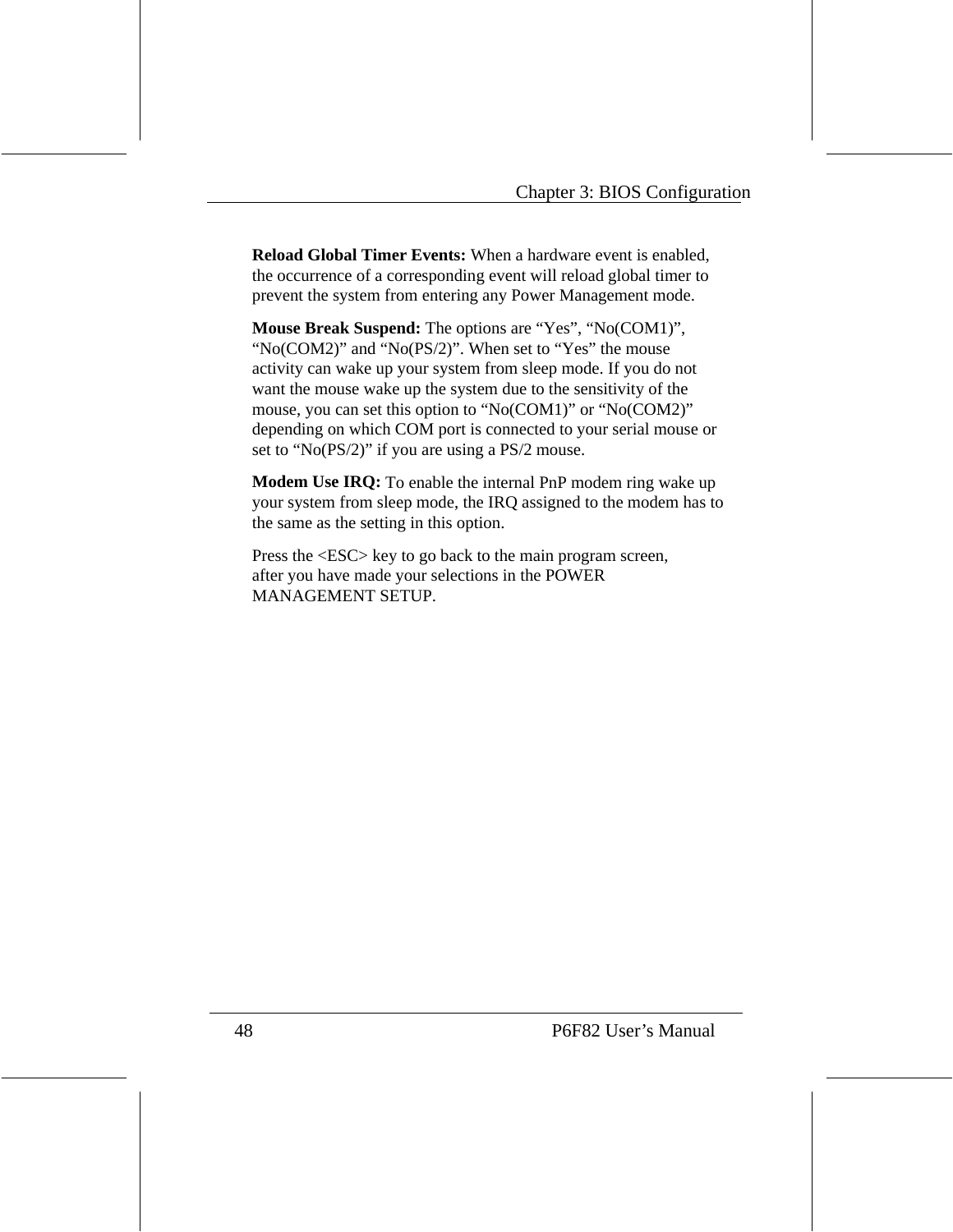# **3.12 PNP / PCI CONFIGURATION**

Both the ISA and PCI buses on the Mainboard use system IRQs & DMAs. You must set up the IRQ and DMA assignments correctly thru the PnP/PCI Configuration Setup utility, otherwise the Mainboard will not work properly.

Selecting "PNP / PCI CONFIGURATION" on the main program screen displays this menu:

| ROM PCI/ISA BIOS (2A59IF2B)<br><b>PNP / PCI CONFIGURATION</b><br>AWARD SOFTWARE, INC.                                                                                                                                                                                                                                                                                                                                                                                                                                                                                                    |                                                                                                                                                                                              |  |  |  |
|------------------------------------------------------------------------------------------------------------------------------------------------------------------------------------------------------------------------------------------------------------------------------------------------------------------------------------------------------------------------------------------------------------------------------------------------------------------------------------------------------------------------------------------------------------------------------------------|----------------------------------------------------------------------------------------------------------------------------------------------------------------------------------------------|--|--|--|
| <b>PNP OS Installed</b><br>: No<br>Resources Controlled By<br>: Manual<br><b>Reset Configuration Data</b><br>: Disabled<br>IRQ-3 assigned to<br>: Legacy ISA<br>IRO-4 assigned to<br>: Legacy ISA<br>IRO-5 assigned to<br>$\therefore$ PCI / ISA PnP<br>IRO-7 assigned to<br>: Legacy $ISA$<br>IRO-9 assigned to<br>$\therefore$ PCI / ISA PnP<br>IRO-10 assigned to<br>$\therefore$ PCI / ISA PnP<br>IRQ-11 assigned to<br>$\therefore$ PCI / ISA PnP<br>IRQ-12 assigned to<br>$\therefore$ PCI / ISA PnP<br>IRQ-14 assigned to<br>$:$ Legacy ISA<br>IRO-15 assigned to<br>: Legacy ISA | PCI IDE IRQ Map To<br>: PCI-AUTO<br>IDE $INT# : A$<br>Primary<br>Secondary IDE INT#<br>$\cdot$<br><sup>B</sup><br>Used MEM base addr.<br>: N/A<br>Assign IRQ For USB<br>Enabled<br>$\bullet$ |  |  |  |
| DMA-0 assigned to<br>: PCI/ISA PnP<br>DMA-1 assigned to<br>$\therefore$ PCI / ISA PnP<br>DMA-3 assigned to<br>$\therefore$ PCI / ISA PnP<br>DMA-5 assigned to<br>$\therefore$ PCI / ISA PnP<br>DMA-6 assigned to<br>$\therefore$ PCI / ISA PnP<br>: PCI/ISA PnP<br>DMA-7 assigned to                                                                                                                                                                                                                                                                                                     | ESC: Quit<br>:Select Item<br>F1: Help<br>PU/PD/+/-:Modify<br>F5: Old Values<br>(Shift) F2: Color<br>F7: Load Setup Defaults                                                                  |  |  |  |

#### **PNP / PCI Configuration**

**PNP OS Installed:** Set this option to "Yes", to allow the PNP OS instead of BIOS to assign the system resources such as IRQ and I/O address to the ISA PNP device. The default setting is "No"

**Resources Controlled By:** The default setting is "Auto" which will detect the system resources and automatically assign the relative IRQs and DMAs for each peripheral. The other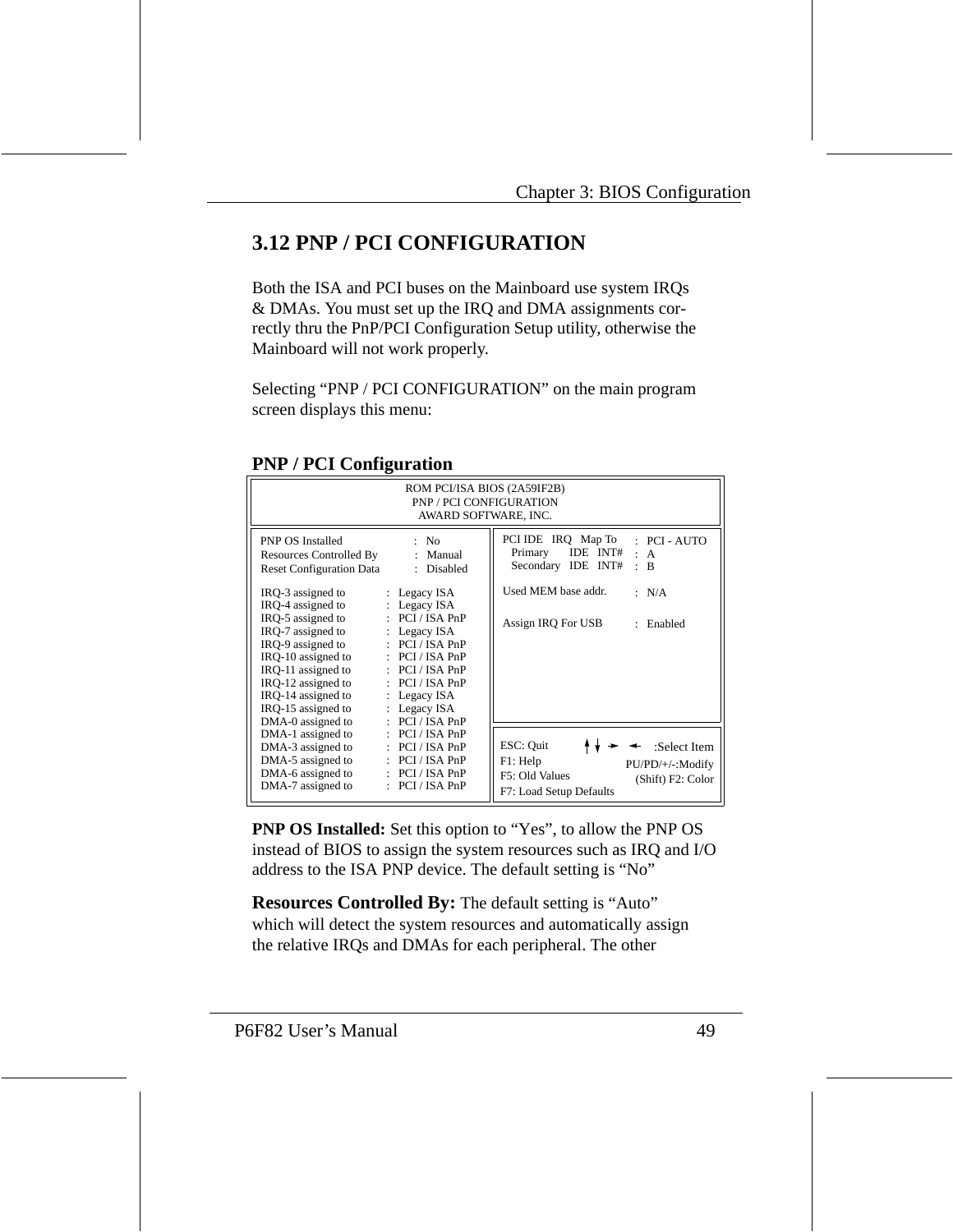option is "Manual" which allows you to control IRQs and DMAs individually.

**Reset Configuration Data:** The system BIOS supports the Plug and Play feature so the resource assigned to each peripheral has to be recorded to prevent resources from conflicting. The location to store the assigned resources is called ESCD which is located in the system flash EEPROM. If this option is set to "Disabled" the ESCD will update automatically when the new configuration varies from the last one. If set to "Enabled", the ESCD will be cleared and forced to update and then auto set this option to "Disabled".

**IRQ and DMA Assigned to.:** If there is a legacy ISA device which uses an IRQ or a DMA, set the corresponding IRQ or DMA to "Legacy ISA", otherwise you should set to PCI/ISA PnP.

**PCI IRQ Actived By:** Options are "Level" or "Edge". The default setting is "Level". This option is used to select the IRQ's trigger method.

**PCI IDE IRQ Map To, Primary IDE INT#, Secondary IDE INT#:**  If you disable onboard PCI IDE controller and install a PCI IDE card on the Mainboard, you need to set this option.If a PCI IDE Card an uses ISA IRQ directly thru a paddle card installed on an ISA slot, select "ISA" for the option "PCI IDE IRQ Map To". If a PCI IDE Card uses PCI "INT" and is compliant to PCI Plug and Play specification, select "PCI-AUTO" for the option "PCI IDE IRQ Map To". Otherwise select "PCI-SLOT n" (PCI-SLOT 1, PCI-SLOT 2 or PCI-SLOT 3) depending on which slot the PCI IDE Card is installed.

Only INT A and INT B are available for a PCI IDE Card, therefore you must set the PCI IDE Card's primary interrupt to INT A and secondary interrupt to INT B. The INT A is routed to IRQ 14 and the INT B is routed to IRQ 15 thru a hardware router in the chipset.

After you have made your selections in the PNP / PCI Configuration SETUP, press the <ESC> key to go back to the main program screen.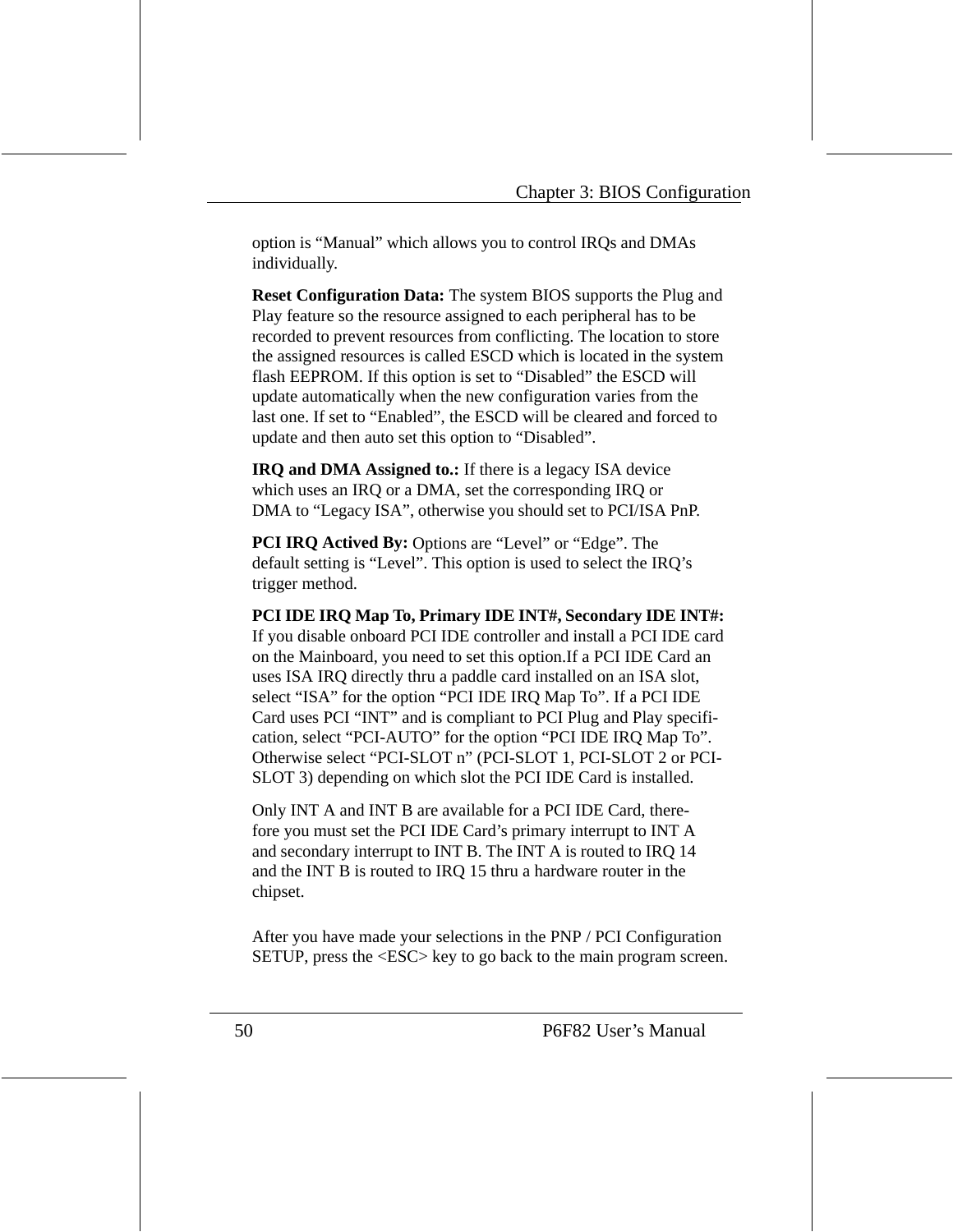# **3.13 INTEGRATED PERIPHERALS**

Selecting "INTEGRATED PERIPHERIALS" on the main program screen displays this menu

#### **Integrated Peripheral Screen**

| ROM PCI/ISA BIOS (2A59IF2B)<br><b>INTEGRATED PERIPHERALS</b><br>AWARD SOFTWARE, INC.                                                                                                                                                                                                                                                                                                                    |                                                                                                                                              |                                                                         |                                                       |  |
|---------------------------------------------------------------------------------------------------------------------------------------------------------------------------------------------------------------------------------------------------------------------------------------------------------------------------------------------------------------------------------------------------------|----------------------------------------------------------------------------------------------------------------------------------------------|-------------------------------------------------------------------------|-------------------------------------------------------|--|
| IDE HDD Block Mode<br><b>IDE Primary Master PIO</b><br><b>IDE Primary Slave PIO</b><br><b>IDE Secondary Master PIO : Auto</b><br><b>IDE Secondary Slave PIO</b><br><b>IDE Primary Master UDMA</b><br><b>IDE Primary Slave UDMA</b><br><b>IDE Secondary Master UDMA : Auto</b><br><b>IDE Secondary Slave UDMA</b><br>On-Chip Primary PCI IDE<br>On-Chip Secondary PCI IDE<br><b>USB Keyboard Support</b> | : Enabled<br>$:$ Auto<br>$:$ Auto<br>$:$ Auto<br>$\cdot$ Auto<br>$\cdot$ Auto<br>$:$ Auto<br>: Enabled<br>: Enabled<br>Disabled<br>$\bullet$ | <b>UART2</b> Mode<br><b>Onboard Parallel Port</b><br>Parallel Port Mode | : Standard<br>: $378 / IRQ7$<br>: Normal              |  |
| <b>Onboard FDD Controller</b><br><b>Onboard Serial Port 1</b><br><b>Onboard Serial Port 2</b>                                                                                                                                                                                                                                                                                                           | : Enabled<br>: 3F8 / IRQ4<br>: 2F8 / IRO3                                                                                                    | ESC: Quit<br>F1: Help<br>F5: Old Values<br>F7: Load Setup Defaults      | :Select Item<br>PU/PD/+/-:Modify<br>(Shift) F2: Color |  |

**IDE HDD Block Mode:** The Default setting is "Enabled". This feature enhances hard disk performance by making multi-sector transfers instead of one sector per transfer. Most IDE drives, except very early design, have the Block Mode transfer feature.

**IDE Primary Master PIO, IDE Primary Slave PIO, IDE Secondary Master PIO, IDE Secondary Slave PIO:** There are six options "Auto", "Mode 0", "Mode 1", "Mode 2", "Mode 3" and "Mode 4". The default setting is "Auto". When set to "Auto" the BIOS will automatically set the mode to match the transfer rate of hard disk. If the system won't boot up when set to "Auto", set it manually to the lower mode. (e.g. From Mode 3 to Mode 2). All IDE drives should work with PIO mode  $0$ .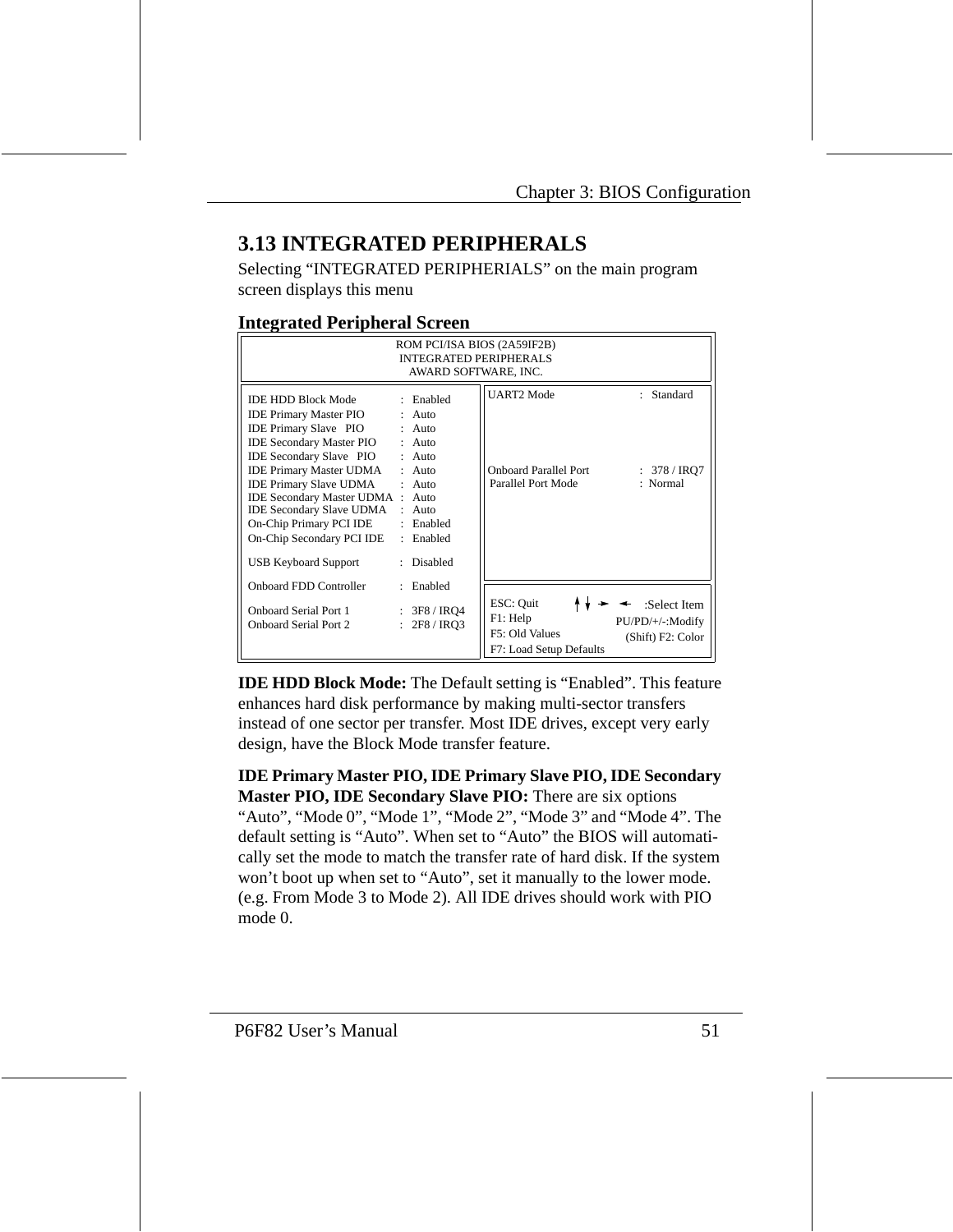**IDE Primary Master UDMA, IDE Primary Slave UDMA, IDE Secondary Master UDMA, IDE Secondary Slave UDMA:** The options are "Auto" (default) and "Disabled". When set to "Auto" the BIOS will automatically load Ultra DMA 33 driver to match the transfer rate of IDE hard disk drive which supports Ultra DMA 33 mode. The default setting is "Auto".

**On-Chip Primary/Secondary PCI IDE:** The default setting is "Enabled". This option enables the onboard Primary / Secondary PCI IDE controller.

**USB Keyboard Support:** Set this option to "Enabled" if an Universal Serial Bus (USB) keyboard is used in your system. The default setting is "Disabled".

**Onboard FDC Controller:** The default setting is "Enabled". This option enables the onboard FDD controller.

 **Onboard Serial Port 1 and Onboard Serial Port 2:** These options are used to assign the I/O addresses for the two onboard serial ports. They can be assigned as follows:

> 3F8/ IRQ4 (Serial Port 1 default) 2F8/ IRQ3 (Serial Port 2 default) 3E8/ IRQ4 2E8/ IRQ3 Auto Disabled (Disable the onboard serial port)

**UART2 Mode:** The options are "Standard" (default), "IrDA 1.0" "ASKIR" and "IrDA 1.1". When set to "Standard", the UART2 is used as serial port 2. Two IR implementations are supported, IrDA1.0/IrDA1.1 and ASKIR. IrDA 1.1(Fast IR) allows serial communication at baud rates up to 4 Mbps. The Amplitude Shift Keyed IR(ASKIR) allows serial communication at baud rates up to 19.2K Baud.The IR mode setting depending on which type of infrared module is used in the system. The default setting is "Standard"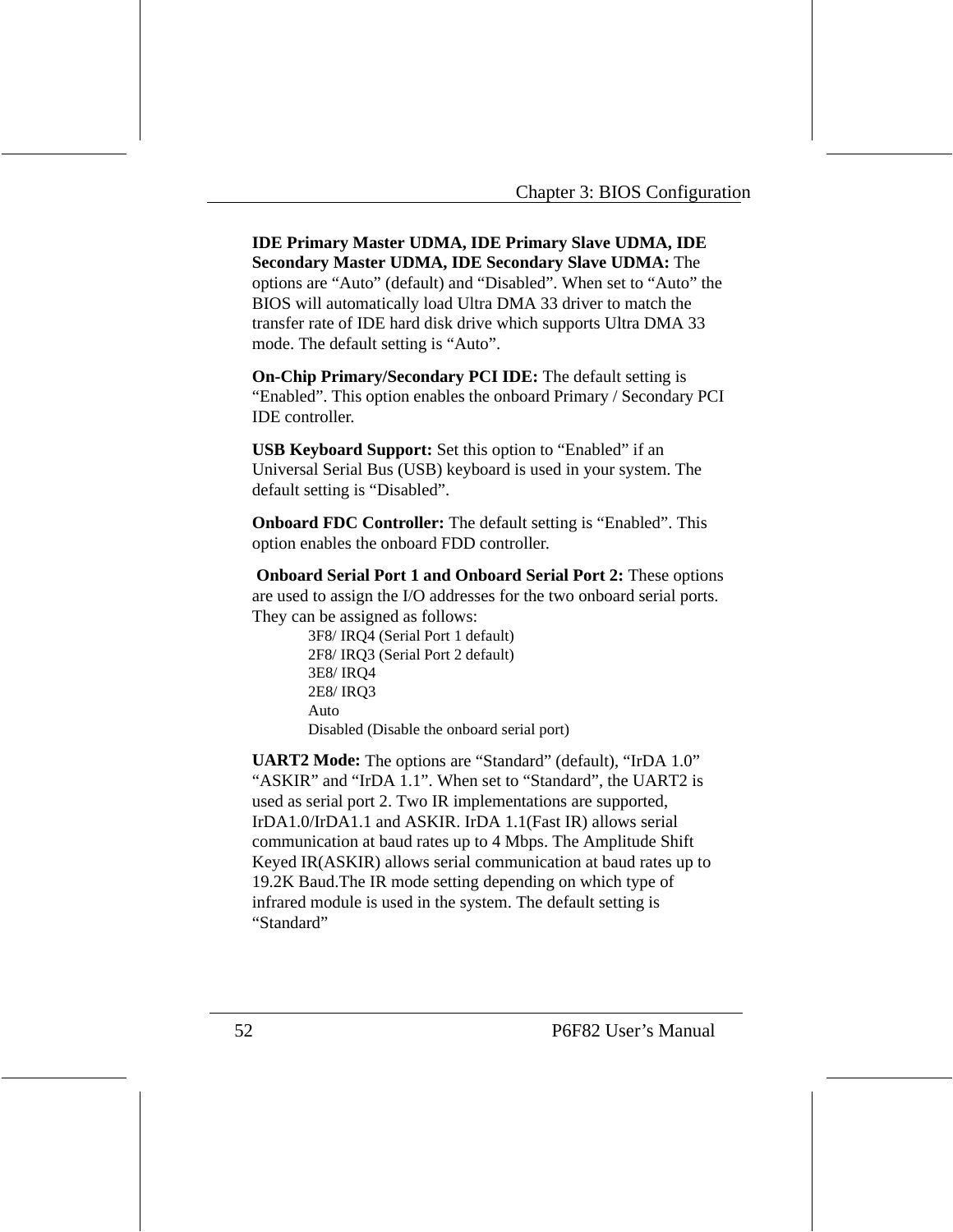**Duplex Select:** The options are "Full" (default) and "Half". Full duplex mode permits simultaneous two-way transmission. Half duplex mode permits transmission in one direction only at a time.

**TxD, RxD Active:** The options are "Hi, Hi" (default), "Hi, Lo", "Lo, Hi" and "Lo, Lo". This option is used to set the active level for TxD and RxD. The default setting is "Hi, Hi".

**IRRX Mode Select:** When the option "UART2 Mode" set to "IrDA1.1(Fast IR)". Two types of transceiver modules: IRMODE and IRRX3 can be selected. The default setting is "IRMODE".

**Onboard Parallel Port:** This option is used to assign the I/O address for the onboard parallel port. The options are "378/IRQ7" (defaults), "278/IRQ7", "3BC/IRQ7" and "Disabled" (disable the onboard parallel port). Note: Printer port always use IRQ7 when set "378/IRQ7" or "278/IRQ7" or "3BC/IRQ7" to "Enabled".

**Parallel Port Mode:** There are seven options "Normal" (default), "SPP", "EPP1.9+SPP", "ECP", "EPP1.9+ECP", "EPP1.7+SPP", "EPP1.7+ECP". Change the mode from "Normal" to the enhanced mode only if your peripheral device can support it.

**ECP Mode Use DMA:** When on-board parallel port set to ECP mode, the parallel port has option to use DMA "3"(default) or "1".

If you make any changes to the onboard FDD controller, serial ports or parallel port in this setup, save the change and turn off the system. After turning the system on again the change will be effective.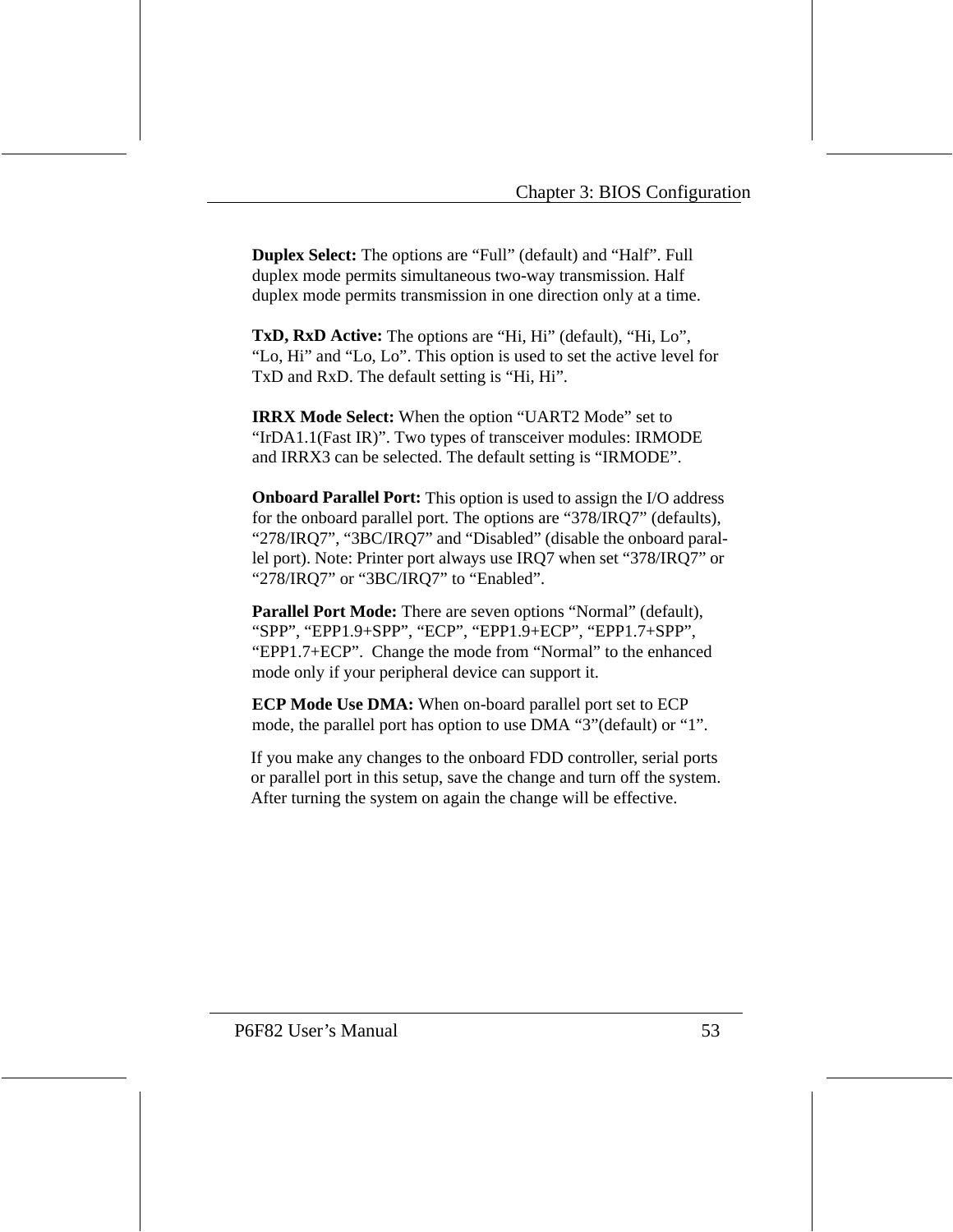# **3.14 SUPERVISOR / USER PASSWORD**

The "SUPERVISOR/USER PASSWORD" utility sets the password. The Mainboard is shipped with the password disabled. If you want to change the password, you must first enter the current password, then at the prompt enter your new password. The password is case sensitive and you can use up to 8 alphanumeric characters, press <Enter> after entering the password. At the next prompt, confirm the new password by typing it and pressing <Enter> again.

To disable the password, press the <Enter> key instead of entering a new password when the "Enter Password" dialog box appears. A message will appear confirming that the password is disabled.

If you have set both supervisor and user password, only the supervisor password allows you to enter the BIOS SETUP PRO-GRAM.

Note:

If you forget your password, the only way to solve this problem is to discharge the CMOS memory by turning power off and placing a shunt on the JP14 to short pin 2 and pin 3 for 5 seconds, then putting the shunt back to pin1 and pin2 of JP14.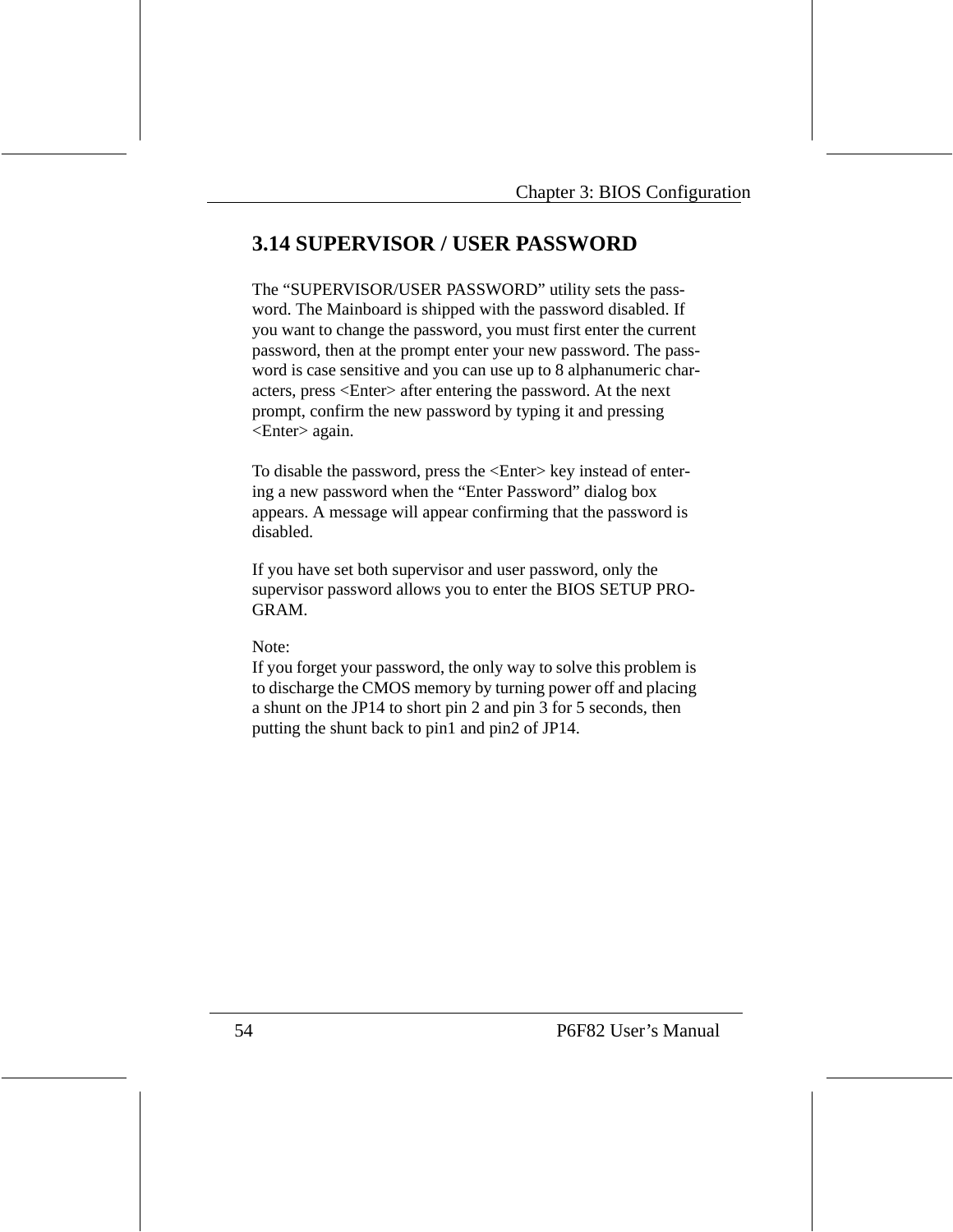# **4 Driver and Utility**

# **4.1 Flash Utility**

The BIOS of the P6F82 mainboard can be upgraded by using a Flash utility. A new version of the BIOS can be downloaded from the factory's BBS and Web site. The system BIOS is stored in a 1M-bit Flash EEPROM which can be erased and reprogrammed by the Flash utility.

There are two files in the FLASH directory.

| <b>FLASH.EXE</b> | The Flash utility for AWARD<br><b>BIOS</b> upgrade |
|------------------|----------------------------------------------------|
| README.TXT       | A text file of instructions                        |

The Flash utility will not work with any memory manager software running in the system. In order to make sure no memory manager software is running, boot your system from a bootable floppy disk which does not contain CONFIG.SYS and AUTOEXEC.BAT files. If you are using MS-DOS 6.x, you can press <F5> function key while the "Starting MS-DOS..." appearing on the screen to bypass the CONFIG.SYS and AUTOEXEC.BAT.

# **4.2 EIDE Bus Master Driver**

The Bus Master EIDE logic designed in the Intel 82440LX chipset is intended to reduce the workload of the CPU and make the CPU running more efficiently. It will take care the data transfer between IDE drives and system memory and let CPU handle other tasks. The driver must be loaded in order to make the EIDE drive operating at bus-mastering DMA or Ultra DMA33 mode.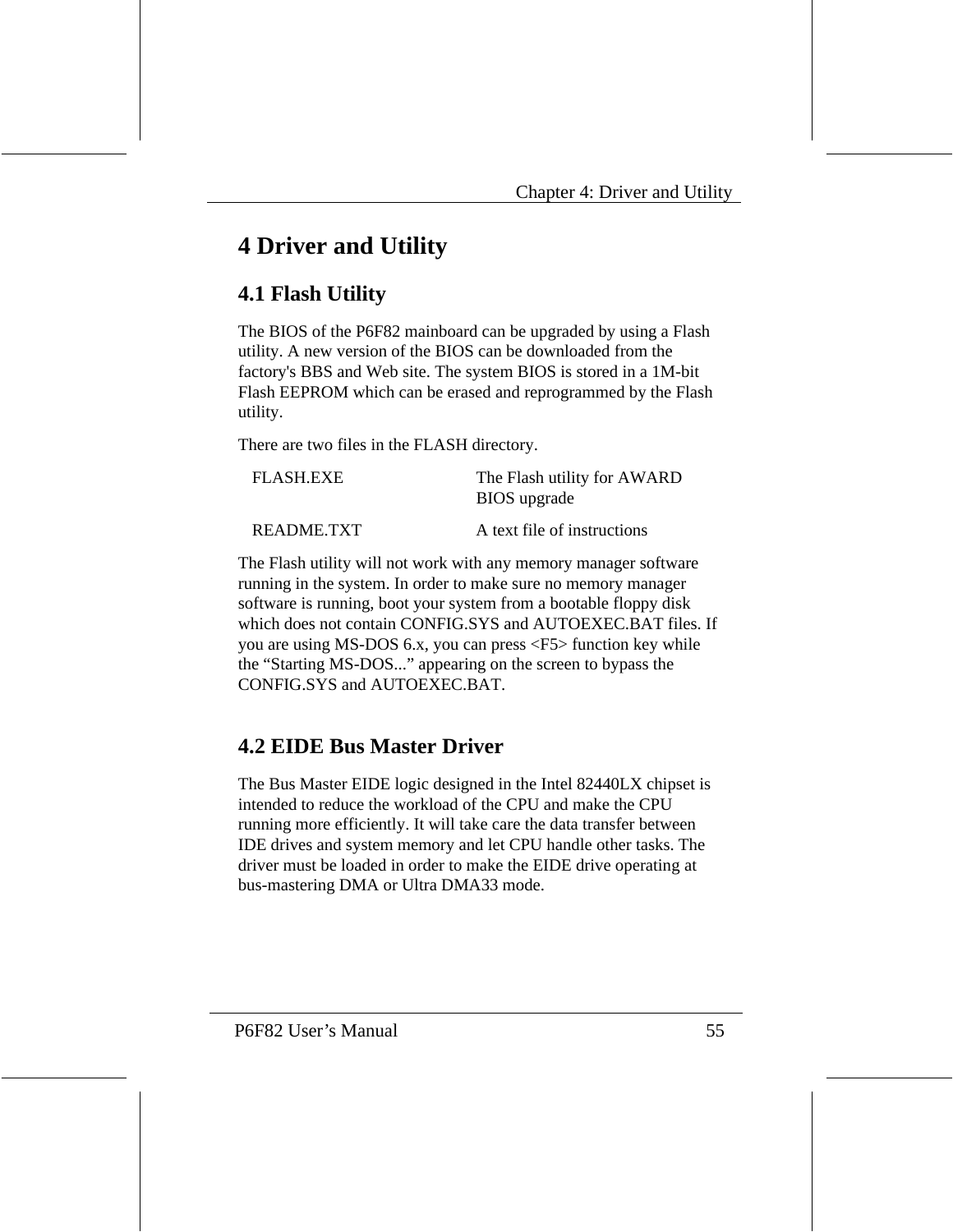There are three self-extracting archive files in the BMIDE directory.

| BMIDE 95.EXE        | For Windows 95 |
|---------------------|----------------|
| <b>BMIDE NT.EXE</b> | For Windows NT |
| BMIDEOS2.EXE        | For $OS/2$     |

Execute the BMIDE\_95.EXE to extract files for driver and installation instructions for Windows 95. Execute the BMIDE\_NT.EXE to extract files for driver and installation instructions for Windows NT. Execute the BMIDEOS2.EXE to extract files for driver and installation instructions for OS/2.